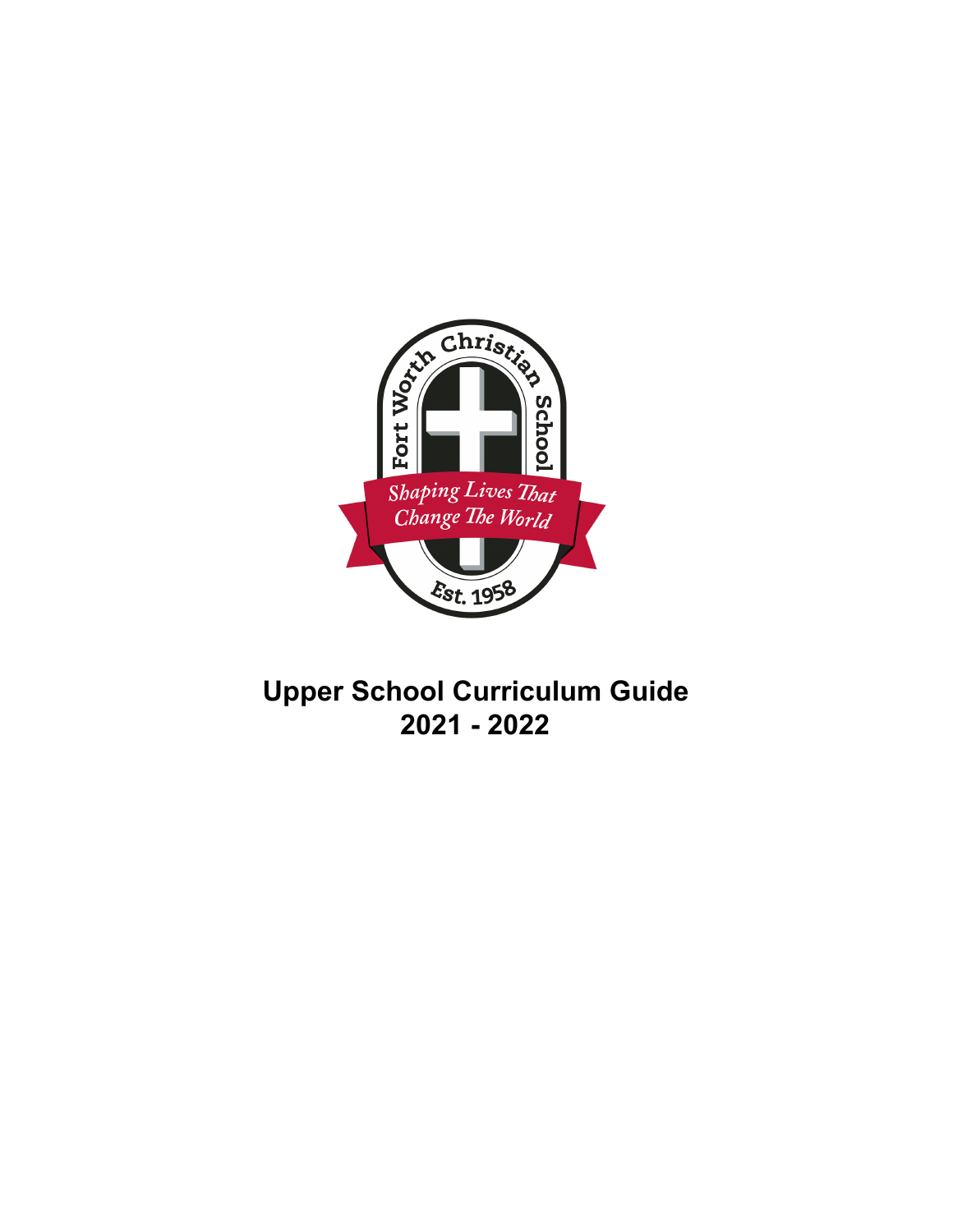# **Mission**

Fort Worth Christian is a Christ-centered college preparatory school where every student is known, loved, and valued, taught excellence in and out of the classroom, and empowered by a biblical worldview.

# **Vision**

Empowering students for a lifetime of faith, service, and leadership for Christ.

# **Core Values**

Courageous Leadership Always Learning and Growing Respect for God, Self, Others & Creation Distinctive by Design Spirit of Joyful Service

# **Accreditation and Affiliations**

Fort Worth Christian School is a member of CESA (Council of Educational Standards and Accountability, http://www.cesaschools.org) and the Texas Private School Association. We are an accredited member of Cognia (formerly known as AdvancED) and the National Christian Schools Association.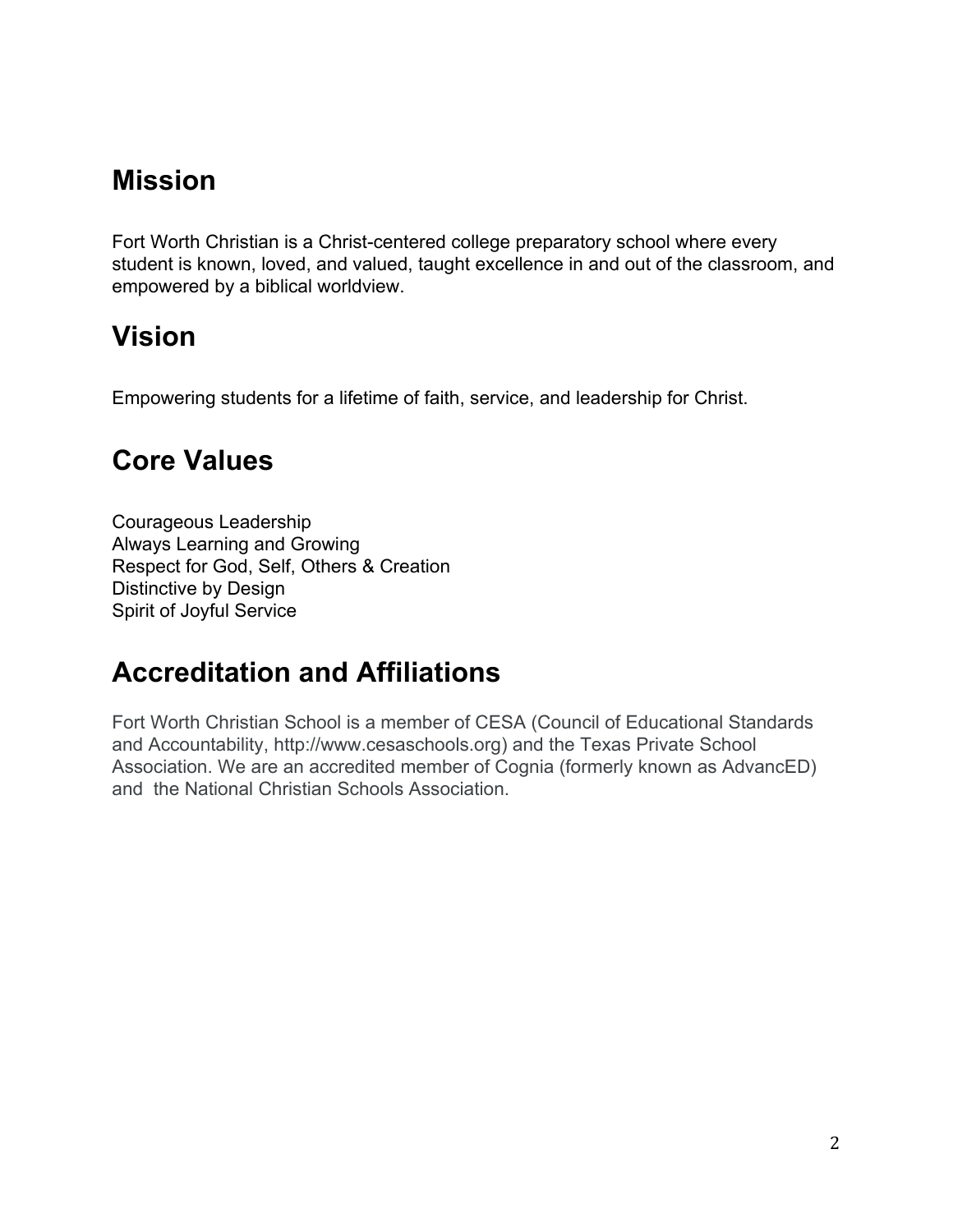# **Welcome**

The Upper School experience at FWC is one that offers an academically challenging Christ-centered college preparatory program for students in grades 9-12.

Upper School is an important time of development where students are continuing to find who they are, become stronger academically, and develop a sense of independence before they graduate and head off into the world. At FWC, we take pride in the fact that we know, value, and love every student. Our staff and faculty strive to teach our students how to self-advocate while challenging them to give their best effort and display excellence in the classroom, on the field, and on the stage. Beyond focusing only on cognitive skill sets taught in the classroom, we address non-cognitive skills such as teamwork, time management, curiosity, creativity, and resilience. With a Christian perspective undergirding all they do and teach, our faculty are committed to helping our students be prepared to enter the world supported by a biblical foundation.

As a college preparatory day school, one of our primary goals is to prepare students for the college or university that fits them best. We encourage our students to take advantage of the variety of experiences our Upper School has to offer. This includes a wide range of academic offerings such as Advanced Placement courses, dual credit college courses, honors courses, and college preparatory courses. This curriculum guide provides information outlining the course offerings available to FWC students.

The curriculum at Fort Worth Christian is college-preparatory and state recognized, requiring 30 academic credits for graduation. Students are required to enroll in a minimum of 5 core classes (English, math, science, history, and Bible) each semester. Students may also enroll in electives such as fine arts, technology, modern & classical languages, and physical education/athletics.

If you have any questions about the content of this document or if you would like more information about course offerings, please do not hesitate to contact the Upper School administration.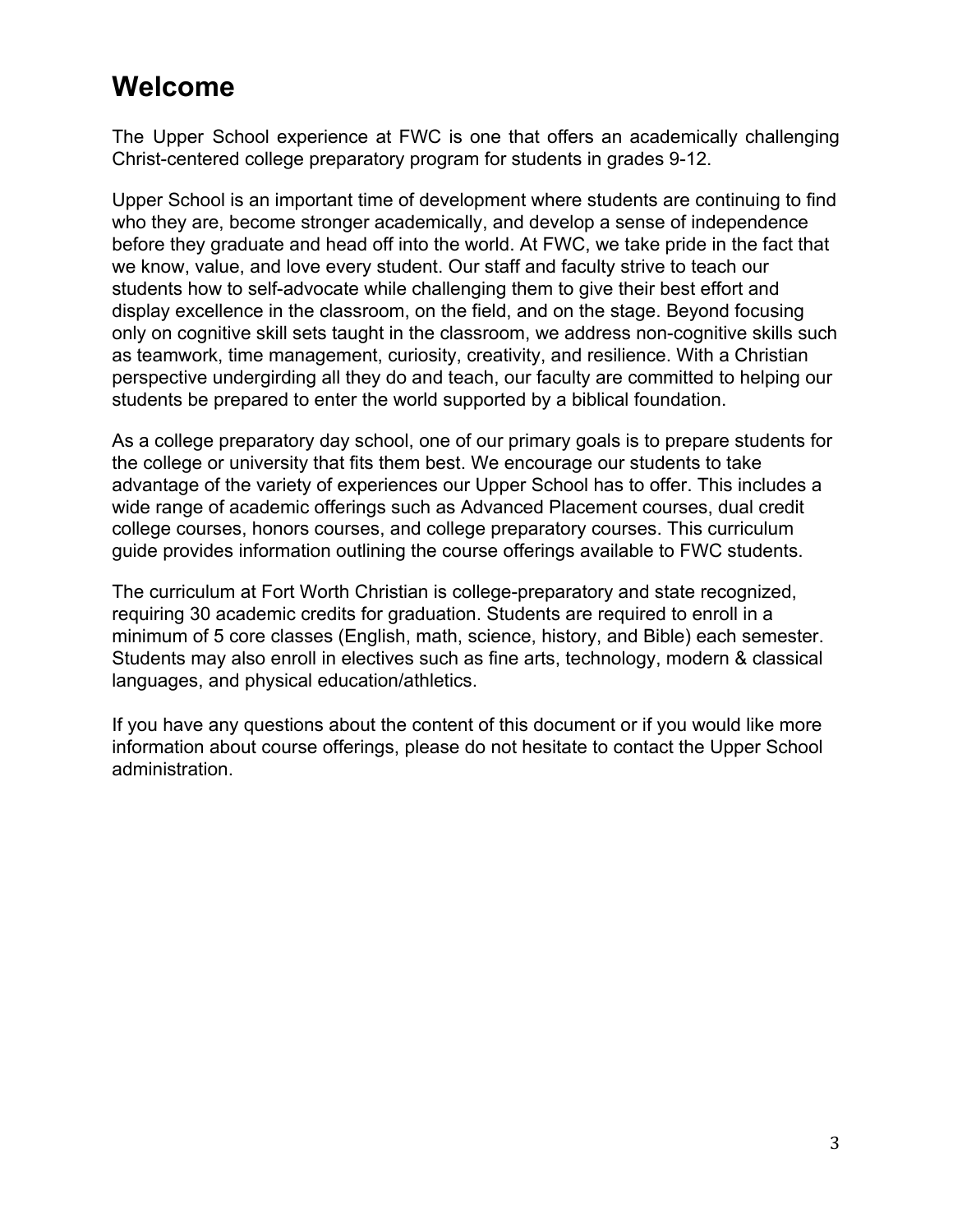# **Course Levels**

# **College Preparatory (CP)**

All courses at Fort Worth Christian School are designed to prepare students for success in college. All students who are enrolled at FWC are all eligible to enroll in college preparatory (CP) courses.

# **Honors (H)**

Honors courses are offered for high school students. Acceptance into these courses is based on completion of the student application process, the student's current grade in the requested subject area, and standardized test results. Writing samples may also be required. Students taking advanced level courses are expected to participate in all activities and maintain a positive attitude throughout the course. Honors courses add an additional 10% weighting to the semester grade, which is only used for the purpose of calculating class ranking.

# **Advanced Placement (AP)**

AP courses are offered for sophomores, juniors, and seniors. Acceptance into these courses is based on completion of the student application process, the student's current grade in the requested subject area, and standardized test results. Writing samples may also be required. Students taking advanced level courses are expected to participate in all activities and maintain a positive attitude throughout the course. AP Courses add an additional 15% weighting to the semester grade, which is only used for the purpose of class ranking.

Students taking AP courses will be required to take the AP exams in the spring. The highest examination score is a 5, and many universities accept scores of 3, 4, and 5 for credit or advanced standing. The student is responsible for arranging with his/her college of choice to apply for credit earned through these examinations. Students must pay an examination fee for each AP test. In addition, students will be required to purchase the required texts for AP classes.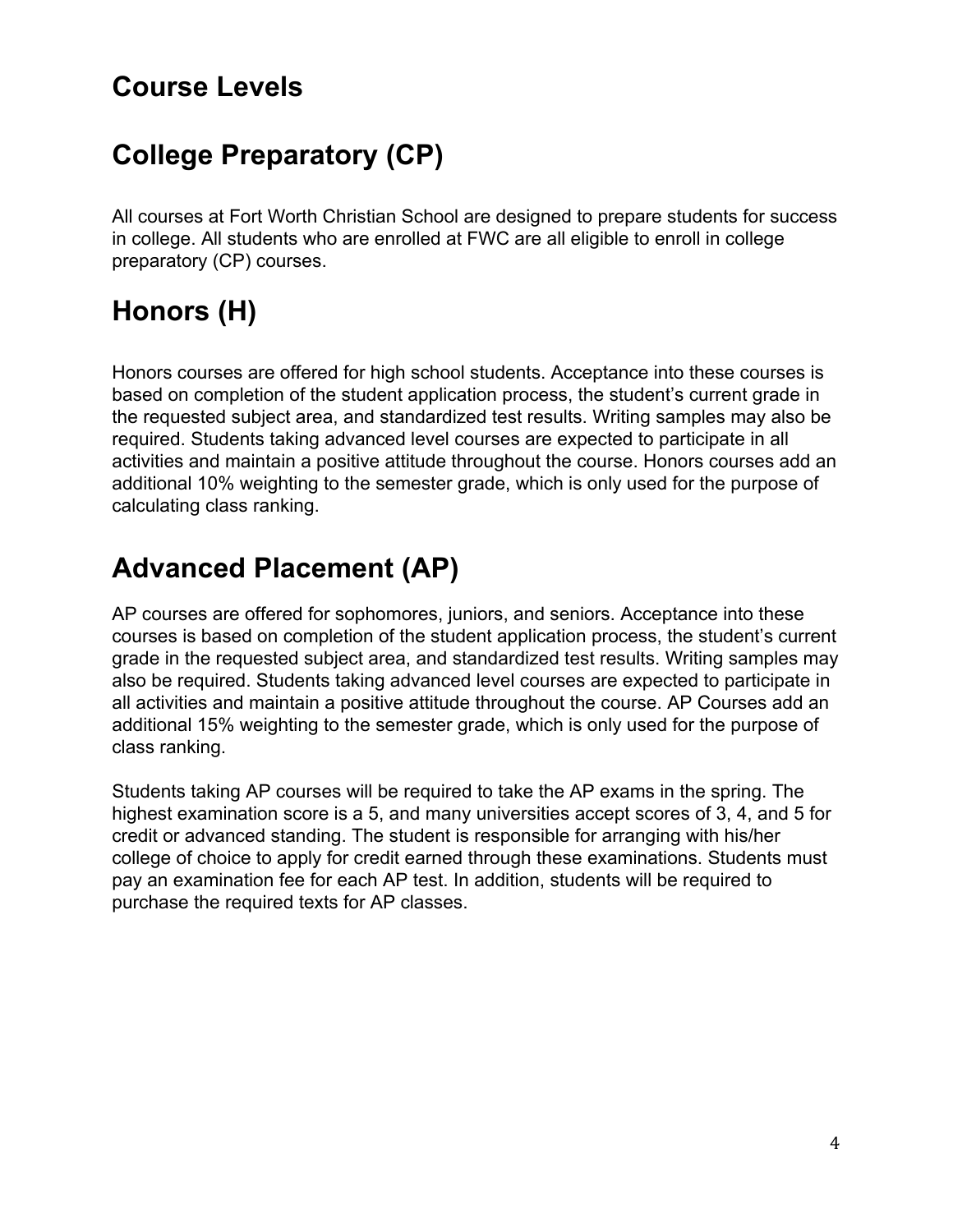# **Dual Credit (DC)**

**General:** Dual credit courses allow students to simultaneously earn high school credit and college credit hours. Dual Credit courses are offered through Texas Wesleyan University and Colorado Christian University. Classes are listed below with FWC course name and college code. TWU and CCU courses each earn 3 college credit hours upon satisfactory completion of the course.

#### **Colorado Christian University Dual Credit Courses:**

DC World History (HIS 185 - Western Civilization) DC American Government and Politics (POL 207 - Introduction to American Politics) DC Macroeconomics (ECO 215 - Economics)

#### **Texas Wesleyan University Dual Credit Courses:**

DC Introduction to Ethics (REL 1313) DC New Testament Ethics (REL 1312) DC Composition I (ENG 1301) DC Composition II (ENG 1302) DC College Algebra (MAT 1302) DC Calculus (MAT 1324) DC US History I (HIS 2321) DC US History II (HIS 2322) DC Spanish I (SPN 1341) DC Spanish II (SPN 1342) DC Spanish III (Intermediate Spanish) (SPN 2313) DC Spanish IV (Intermediate Spanish) (SPN 2314)

**Acceptance:** To be eligible for a dual credit course, students must complete an application to the FWC department in which they will take the course. Approval for taking these classes will be based on the standard selection criteria listed in this catalog.

**Forms:** Students accepted to dual credit courses will receive instructions before the beginning of the semester for completing online registration. Failure to return complete forms on time may disqualify the student from Dual Credit enrollment.

**Fees and Credit:** Students enrolled in dual credit classes must pay an additional fee for each 3-credit course they take. Details regarding payment will be provided after enrollment. Dual credit courses receive an additional 10% weighting calculated into a student's weighted average. DC College Algebra is the only exception and is not a weighted class. Note: the student is responsible for purchasing the university textbooks.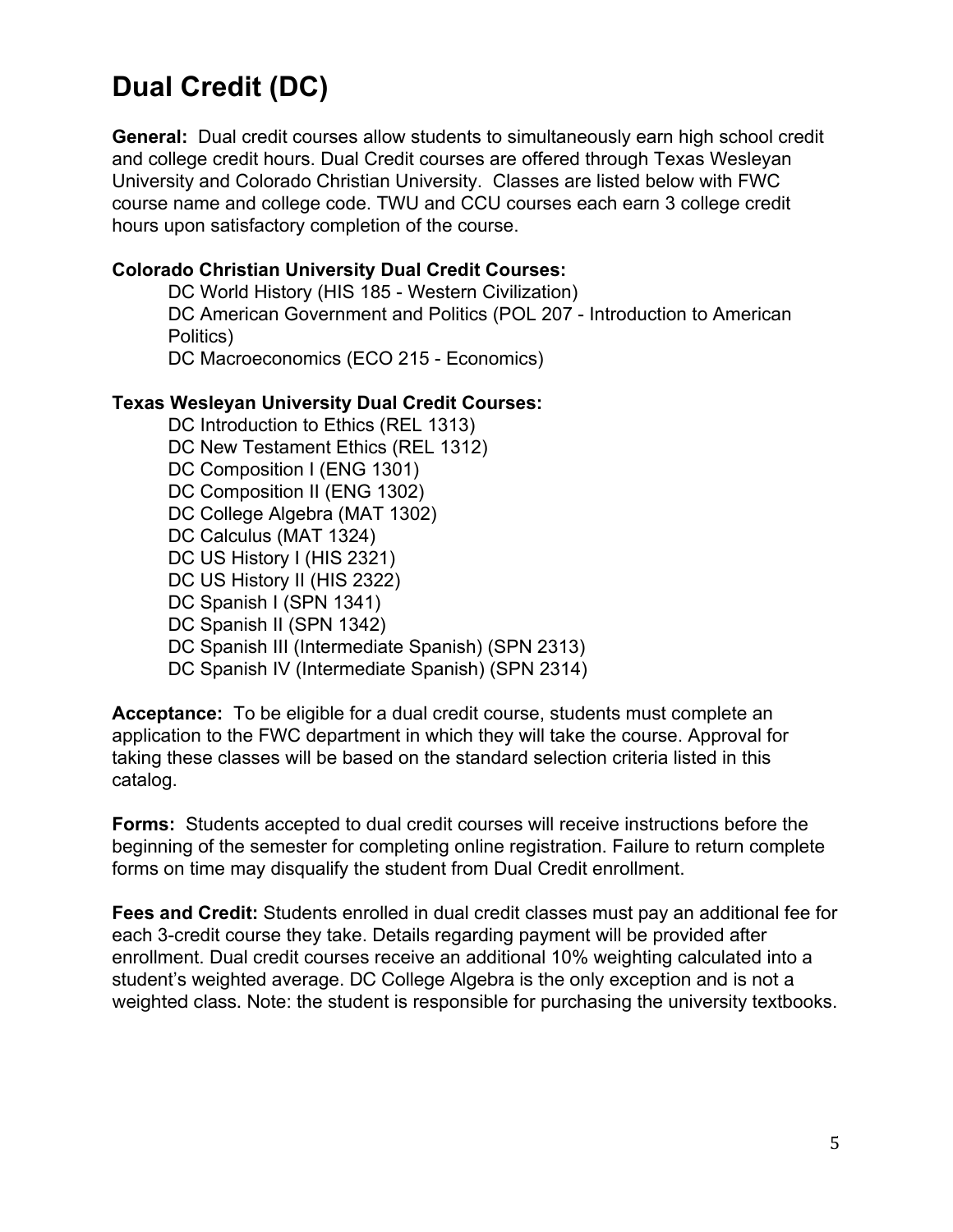# **Course Load**

The standard load for Freshman and Sophomores is 7 classes (All freshmen are required to enroll in a study hall). Juniors and Seniors are required to enroll in a minimum of 5 core classes (Bible, English, math, science, and history) each semester and are only permitted to have a maximum of two free periods per year. Note: Transfer students who enter as juniors or seniors must enroll in a minimum of 6 credit hours per year.

# **Credit Recovery**

Students who are deficient in credits will be required to take courses to recover those credits before the first day of classes in the following school year.

- Any student needing 1 half-credit will be required to complete recovery of the course prior to the first day of school the following year or they will be placed on academic probation.
- Any student needing to recover 2 or more half-credits will be placed on academic probation and will not be able to re-enroll until those credits are recovered.

Credits can be recovered through approved online correspondence courses or through local summer school or evening classes. Courses taken through online correspondence will not count toward a student's GPA calculations, nor will they be used to determine class rank. Recovered credits cannot be used to replace failing grades. They will count toward credit for those courses. Courses for credit recovery should be approved through the Upper School office. Proof of completion will be required for credit.

# **Grade Point Average**

A student's unweighted grade point average is calculated using the 4.0 scale listed below. Students' also have a weighted GPA calculated based on a 100.0 scale. In calculating the weighted GPA of a student each Advanced Placement course is issued a 15% grade bump. Dual Credit and Honors courses receive a 10% grade bump.

| <b>Numerical Grade</b> | Letter Grade | <b>Grade Points</b> |
|------------------------|--------------|---------------------|
| 90-100                 | Α            | 4.0                 |
| 87-89                  | B+           | 3.3                 |
| 80-86                  | В            | 3.0                 |
| 77-79                  | C+           | 2.3                 |
| 70-76                  | C            | 2.0                 |
| 65-69                  | D            | 1.0                 |
| $0 - 64$               | F            | 0.0                 |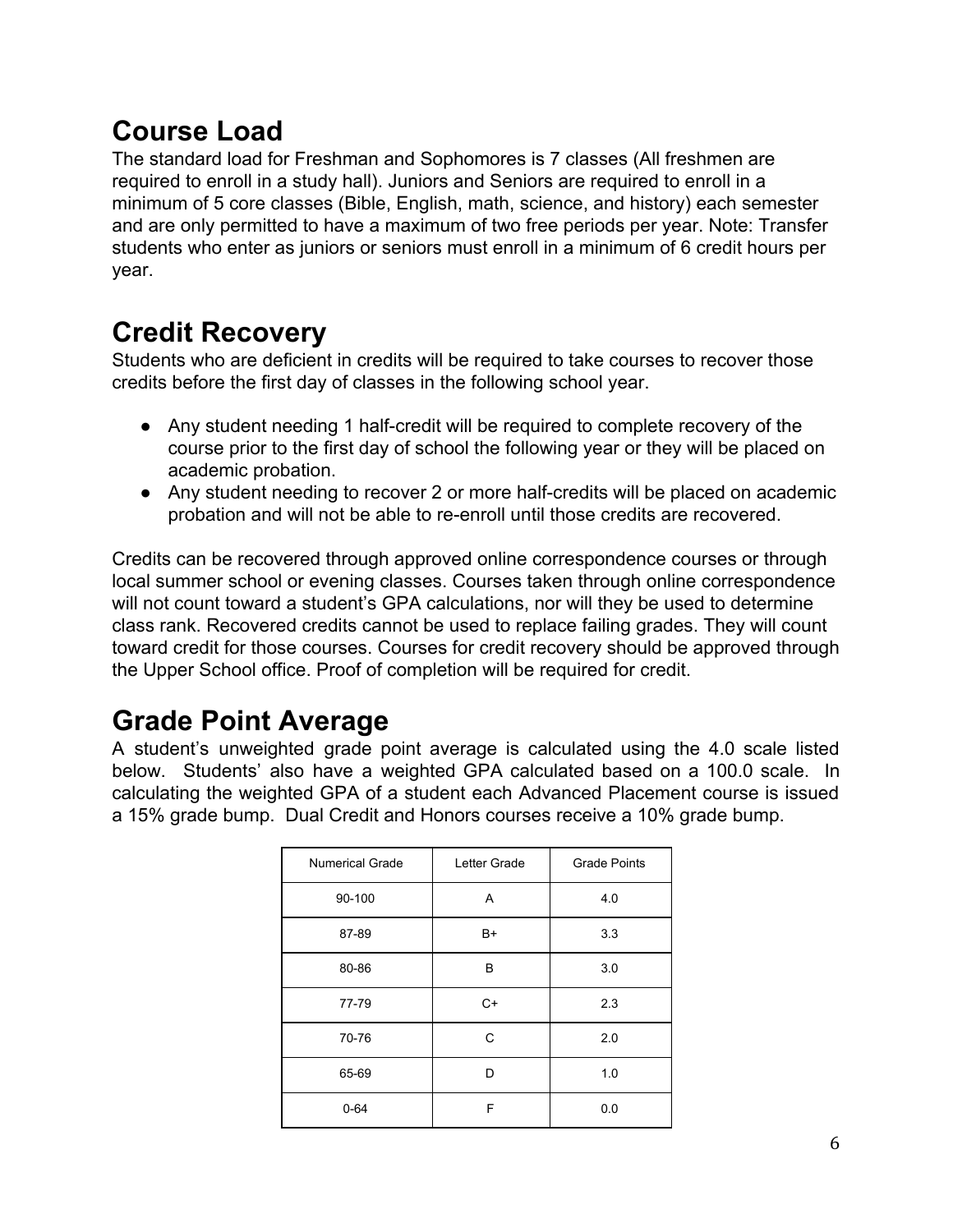- Physical education/athletics, office aide, middle school courses, transfer courses, study hall, select individual fine arts classes, and any grades from correspondence courses are not calculated into a student's GPA.
- The GPA shown on a transcript is unweighted. GPAs are calculated based on semester 1 and semester 2 grades. Semester grades are not averaged.

| <b>Department</b>                          | <b>Number of Credits</b>                                            | <b>Required Courses</b>                                                          |
|--------------------------------------------|---------------------------------------------------------------------|----------------------------------------------------------------------------------|
| <b>Bible</b>                               | 4 credits                                                           |                                                                                  |
| English                                    | 4 credits                                                           |                                                                                  |
| Math                                       | 4 credits                                                           | Algebra 1, Geometry, Algebra II                                                  |
| Science                                    | 4 credits                                                           | Biology, Chemistry                                                               |
| History                                    | 4 credits                                                           | Cultural Geography, Modern World<br>History, US History,<br>Government/Economics |
| Modern &<br><b>Classical Language</b>      | 2 credits                                                           | Must be two of the same language<br>(3 credits recommended)                      |
| <b>Fine Arts</b>                           | 1 credits                                                           |                                                                                  |
| Technology                                 | 1 credits                                                           |                                                                                  |
| Physical<br><b>Education/Athletics</b>     | 1.5 credits<br>1.0 credit (beginning<br>class of 2023)              |                                                                                  |
| <b>Additional Coursework</b><br>(Elective) | 4.5 credits<br>5 credits (beginning<br>class of 2023)               |                                                                                  |
| <b>Community Service</b>                   | 10 hours per year completed during<br><b>Cardinal Service Week.</b> |                                                                                  |

# **Graduation Requirements**

**Total Credits: 30**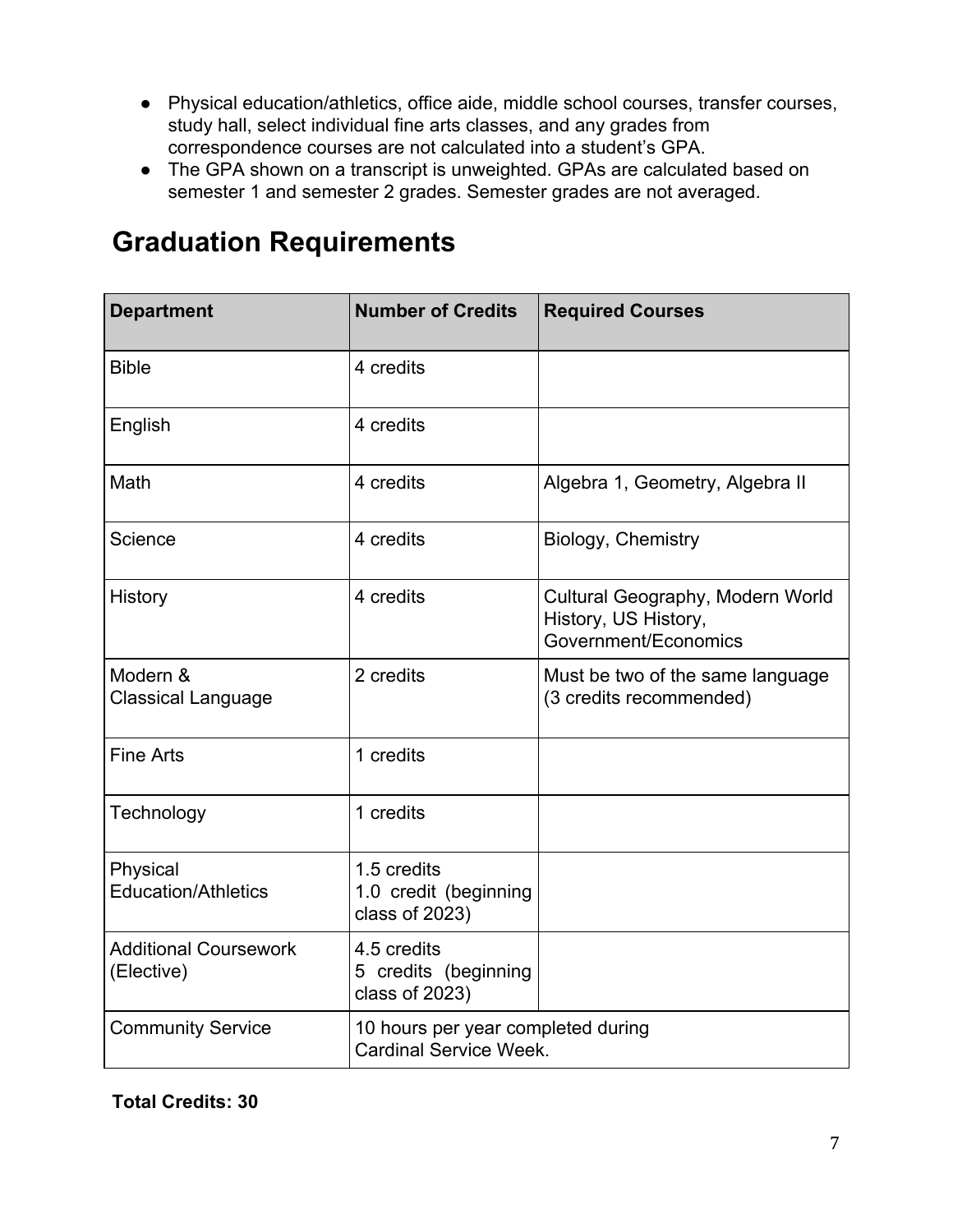Students transferring to FWC from other schools as freshmen and sophomores are required to complete all Fort Worth Christian School graduation requirements, including the completion of a total of 30 credits. Students transferring to Fort Worth Christian School as juniors are required to complete 29 credits, and those transferring as seniors are required to complete 28 credits. Students entering as juniors or seniors must enroll in a minimum of 6 credit hours per year.

Although grades from transfer courses are used in making admissions decisions, they are not calculated into the student's GPA as transfer courses and do not appear on the Fort Worth Christian School transcript. Transfer students will submit individual transcripts to colleges and universities from each school they have attended at the time of application. For the purposes of calculating class ranking (Top 6% and Top 10%), Fort Worth Christian School will review a student's coursework and grades completed at the previous institutions they have attended.

In order to be considered for Valedictorian or Salutatorian a transfer student must attend Fort Worth Christian School as a Sophomore, Junior, and Senior.

# **Graduating with Honors**

To graduate with honors, students must complete and pass six full-year Honors (Pre-AP), Dual Credit, or AP classes and maintain a weighted average of 93.0 or above. A weighted average of 93 to 95.99 qualifies the student to graduate cum laude. A weighted average of 96 to 99.99 is magna cum laude, and a weighted average of 100 or greater is summa cum laude.

Seniors with a 90 or above that have not completed six advanced courses qualify as a "Distinguished Graduate" but do not graduate with honors as specified above.

# **Partnership with Ethos School**

The Upper School at Fort Worth Christian School has partnered with Ethos School (a subsidiary of Greater Atlanta Christian Schools, inc.) to offer online, virtual classes to juniors and seniors who are seeking to enroll in courses beyond those offered at FWC.

Examples of available Ethos Courses:

AP Statistics AP Physics C Mechanics and AP Physics Electricity and Magnetism Psychology (Dual Credit)

Additional tuition will be assessed for each of the courses in which a student enrolls. Upon satisfactory course completion, credit and grades for these courses will be entered onto a student's Fort Worth Christian School transcript.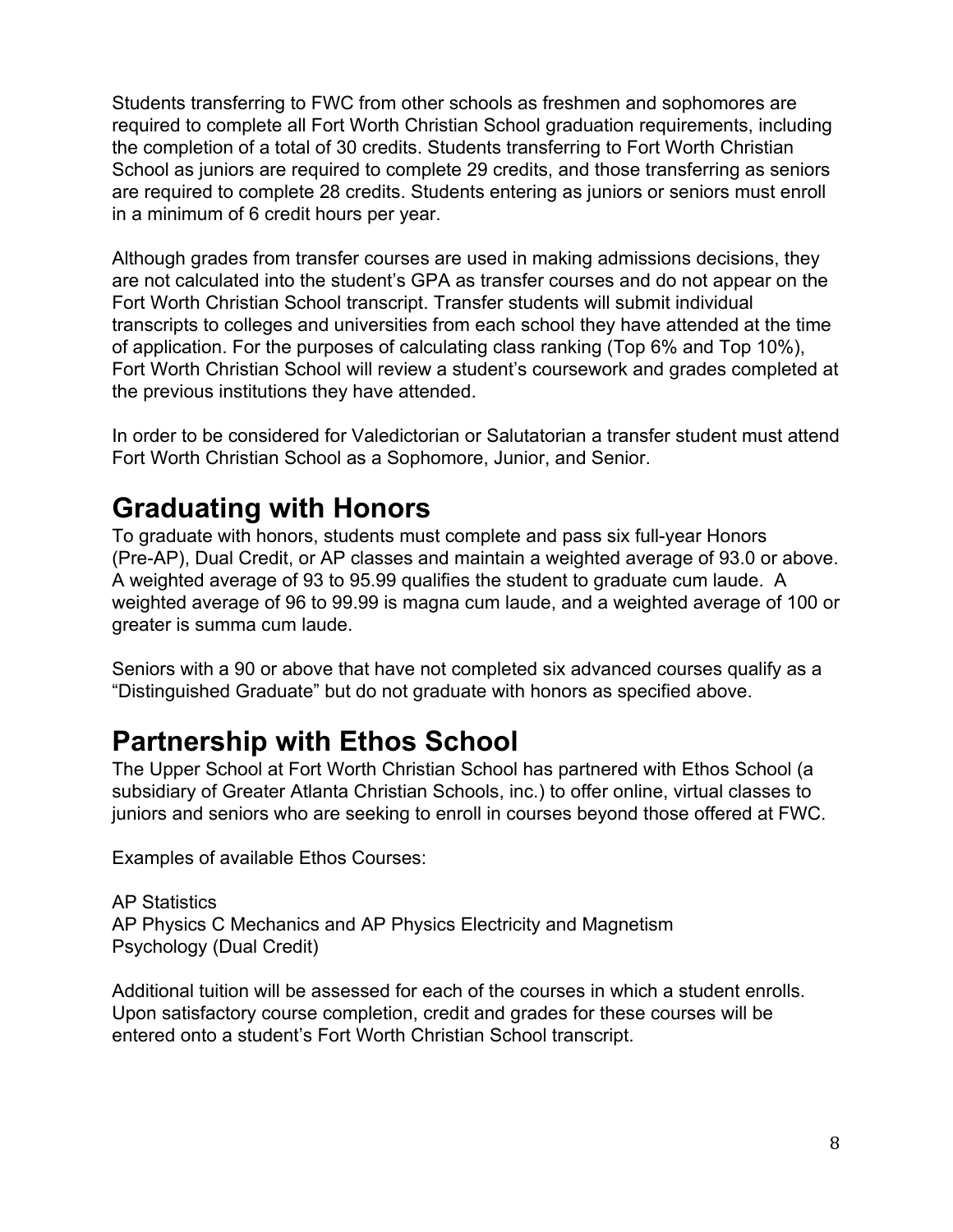# **Selection Criteria for Advanced Courses**

The following selection criteria will be used when applying for honors, dual credit, and Advanced Placement courses. Students that meet the criteria will be able to apply for and enroll in the courses where they have satisfied the selection criteria. Students who do not satisfy the selection criteria will need to demonstrate improvement the following year before applying.

Check the course description for the specific selection requirement as some may require only math or EBRW (Evidence Based Reading and Writing) and others may require both.

- Students who meet the criteria for the green section are qualified and will be admitted into the course as long as room is available.
- Students who are in the red may not apply for the advanced course until the following year when the stated criteria have been achieved.

| Admit               | • 90+ Semester average in previous regular course<br>85+ Semester average in previous advanced course<br>• 3 to 4 on Writing Sample - English and History (Students<br>new to FWC US)<br>• 70th Percentile or greater on the PSAT 8/9 or<br>PSAT/NMSQT (EBRW and/or Math)<br>• Positive Teacher recommendation |
|---------------------|----------------------------------------------------------------------------------------------------------------------------------------------------------------------------------------------------------------------------------------------------------------------------------------------------------------|
| <b>Not Admitted</b> | • < 90 Semester Average in previous regular course<br><85 Semester average in previous advanced course<br>• < 3 on Writing Sample - English and History (Students<br>new to FWC US)<br>• < 70th percentile on the PSAT 8/9 or PSAT/NMSQT<br>Benchmark (EBRW and/or Math)<br>• Negative Teacher recommendation  |

Note: Taking an upper level advanced course is a privilege and a challenge. Students with excessive classroom disruptions may be removed from advanced level courses if their behavior negatively impacts the learning of others.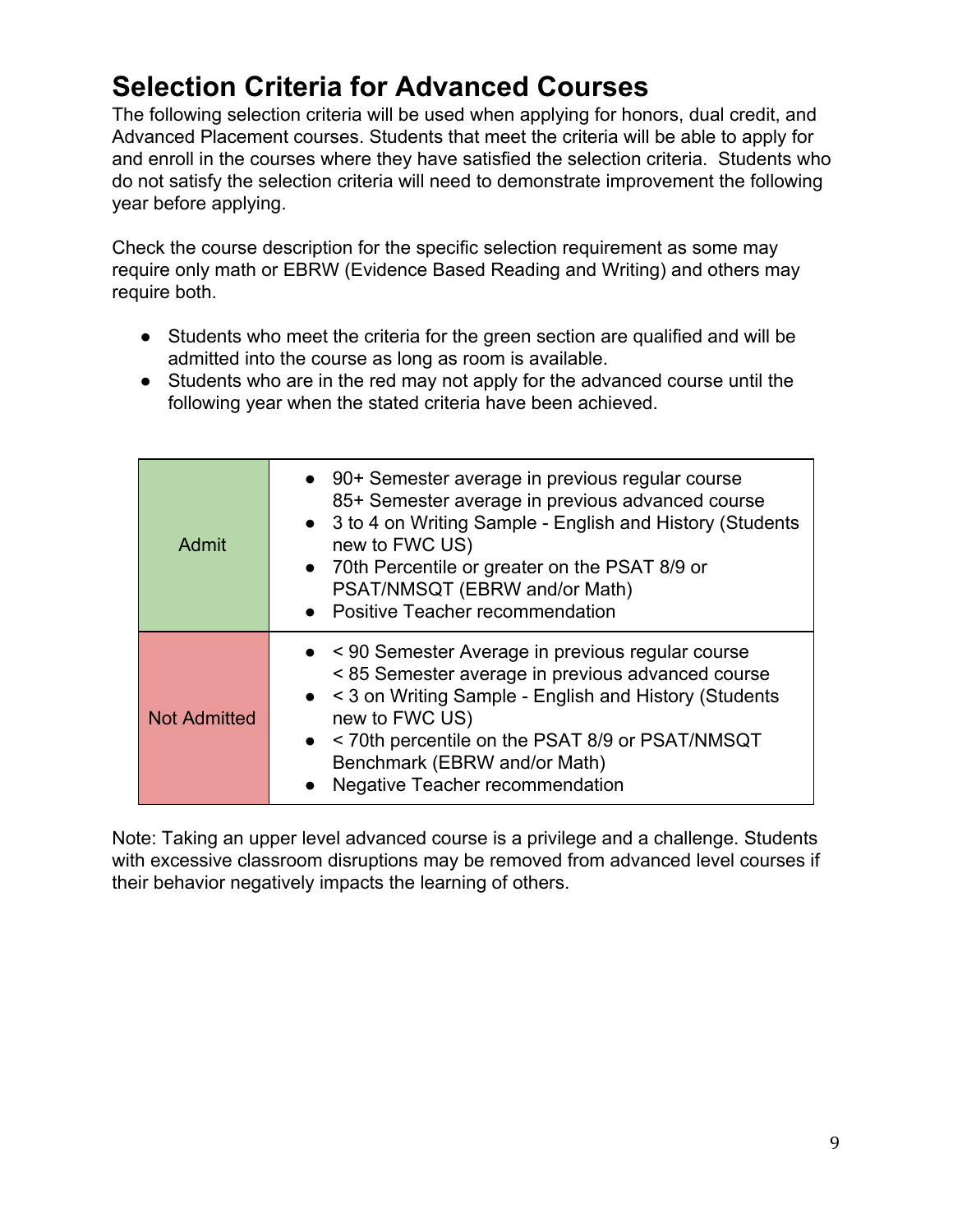# **Standardized Testing**

**Advanced Placement Examinations** - Students who complete AP courses are required, on completion of the course, to sit for the advanced placement examination overseen by the College Board. These exams provide students with the opportunity to earn college credit.

**PSAT/NMSQT and PSAT 8/9-** Students in grades 8-11 take the PSAT 8/9 or PSAT/NMSQT exam each year. Juniors taking the PSAT/NMSQT have the opportunity to qualify as National Merit Scholars.

**Pre ACT** – Grades 9 and 10 may have the opportunity to take the Pre ACT.

**SAT/ACT -** Juniors are expected to sit for the SAT and/or ACT. All juniors will be administered the ACT in March of their junior year at FWC. Seniors are provided the opportunity to sit for the SAT in October of their senior year at FWC.

School code: 442-517

# **Withdrawal Policy (Add/Drop)**

Schedule permitting, a course can be added or dropped in the first 10 school days of a semester with nothing about the course appearing on a student's report card or transcript. Any course dropped after 10 school days will receive a "W" or "WF" on the report card and transcript. Schedules will not be adjusted to accommodate jobs or off-campus courses. Students need to schedule outside activities after 3:30 p.m.

Exceptions may be made with administration approval only for the following reasons: 1) medical reasons

- 2) academic misplacement
- 3) teacher recommendation
- 4) administrative discretion

In order to add or drop a course, a student must complete the "Schedule Change Request Form" which can be picked up in the Upper School Office. Parent signature is required.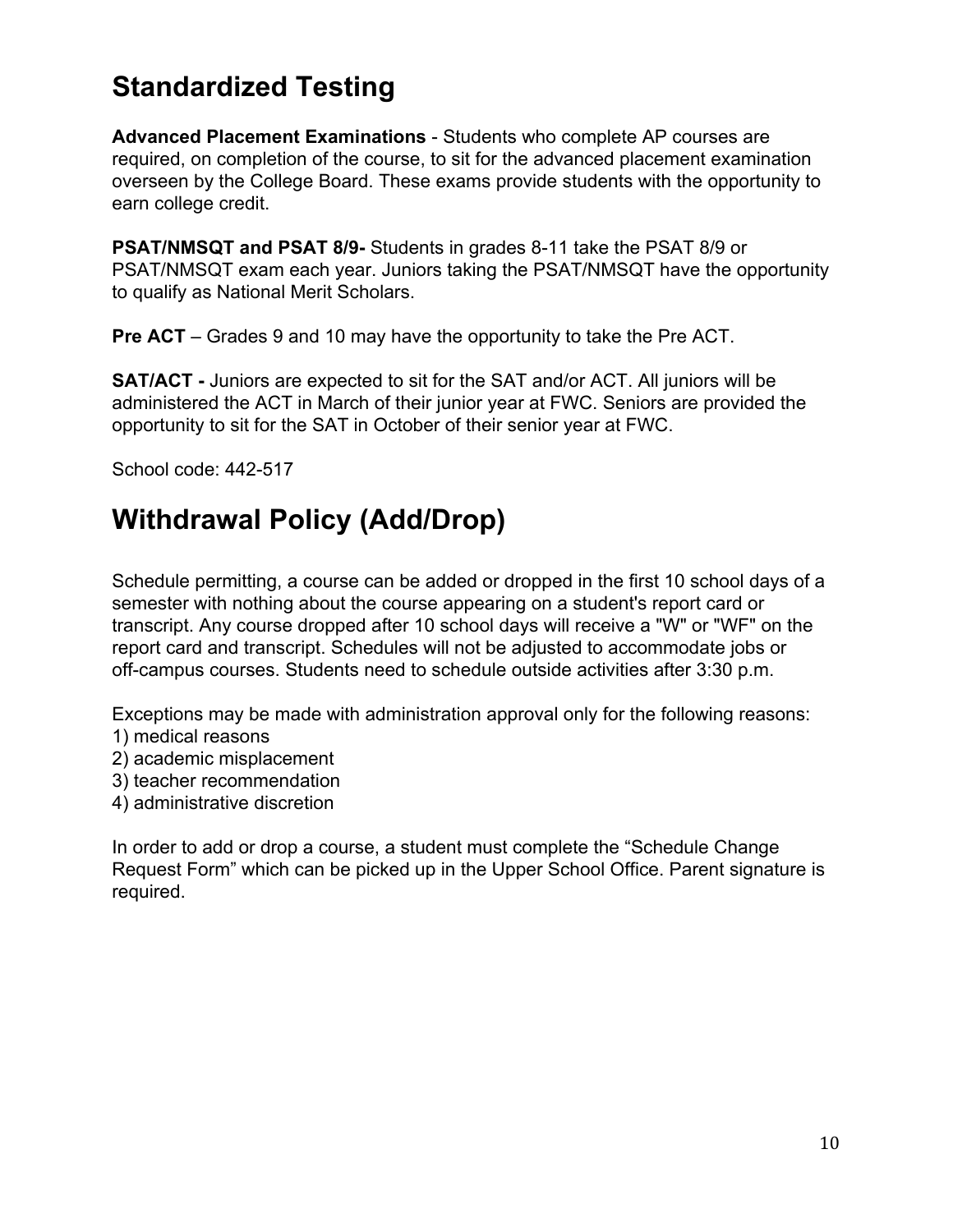# **Upper School Course Descriptions**

# Bible

**Course Name:** Biblical Interpretation **Course Number:** BIB101 **Grade:** 9 (Fall Semester) **Prerequisite:** None **Credit:** .5 (College Prep)

This course will focus on acquainting students with the Bible, a book worthy of our study, following, and respect. Students will be introduced to each of the major genres of scripture, as well as to the major themes that weave each of these genres together. This course will help students learn how to read the Bible in a way that honors the text. It will also introduce students to daily Bible reading tips and study skills.

**Course Name:** Life of Christ **Course Number:** BIB125 **Grade:** 9 (Spring Semester) **Prerequisite:** None

**Credit:** .5 (College Prep)

This course will focus on the life of Jesus as described in the first four books of the New Testament. The material for this course will be divided up into three segments: 1) Historical background to the Gospels; 2) An in-depth look at various elements of Jesus' life and teachings; and 3) Literary analysis of the four Gospels themselves, with a special concentration on each writer's theology, ordering, and emphasis concerning Jesus Christ and discipleship.

**Course Name:** The Story of Israel

**Course Number:** BIB201

**Grade:** 10 (Fall Semester)

**Prerequisite:** None

**Credit:** .5 (College Prep)

This course gives an overview of the history of ancient Israel from Genesis to the Persian Period. Students will study the text of the Pentateuch and historical books of the Old Testament, and then place them within their ancient context by analyzing extra-biblical texts, archaeological remains, geography, and cultural backgrounds. Additionally, this course will discuss how God revealed Himself through the history of ancient Israel, and how the authors of the Old Testament viewed God and His relationship with humanity.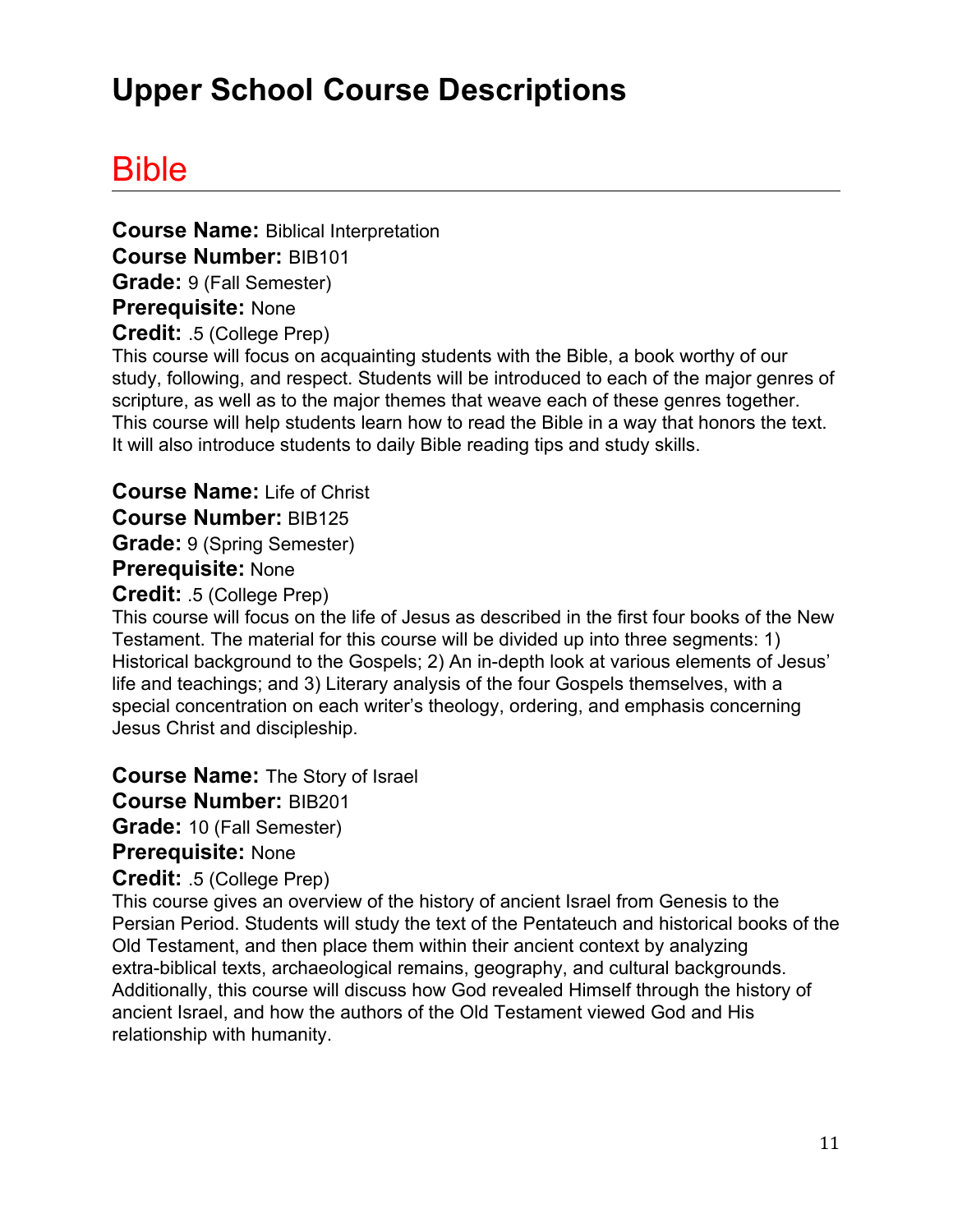# **Course Name:** Poetry and Prophets **Course Number:** BIB202 **Grade:** 10 (Spring Semester) **Prerequisite:** None

#### **Credit:** .5 (College Prep)

This second Old Testament course will provide an overview of Hebrew wisdom literature, poetry, and prophecy. Students will study Hebrew poetry in its context and identify poetic elements, themes, and the role of worship in ancient Israelite society. This course will also survey both the major and minor prophets of the Bible, and discuss the role of prophets in Iron Age Israel and Judah. Students will look at religious beliefs of ancient Israel and Judah using the Bible, extra-biblical texts, and archaeological remains while discussing the topics of social justice, worship, and the Messiah in prophetic literature.

**Course Name:** The Teachings of Paul **Course Number:** BIB300 **Grade:** 11 (Fall Semester) **Prerequisite:** None **Credit:** .5 (College Prep)

This course focuses on the writings of the most prolific New Testament author - the apostle Paul. Through study of the four pillars of Paul's writings (Romans, the Corinthian Epistles, Galatians, and Ephesians), students will develop a foundational understanding of Pauline theology which will serve not only as a lens through which to read the entire collection of Pauline epistles (Philippians, Colossians, First and Second Thessalonians, First and Second Timothy, Titus, and Philemon) but also to aid in their understanding of what it truly means to be a follower of Christ.

#### **Course Name:** Non-Pauline Epistles

#### **Course Number:** BIB301

**Grade:** 11 (Spring Semester)

#### **Prerequisite:** None

#### **Credit:** .5 (College Prep)

This course focuses on the epistolary collection attributed to authors other than Paul. Students will begin the semester by studying the history of the early church after the ascension of Christ as recorded in the book of Acts, continuing on through the remainder of the epistles (Hebrews, James, First and Second Peter, First, Second, and Third John, and Jude), and conclude with an in-depth study of John's Revelation.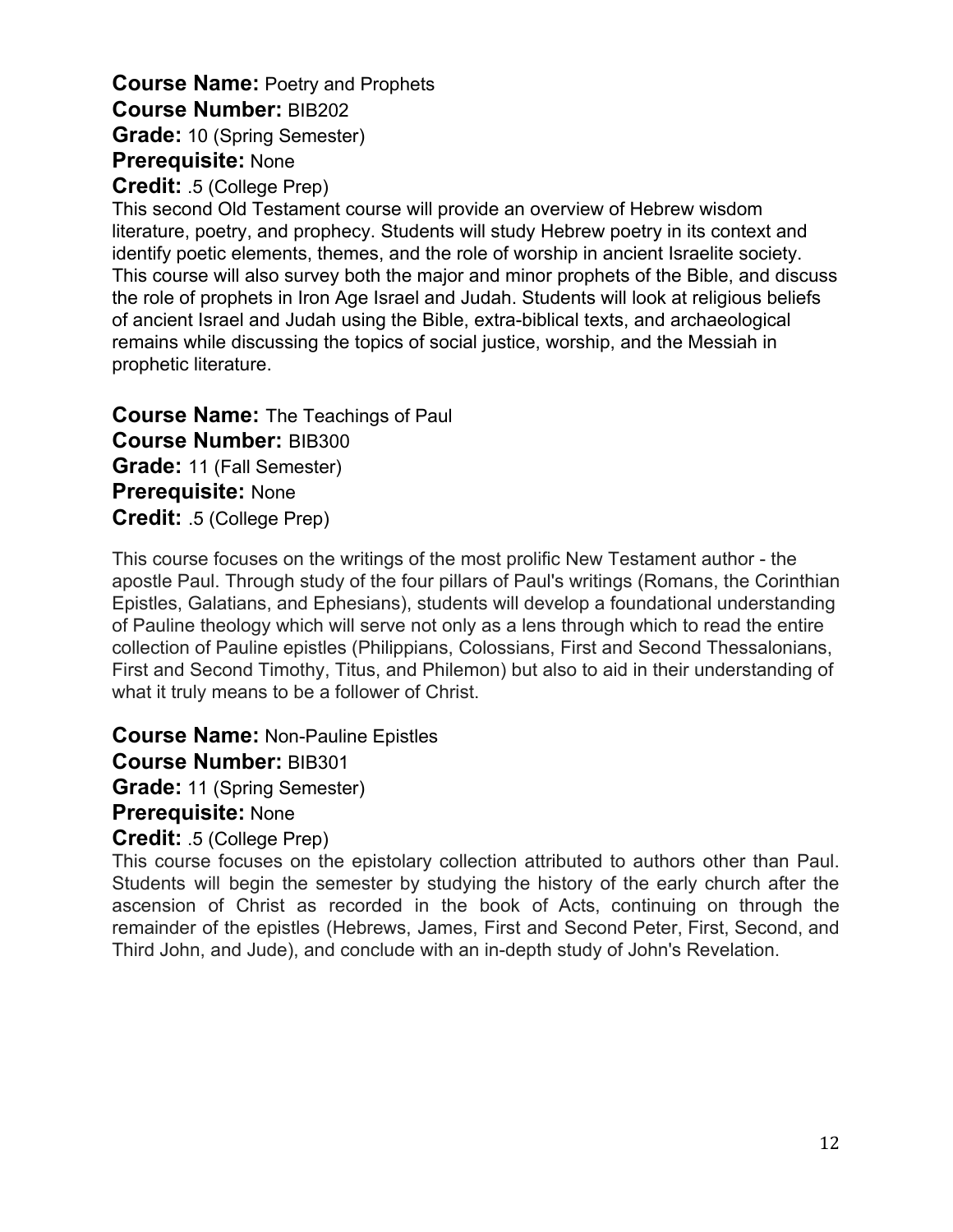# **Course Name:** Worldviews: World Religions **Course Number:** BIB400 **Grade:** 12 (Fall Semester)

# **Prerequisite:** None

**Credit:** .5 (College Prep)

This comparative religion course is designed to expose students to the plurality of belief-systems and lifestyles that populate the modern world. Class time will be spent surveying and discussing prominent world religions and ethical systems as they compare to the classical Christian worldview. The purpose of this course is to equip future FWC graduates with the knowledge they need to converse confidently (yet humbly) with people who possess worldviews different from their own.

**Course Name:** Worldviews: Modern Philosophies

**Course Number:** BIB401

**Grade:** 12 (Spring Semester)

**Prerequisite:** None

**Credit:** .5 (College Prep)

This comparative philosophy course is designed to expose students to the plurality of belief-systems and lifestyles that populate the modern world. Class time will be spent surveying and discussing primarily atheistic philosophies and non-religious ethical systems as they compare to the Christian worldview. The purpose of this course is to equip future FWC graduates with the knowledge they need to converse confidently (yet humbly) with people who possess worldviews different from their own.

#### **Course Name:** Dual Credit Introduction to Ethics

**Course Number:** BIB650

**Grade:** 11/12 - Fall semester

**Prerequisite:** Application and Teacher Interview Required

**Selection Criteria:** Standard selection criteria EBRW.

**Credit:** .5 High School (Dual Credit), 3 college credits at Texas Wesleyan University **Weighting:** 10%

Course Fee and Textbook purchase Required

This course is an introductory study of ethical theory, its history, major figures, and impact on contemporary issues. Students will engage this material through assigned readings, discussions, class lectures, written essays, and organized student debates. Students who have enrolled in this course will earn 3 hours of college credit for a collegiate level Ethics course or an equivalent undergraduate Bible course.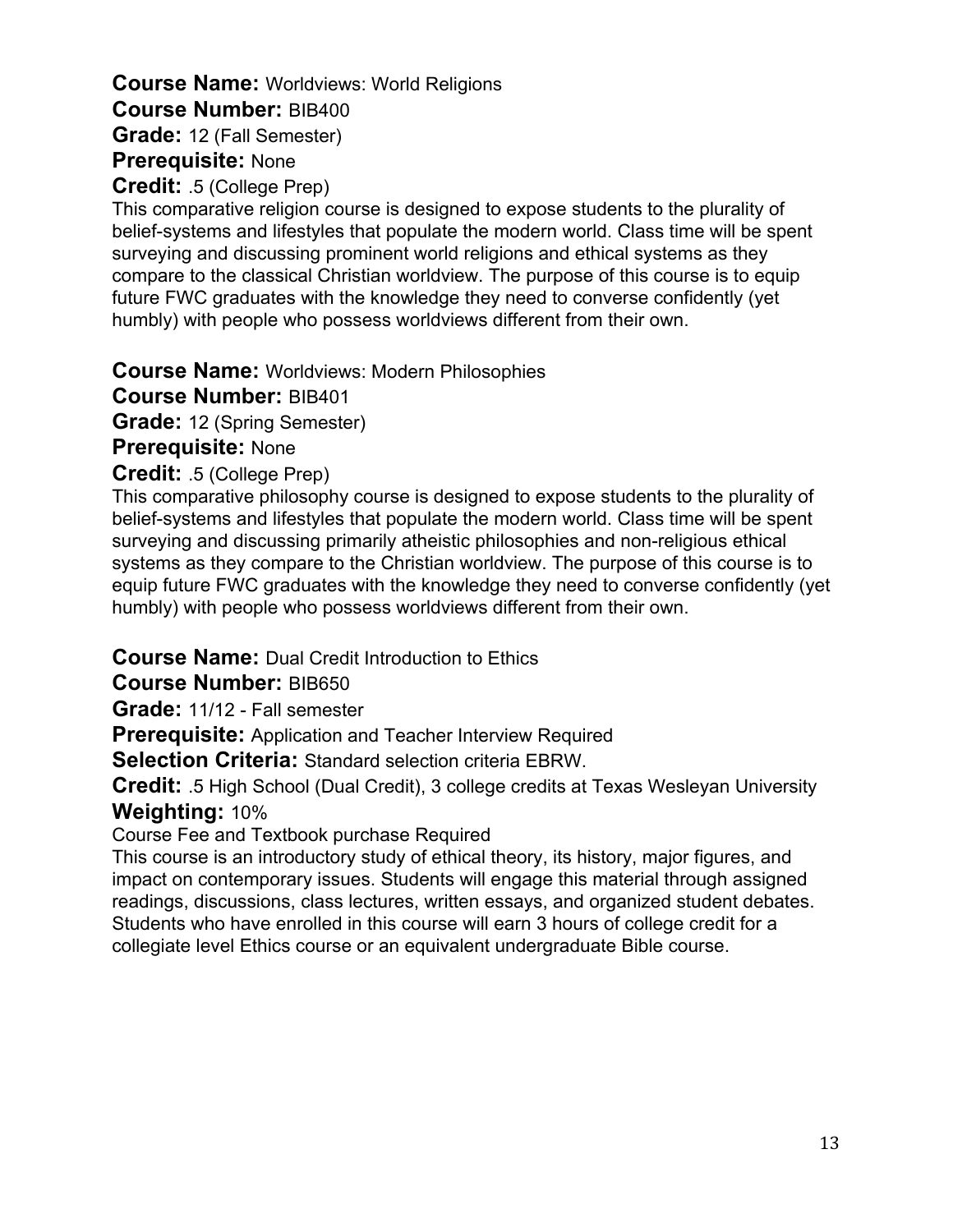# **Course Name:** Dual Credit New Testament Ethics

#### **Course Number:** BIB651

**Grade:** 11/12 - Spring semester

**Prerequisite:** Application and Teacher Interview Required

**Selection Criteria:** Standard selection criteria EBRW**.**

**Credit:** .5 High School (Dual Credit), 3 college credits at Texas Wesleyan University **Weighting:** 10%

Course Fee Required

This course is an analysis of Christian worldview thinking using the writings of the New Testament as a guide for identifying and applying Biblical beliefs, values, and practices to modern life. Students will engage with the ethics of Jesus of Nazareth as he fulfills the roles of Immanuel, suffering servant, great healer, bridegroom, and snake-crusher within New Testament theology. Each of these five scriptural lenses will be explored using assigned readings, in-class discussions, journaling, lectures, videos, written essays, and student presentations. The ethical concepts and cultural topics addressed in this course connect back to the Fall semester's "Introduction to Ethics" course. Students who have enrolled in this course will earn 3 hours of college credit for a collegiate level New Testament course or an equivalent undergraduate Bible course.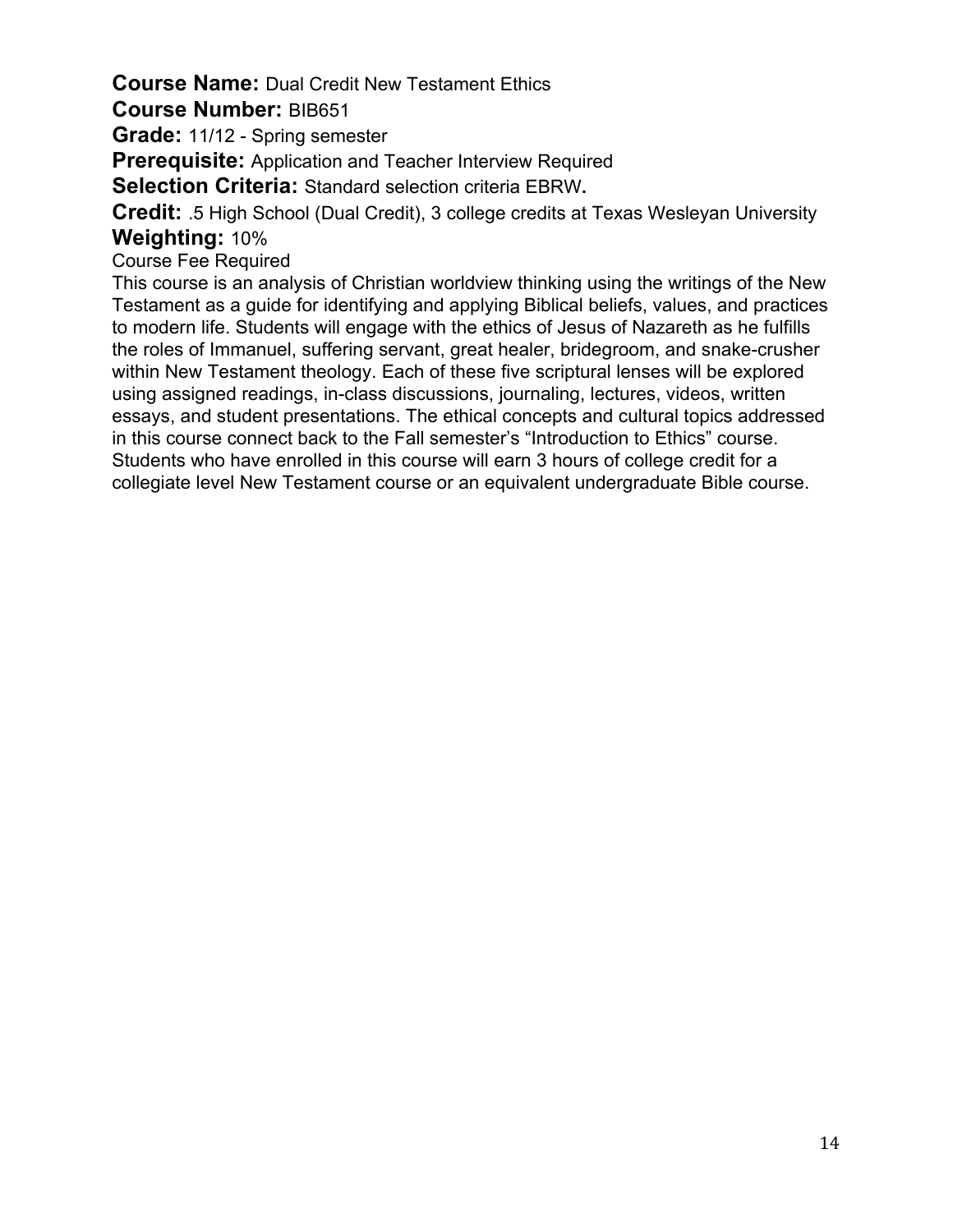# **Course Name:** English I **Course Number:** ENG100 **Grade:** 9

**Prerequisite:** English 8

#### **Credit:** 1 (College Prep)

English I will incorporate literature, writing, grammar, and vocabulary study. Students will explore literature from a variety of genres, cultures, and time periods with emphasis on increased reading comprehension, basic literary analysis, and life application. Writing instruction will focus on improved organization of thoughts and clear expression of ideas. Grammar and vocabulary will be integrated with the study of writing and literature as tools to enhance the student's ability to more effectively use language, both in speech and writing. Research techniques will be taught with emphasis on ethical presentation and use of information. One novel is required for summer reading.

**Course Name:** Honors English I

**Course Number:** ENG130

**Grade:** 9

**Prerequisite:** English 8, application required

**Selection Criteria:** Standard selection criteria EBRW, US entry writing sample

#### **Credit:** 1 (Honors)

## **Weighting:** 10%

Honors English I is an advanced class that teaches materials covered in English I while challenging students to further depths of expression, more independent thought, and higher thinking skills. During the school year, students are asked to read one more novel than is read in English I. Writing assignments are expected to use higher level of vocabulary usage, grammar proficiency, and insight than in English I, and testing and quizzing are often more open-ended, expecting a deeper level of understanding. As an Honors class, this course seeks to provide specific skills for meeting the demands of later Honors and AP English courses. Two novels are required for summer reading.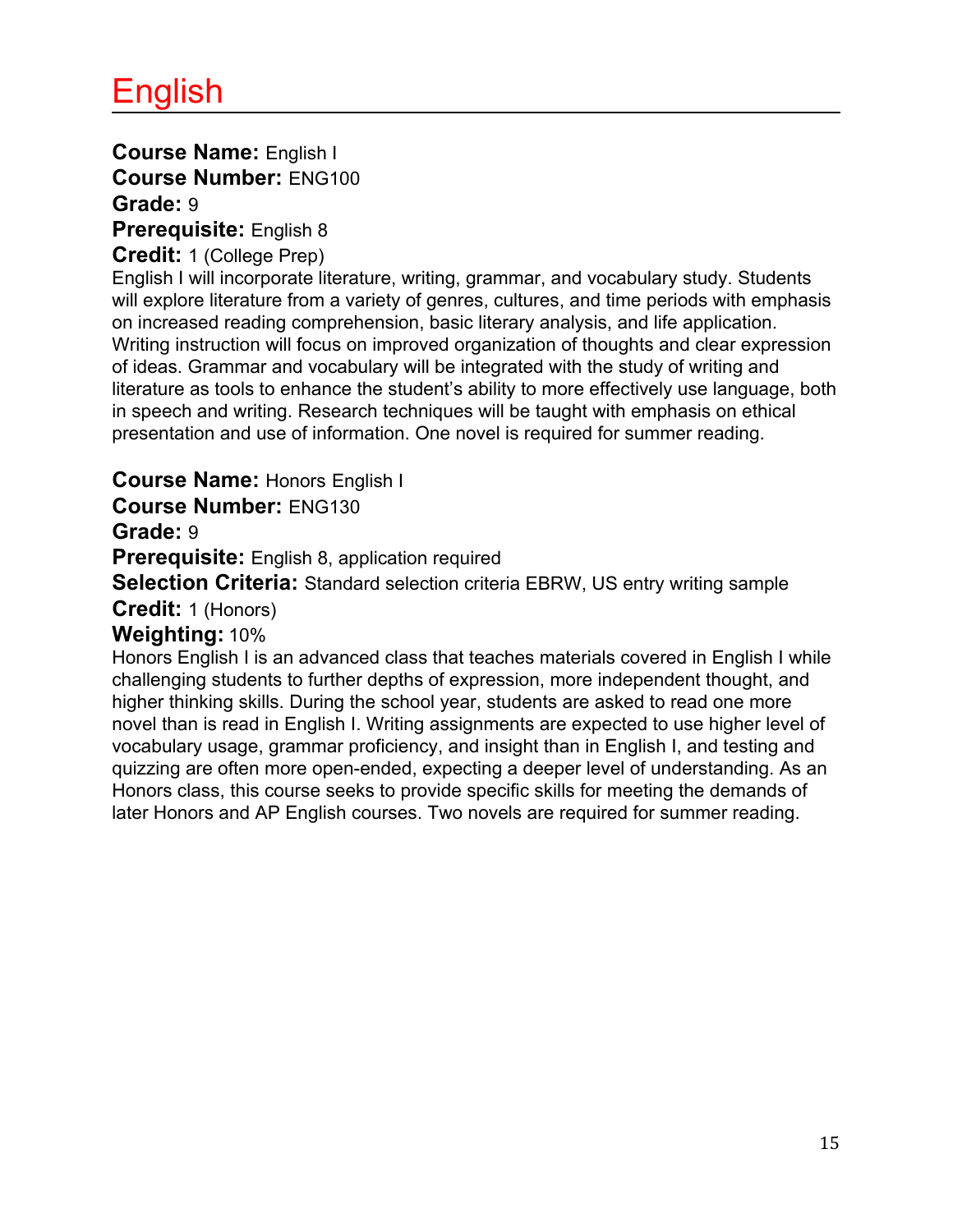#### **Course Name:** English II **Course Number:** ENG200 **Grade:** 10

# **Prerequisite:** English I or Honors English I

# **Credit:** 1 (College Prep)

English II will expose the student to world literature from ancient to modern times, including drama, poetry, short stories, and novels. Each will be studied in light of the particular elements of its genre as well as the historical and cultural influences in which it was created. Through independent study, teacher-guided activities, and peer group activities, students will explore how great authors use language to express ideas. They will work to improve writing skills through a variety of writing activities including a research paper. Vocabulary will be designed to improve their level of expression and to help prepare them for standardized college entrance testing. Grammar activities will review important skills and teach concepts to enhance their clarity and style in writing and verbal expression. One novel is required for summer reading.

# **Course Name:** Honors English II

## **Course Number:** ENG230

## **Grade:** 10

**Prerequisite:** English I or Honors English I, application required

**Selection Criteria:** Standard selection criteria EBRW, US entry writing sample for students new to FWC

#### **Credit:** 1 (Honors)

# **Weighting:** 10%

This course incorporates the elements of English II while challenging the student to read and write at a more advanced level. During the year, students read one more novel as a class than is read in English II. They are also expected to independently read a novel each semester and complete several activities demonstrating their understanding of its content, style, and theme. The class has a major emphasis on writing, asking students to write both in class under time constraints and outside of class with greater expectations for level of vocabulary and expression. Honors English II is specifically designed to teach students the literary analysis skills that they will need to move into higher-level AP classes. Two novels are required for summer reading.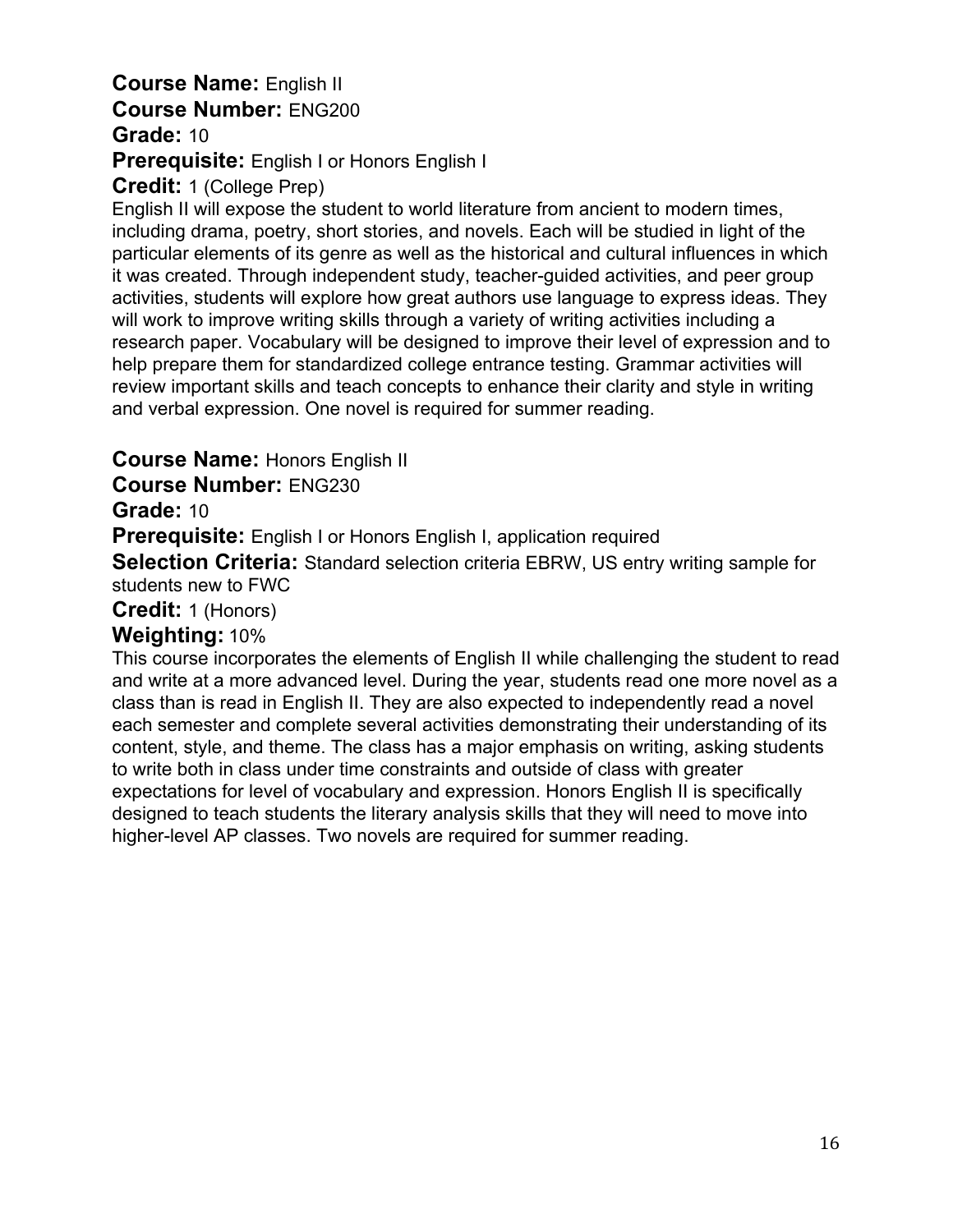# **Course Name:** English III **Course Number:** ENG300

**Grade:** 11

**Prerequisite:** English II or Honors English II

**Credit:** 1 (College Prep)

This course explores American Literature, chronologically examining various writings from Native American mythology to contemporary authors. Different genres of drama, poetry, fiction, and nonfiction are studied to provide insight into the history and development of American culture. Emphasis is placed on writing, grammar, and vocabulary skills. Through independent study, teacher-guided activities, and peer group activities, students explore how great authors use language to express ideas. Students work to develop writing and research skills through a persuasive paper. Analytical essays and creative compositions are also assigned to further develop writing skills. Vocabulary is assigned to improve students' level of expression and to help prepare them for standardized college entrance testing. Grammar activities review important skills and teach concepts to enhance clarity and style in writing and verbal expression. One novel is required for summer reading.

**Course Name:** Dual Credit Composition I

#### **Course Number:** ENG350 (TWU ENG1301)

**Grade:** 11, 12

**Prerequisite:** English II or Honors English II, application required

**Selection Criteria:** Standard selection criteria EBRW, US entry writing sample for students new to FWC

**Credit:** .5 (Honors, Dual Credit, 3 college credits at Texas Wesleyan University) **Weighting:** 10%

#### **Course Fee and textbook (free online ebook)**

Designed to encourage critical reading and thinking, this course establishes the components of the writing process, familiarizes students with basic rhetorical vocabulary, introduces elements of the various types of writing, and introduces students to the role of technology in research and writing. In order to succeed, students must demonstrate proficiency in word processing and computer searches. Two novels are required for summer reading.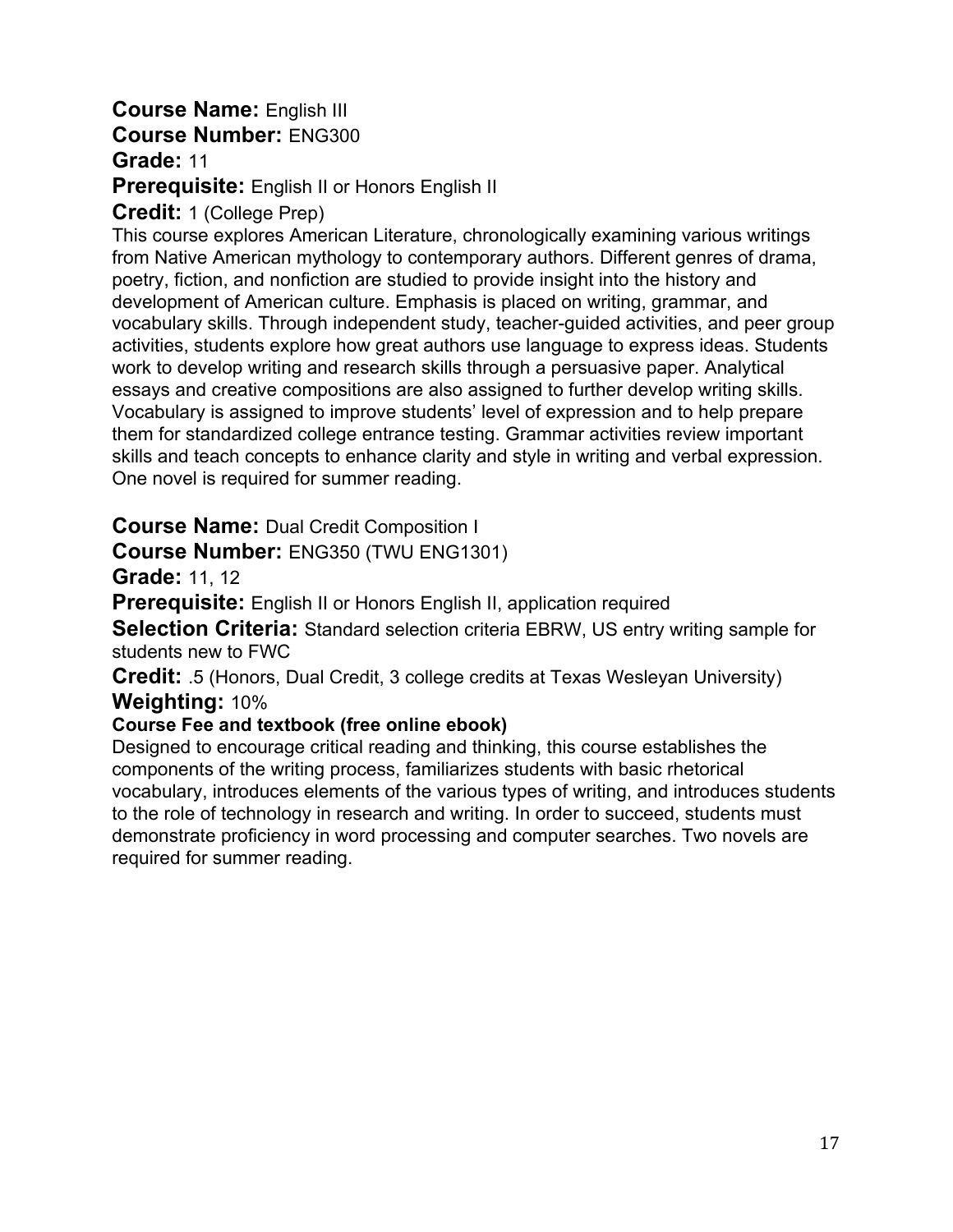# **Course Name:** Dual Credit Composition II

## **Course Number:** ENG350 (TWU ENG1302)

**Grade:** 11, 12

**Prerequisite:** Eng350 fall semester, application required

**Selection Criteria:** Standard selection criteria EBRW, US entry writing sample for students new to FWC

**Credit:** .5 (Honors, Dual Credit, 3 college credits at Texas Wesleyan University) **Weighting:** 10%

#### **Course Fee and textbook (free online ebook)**

Building on principles learned in English 1301, this course further explores the role of the writer as a critical reader by focusing on the dominant genres of literature: fiction, poetry, drama, and essays. Students gain a better understanding of composition by writing explications and analyses as they learn to establish researched critical positions. A ten-page well-researched persuasive paper over a literary text is required.

**Course Name:** Advanced Placement Language and Composition

## **Course Number:** ENG375

**Grade:** 11, 12 (Availability alternates every other year with AP Literature and Composition)

**Prerequisite:** English II or Honors English II, Application Required

**Selection Criteria:** Standard selection criteria EBRW, US entry writing sample for students new to FWC

**Credit:** 1 (AP), Possible college credit through examination.

#### **Weighting:** 15%

#### **AP Test Fee and textbook purchase required**

AP English Language and Composition offers students an opportunity to learn how to read critically and do rhetorical and stylistic analysis. The main goal, like typical college composition courses, is to create strong writers who will have the skills to write effectively in college courses and in their personal and professional lives. For this reason, students will be asked to read and write many different kinds of essays—argumentative, expository, analytical, personal, and even creative. The course is fast-paced and demanding; thus, it is essential for students to be willing to stretch themselves both academically and personally. Two works of literature are required for summer reading. This course will be offered in rotation with AP English Literature and Composition.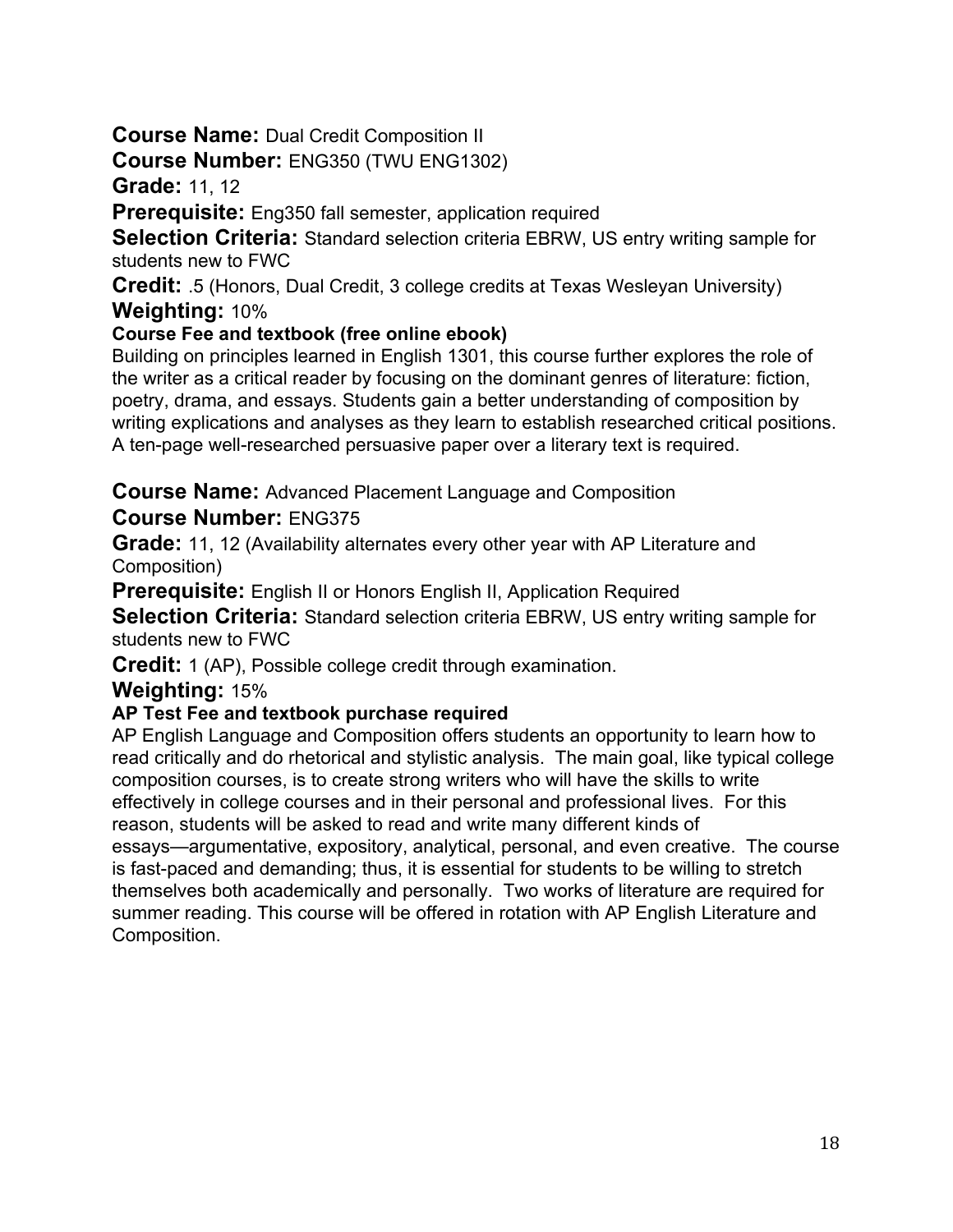**Course Name:** Advanced Placement Literature and Composition **Course Number:** ENG475

**Prerequisite:** English II, Honors English II, application required

**Selection Criteria:** Standard selection criteria EBRW, US entry writing sample for students new to FWC

**Grade:** 11,12 (Availability alternates every other year with AP Language and Composition)

**Credit:** 1 (AP), Possible college credit through examination.

#### **Weighting:** 15%

#### **AP Test Fee and textbook purchased required**

AP English Literature challenges students to read and interpret a wide range of imaginative works. Students are asked to explore a variety of genres and literary periods and to write clearly about the literature they encounter. By the end of the course, students have cultivated a rich understanding of literary works and acquired a set of analytical skills they will use throughout their lives. Two novels will be required for summer reading. This course will be offered in rotation with AP English Language and Composition.

\*AP Language and Composition will be offered during school years that start in the Fall with an even number (for example: 2020). AP Literature and Composition will be offered during school years that start in the Fall with an odd number (for example: 2019).

**Course Name:** English IV

**Course Number:** ENG400

# **Grade:** 12

**Prerequisite:** English III, AP English III, or Dual Credit Comp I/II

# **Credit:** 1 (College Prep)

English IV is the final year of a required four-year study for the college-bound student. Instruction emphasizes an in-depth study of British literature, including studies in prose fiction, drama, and poetry. Students build on the writing skills they have learned in previous classes as they expand their understanding of composition through a variety of writing experiences. Grammar instruction leads students to mastery of the basic rules of language while guiding students to more effective use of language in both written and verbal communication. Each student must complete a senior research paper. This class requires one novel for summer reading.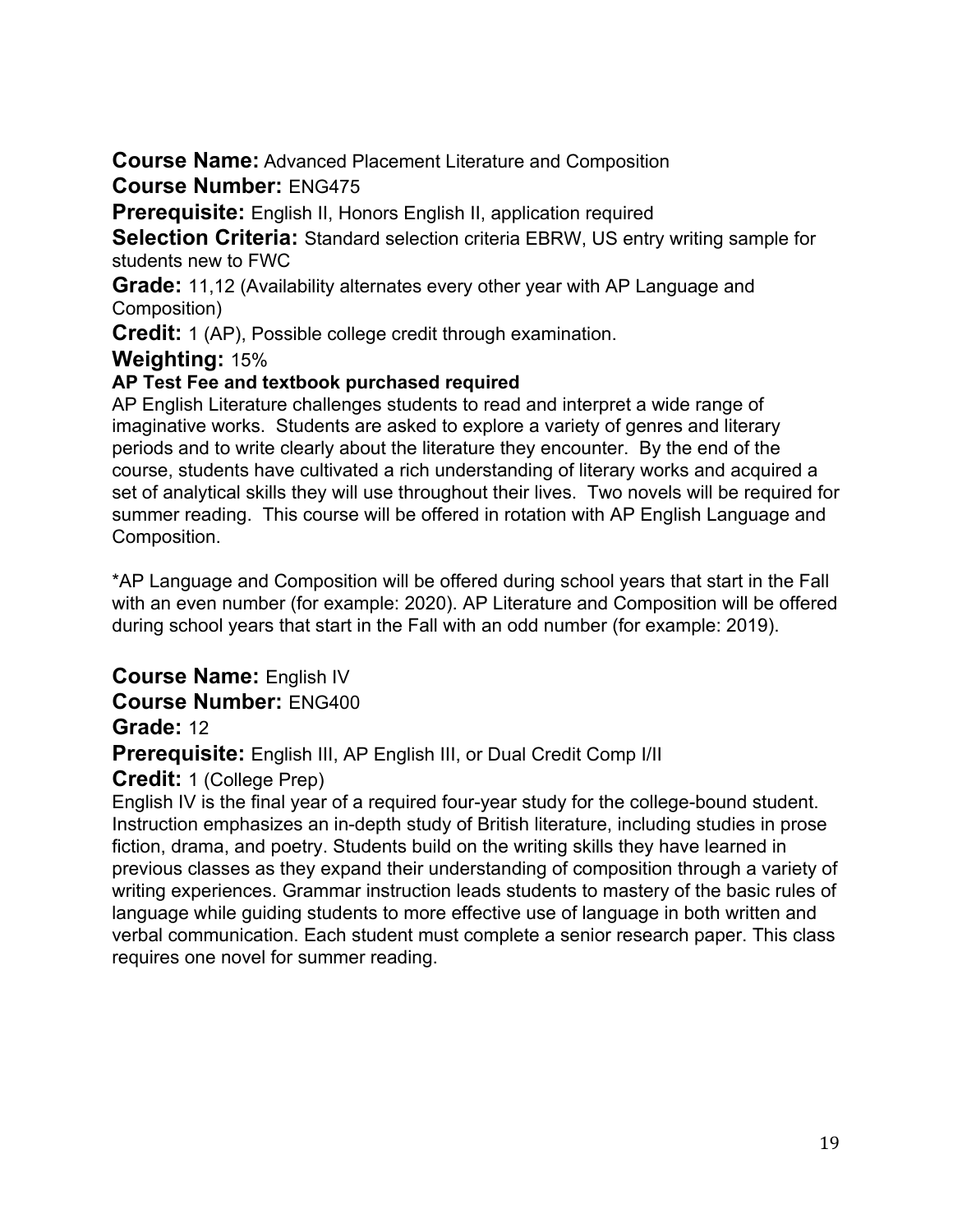# **Course Name:** Honors English IV

**Course Number:** ENG430

**Grade:** 12

**Prerequisite:** English III, AP English III, or Dual Credit Comp I/II, Application Required

**Selection Criteria:** Standard selection criteria EBRW, US entry writing sample for students new to FWC

**Credit:** 1 (Honors)

**Weighting:** 10%

#### **Course fee and textbook purchased required.**

Honors English IV is a literature class in which seniors will study both modern and classic literature. Students in the class will help to design the curriculum, working as a group to choose some of the major works that will be studied. Works will include fiction, drama, and nonfiction. Along with reading, the class will focus on improving skills in written and oral expression. This class requires two novels for summer reading.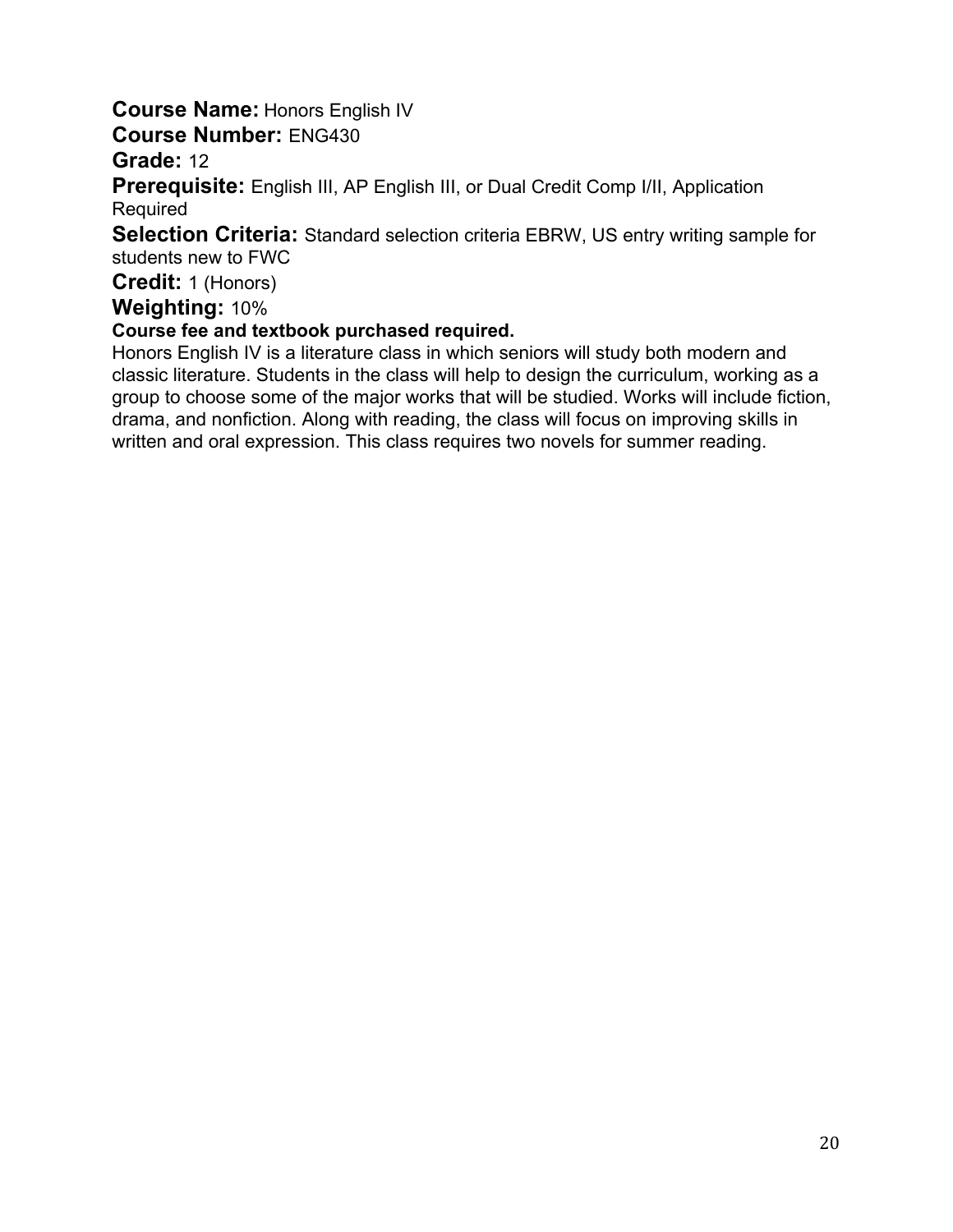**Course Name:** Algebra I **Course Number:** MATH100 **Grade:** 9 **Prerequisite:** Math 8

**Credit:** 1 (College Prep)

Algebra 1 students build on earlier math experiences, deepening their understanding of relations and functions. Students will solve linear equations, graph on coordinate planes, write equations for lines, solve systems of equations, solve and graph simple and compound inequalities, add, subtract, and multiply polynomials, solve quadratic equations, simplify radical expressions, and make practical applications through the use of word problems, among other topics. It is extremely important for students to learn Algebra 1 standards well because students will be tested over these concepts in this class and all future math classes.

**Course Name:** Geometry **Course Number:** MATH200 **Grades:** 9, 10, 11 **Prerequisite:** Algebra I **Credit:** 1 (College Prep)

Students will survey fundamental concepts of plane and spherical geometry. The course will encompass three-dimensional geometry, coordinate geometry and transformational geometry. Heavy emphasis will be placed on the vocabulary of geometry as well as the theorems and postulates required for logical thinking and proof. Proficiency in Algebra I is necessary for execution of related problems. Real-world application will be used extensively to demonstrate God's presence and logical order.

**Course Name:** Honors Geometry

**Course Number:** MATH230

**Grades:** 9, 10, 11

**Prerequisite:** Algebra I, Application Required

**Selection Criteria:** Standard selection criteria Math

**Credit:** 1 (Honors)

#### **Weighting:** 10%

Students will survey fundamental and advanced concepts of plane and spherical geometry. It is understood that these students are on track to take AP or DC Calculus. Honors Geometry will encompass three-dimensional geometry, coordinate geometry and transformational geometry. Heavy emphasis will be placed on the vocabulary of geometry as well as the theorems and postulates required for logical thinking and proof. Proficiency in Algebra 1 is necessary for execution of related problems. Real-world application will be used extensively to demonstrate God's presence and logical order.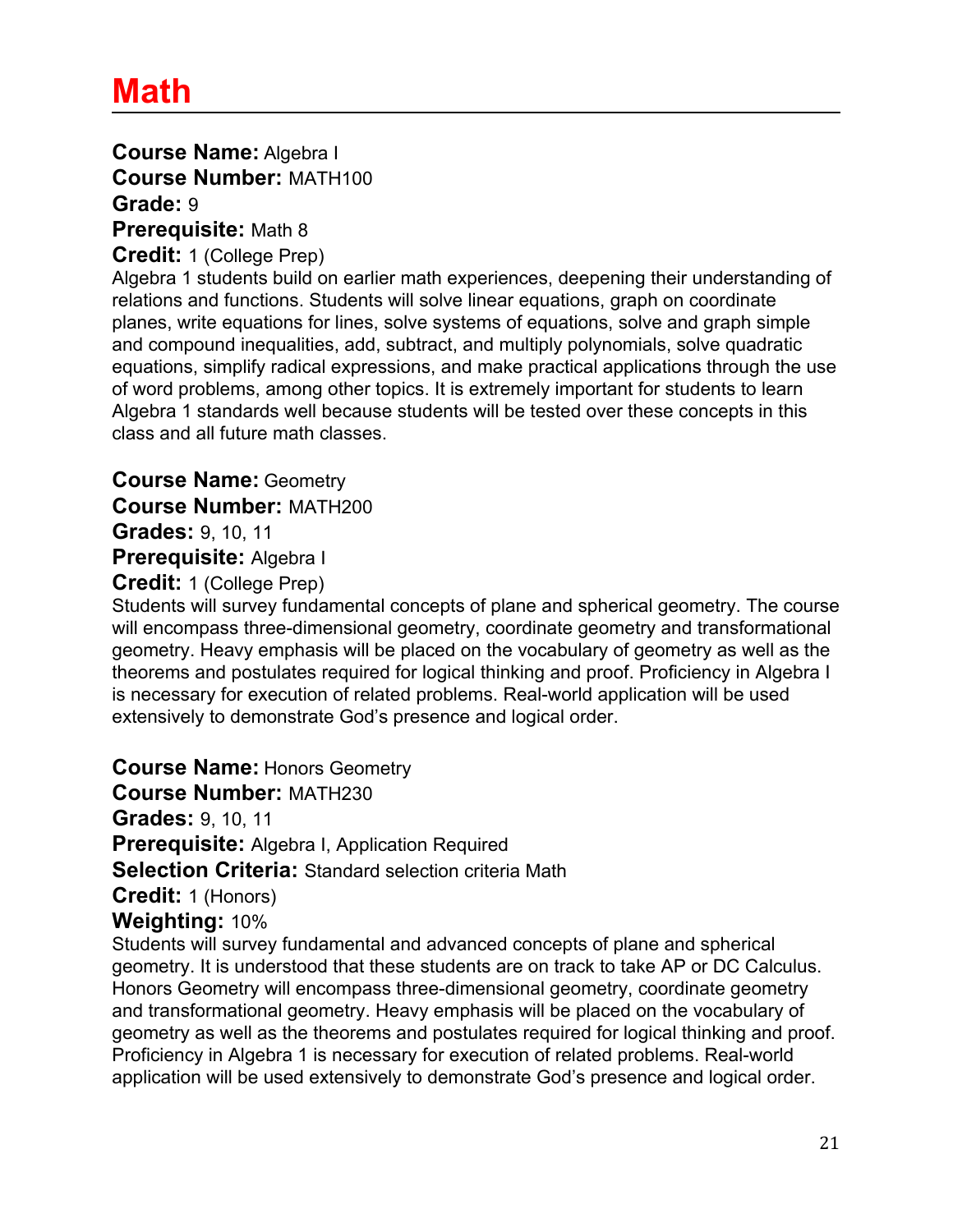**Course Name:** Algebra II

**Course Number:** MATH300

**Grades:** 10, 11, 12

**Prerequisite:** Geometry or Honors Geometry

**Credit:** 1 (College Prep)

Algebra 2 is a course that reviews basic algebra and geometry. It expands upon the topics of Algebra 1 including rational expressions, radicals and exponents, quadratic equations, systems of equations, and applications.

**Course Name:** Honors Algebra II

**Course Number:** MATH330

**Grades:** 10, 11, 12

**Prerequisite:** Geometry or Honors Geometry, Application Required

**Selection Criteria:** Standard selection criteria Math

**Credit:** 1 (Honors)

# **Weighting:** 10%

It expands upon the topics of Algebra I including rational expressions, radicals and exponents, quadratic equations, systems of equations, and applications. PAP Algebra II contains similar topics as Algebra 2 but with more depth, breadth, and sophistication. It is understood that these students are on track to take AP or Dual Credit Calculus.

# **Course Name:** Dual Credit College Algebra

**Course Number:** MATH350

**Grade:** 12

**Prerequisite:** Algebra II, Application Required

**Selection Criteria:** Standardized test scores below the math benchmark for college readiness on the PSAT/NMSQT during their junior year and teacher recommendation

**Credit:** 1 (Dual Credit), 3 college credits at Texas Wesleyan University

# **Weighting:** None

# **Course fee and textbook purchase required.**

This course explores set theory, real and complex number systems, quadratic equations, quadratic formulas, equations involving radicals, inequalities, graphs of quadratic and rational functions, logarithmic functions, exponential functions, theory of equations, matrices and determinants, and mathematical induction. This course is designed for the student planning on a major other than business, engineering, general science, computer science or math education. Please check with your intended college destination to see if this course is included in your degree plan.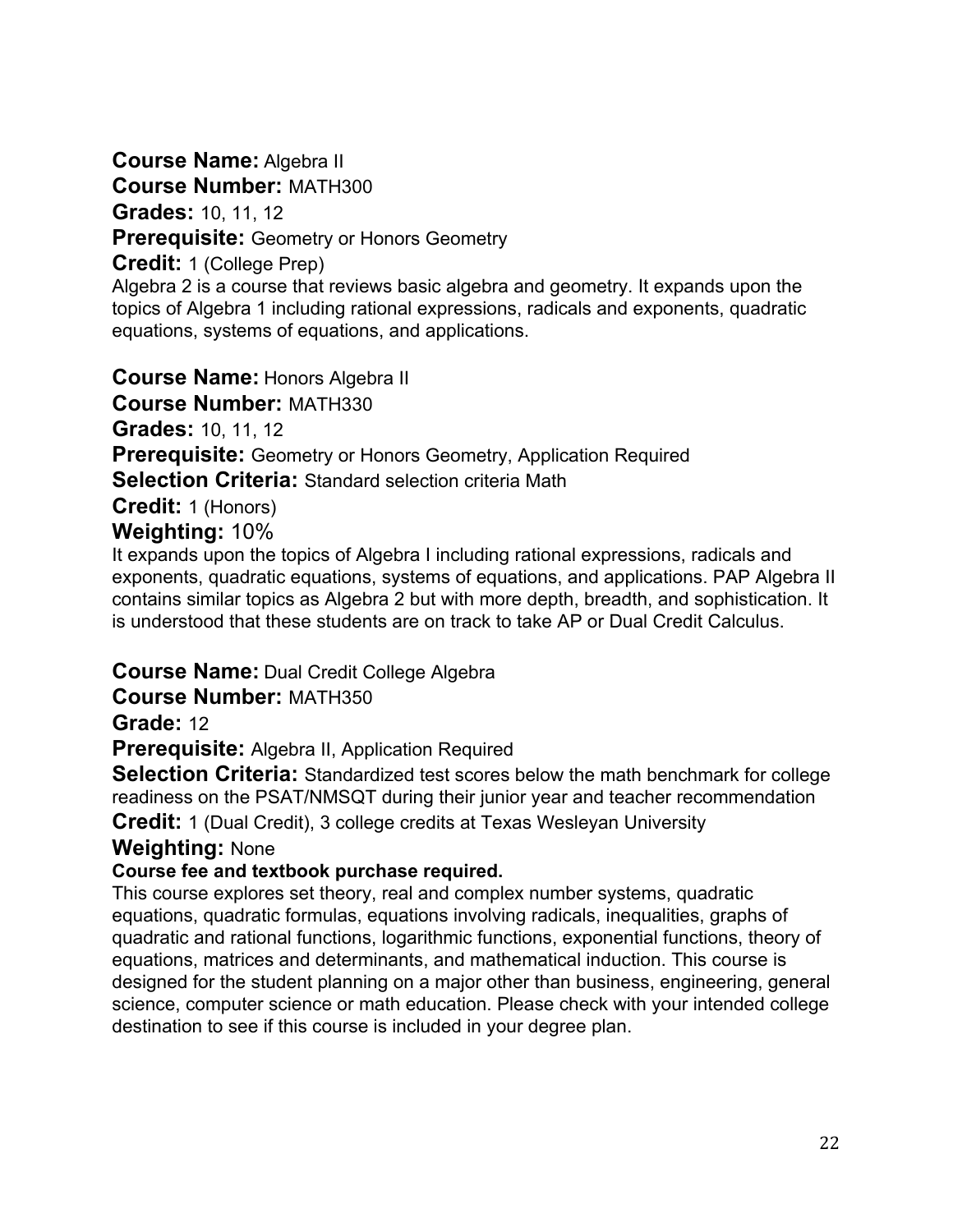# **Course Name:** Pre-Calculus **Course Number:** MATH400 **Grades:** 11, 12 **Prerequisite:** Algebra II or Honors Algebra II

**Credit:** 1 (College Prep)

#### **Weighting:** None

Students will survey advanced concepts, probability, sequences, and limits. They will build a strong foundation and develop knowledge of trigonometric functions. Proficiency in algebra is expected in order to delve more deeply into families of graphs and their mathematical tendencies. Students will use technology applications to enhance their learning. It is understood that these students are on track to take Dual Credit Calculus.

**Course Name:** Honors Pre-Calculus

**Course Number:** MATH430

**Grade:** 11, 12

**Prerequisite:** Algebra II or Honors Algebra II, Application Required

**Selection Criteria:** Standard selection criteria Math

**Credit:** 1 (Honors)

## **Weighting:** 10%

Students will survey advanced algebraic concepts, probability, sequences, and limits. They will build a strong foundation and knowledge of trigonometric functions and their graphs. Proficiency in algebra is expected in order to delve more deeply into families of graphs and their mathematical tendencies. Students will use technology applications to enhance their learning. Those who are successful in Honors Pre-Calculus will have the foundation needed for completing AP Calculus. Real-world application will remind students of God's constant care in a consistent and logically ordered universe.

# **Course Name:** Dual Credit Calculus

**Course Number:** MATH550

**Grades:** 11, 12

**Prerequisite:** Pre-Calculus or Honors Pre-Calculus, Application required

**Selection Criteria:** Standard selection criteria Math

**Credit:** 1 (Honors, Dual Credit), 3 college credits at Texas Wesleyan University **Weighting:** 10%

#### **Course Fee and Textbook purchase Required**

DC Calculus is the mathematical study of the relationships of change and motion. One-variable calculus includes topics from analytic geometry, derivatives and integrals of elementary functions (including trigonometric functions) and applications.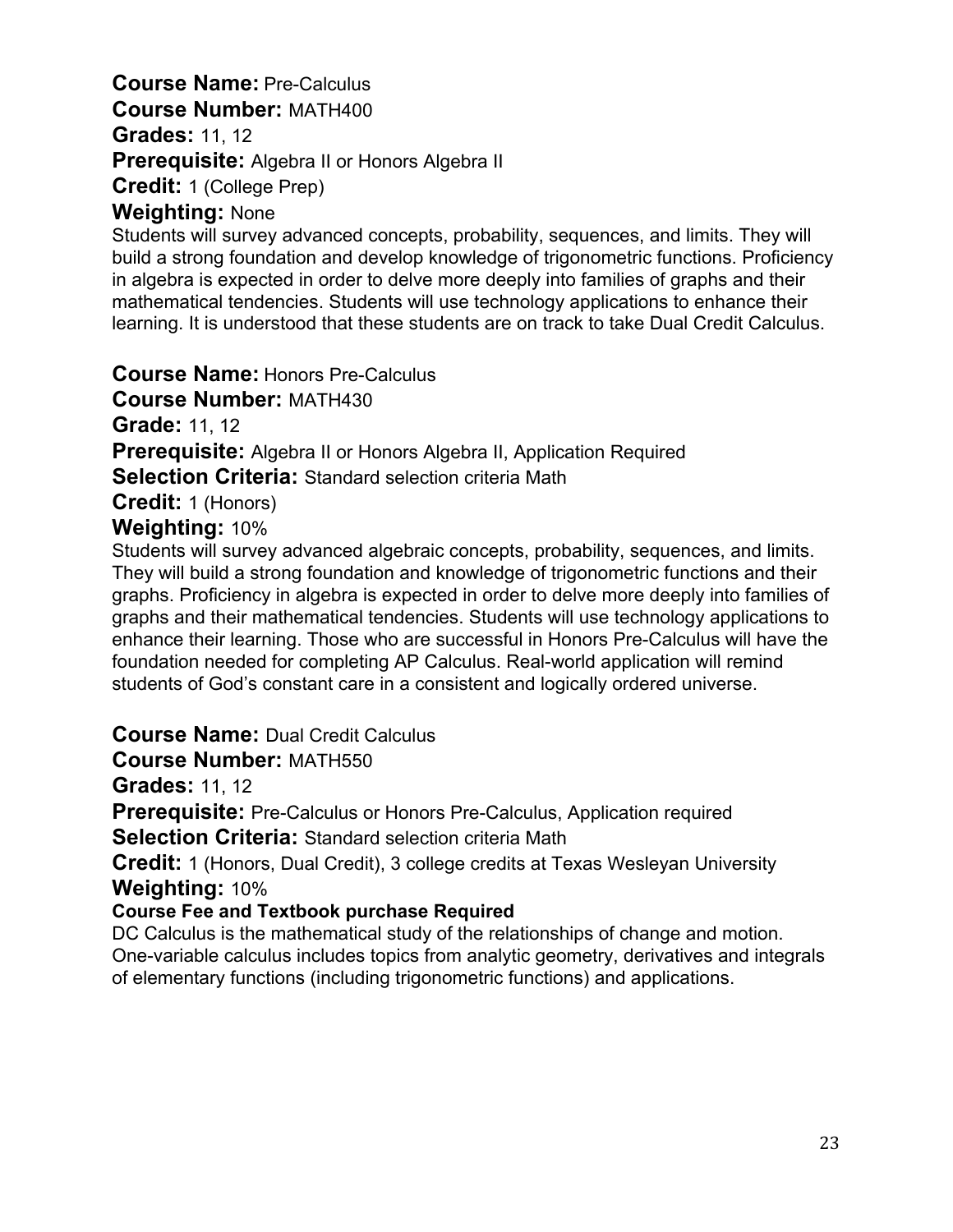# **Course Name:** Advanced Placement Calculus - AB/BC

#### **Course Number:** MATH575

**Grade:** 12

**Prerequisite:** Honors Pre-Calculus, Application Required

**Selection Criteria:** Standard selection criteria Math

**Credit:** 1 (AP), Possible College Credit Through Examination

## **Weighting:** 15%

## **AP Test Fee and Textbook purchase Required**

Calculus is the mathematical study of the relationships of change and motion. One-variable calculus includes topics from analytic geometry, derivatives and integrals of elementary functions (including trigonometric functions) and applications. Methods of integration will be explored, as well as an in-depth study of sequences and series. Students in this course will take the Advanced Placement exam in May and up to two semesters of college credit may be earned.

**Course Name:** Statistics

**Course Number:** MATH600

# **Grades:** 12

**Prerequisite:** Algebra I, Geometry, Algebra II

**Credit:** 1 (College Prep)

The purpose of the course in statistics is to introduce students to the major concepts and tools for collecting, analyzing and drawing conclusions from data. Students are exposed to four broad conceptual themes:

- 1. Exploring Data: Describing patterns and departures from patterns
- 2. Sampling and Experimentation: Planning and conducting a study
- 3. Anticipating Patterns: Exploring random phenomena using probability and simulation
- 4. Statistical Inference: Estimating population parameters and testing hypotheses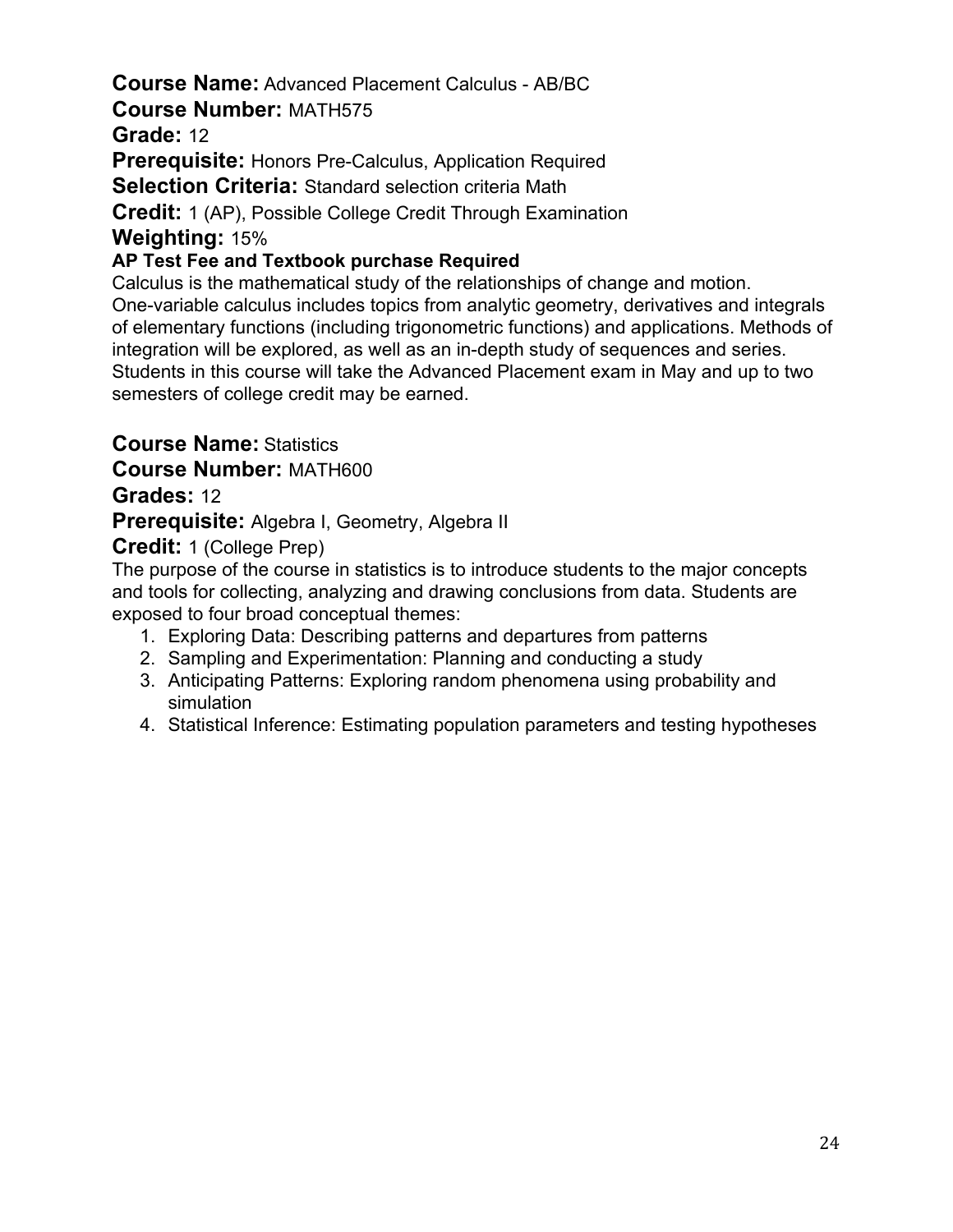# **Course Name:** Biology **Course Number:** SCI100 **Grade:** 9

**Prerequisite:** None

#### **Credit:** 1 (College Prep)

Students in Biology study a variety of topics that include the following: structures and functions of cells and viruses; growth and development of organisms; cells, tissues, and organs; nucleic acids and genetics; biological evolution; taxonomy; metabolism and energy transfers in living organisms; living systems; homeostasis; ecosystems; and plants and the environment. In Biology, students spend 40% of their time conducting field and laboratory investigations, use scientific methods during investigations, and make informed decisions using critical-thinking and scientific problem-solving. Students will be expected to complete several projects throughout the year.

## **Course Name:** Honors Biology

**Course Number:** SCI130

#### **Grade:** 9

**Prerequisite:** Application Required

**Selection Criteria:** Standard selection criteria EBRW and Math

**Credit:** 1 (Honors)

#### **Weighting:** 10%

In Honors Biology, students spend 40% of class time conducting laboratory investigations, use scientific methods during investigations, and make informed decisions using critical - thinking and scientific problem-solving. Students in Biology study a variety of topics that include: structures and functions of cells and viruses; growth and development of organisms; cells, taxonomy; metabolism and energy transfers in living organisms; living systems; homeostasis; ecosystems; and plants and the environment. Honors Biology students will be expected to show commitment to honors curriculum and be motivated to utilize higher level thinking skills. The course will also include special projects and a more in-depth study of biological concepts.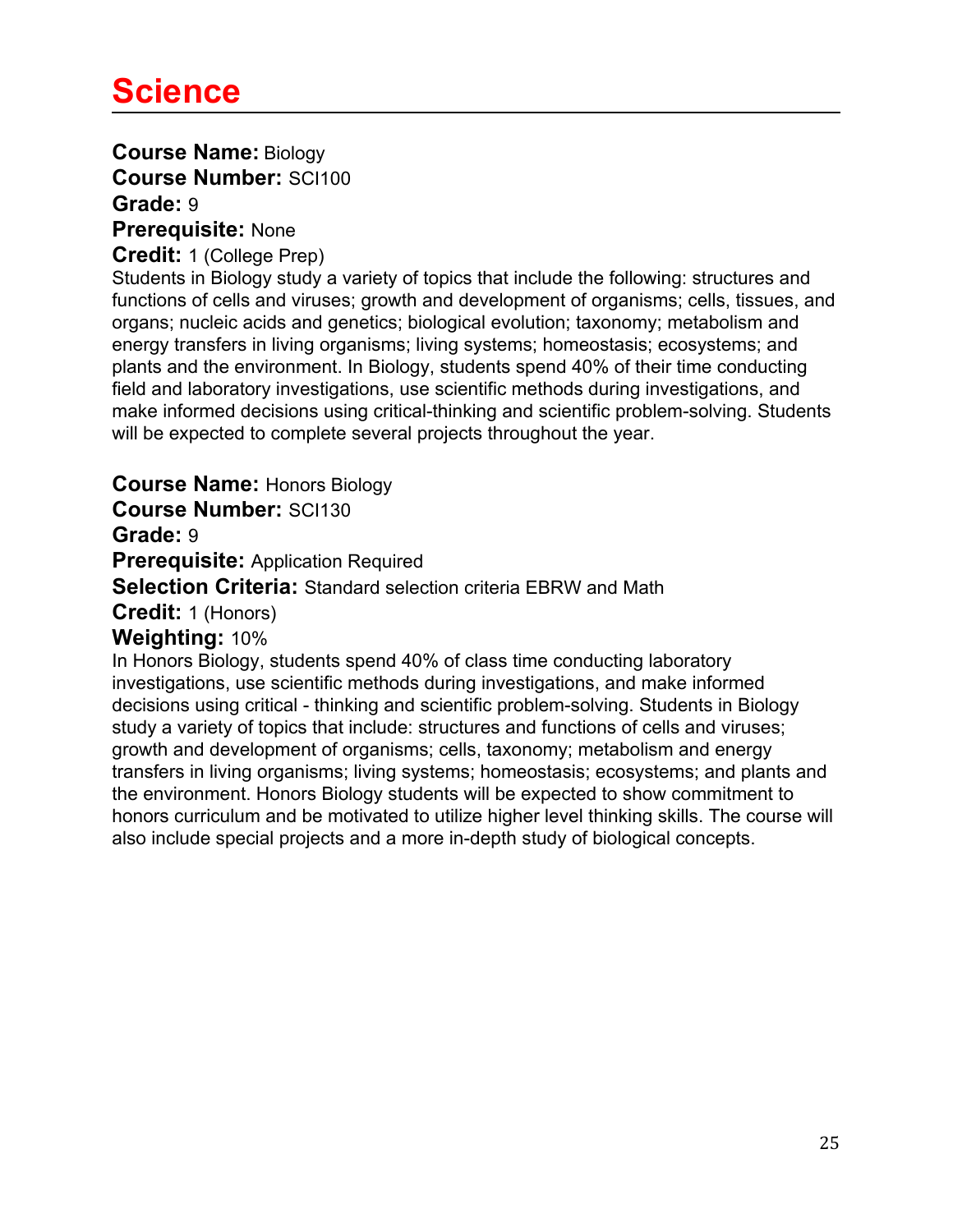# **Course Name:** Advanced Placement Biology **Course Number:** SCI675

**Grade:** 12

**Prerequisite:** Biology or Honors Biology, Application Required **Selection Criteria:** Standard selection criteria EBRW and Math **Credit:** 1 (AP), Possible College Credit Through Examination **Weighting:** 15%

#### **An AP test fee is required and textbook purchase.**

AP Biology should include those topics regularly covered in a college biology course for majors or in the syllabus from a high-quality college program in introductory biology. This college level biology course differs significantly from the usual first high school in biology with respect to the kind of textbook used, the range and depth of topics covered, the kind of laboratory work done by students, and the time and effort required of students. The textbooks used for AP Biology will be those also used by college biology majors. The kinds of labs done by AP students will be the equivalent of those done by college students. The AP Biology course is designed to be taken by students after the successful completion of a first course in high school biology and one in high school chemistry as well. It aims to provide students with the conceptual framework, factual knowledge, and analytical skills necessary to deal critically with the rapidly changing science of biology.

**Course Name:** Chemistry

**Course Number:** SCI200

**Grade:** 10, 11

**Prerequisite:** Biology or Honors Biology, Algebra I

**Credit:** 1 (College Prep)

Chemistry is a study of matter and the changes it undergoes. Chemistry students will cover nomenclature, chemical reactions, stoichiometry, the behavior of gases, atomic history and structure, chemical bonding and acid-base theories with a mathematical emphasis. Laboratory experiences complement the subject matter and stimulate critical thinking and scientific problem solving.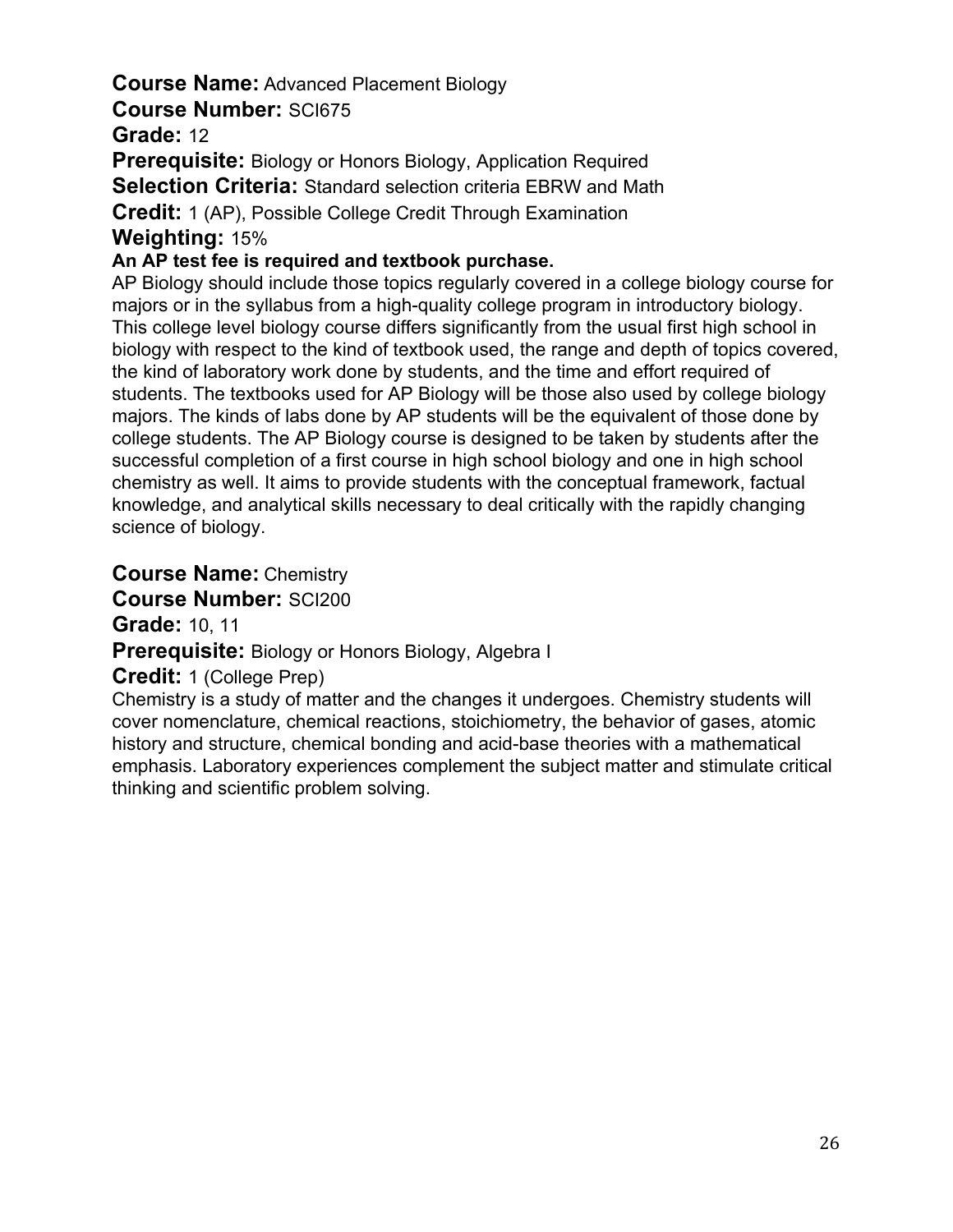# **Course Name:** Honors Chemistry

**Course Number:** SCI230

**Grade:** 10, 11

**Prerequisite:** Biology or Honors Biology, Algebra I, Application Required

**Selection Criteria:** Standard selection criteria EBRW and Math

**Credit:** 1 (Honors)

#### **Weighting:** 10%

Honors Chemistry is a comprehensive study of chemistry, scientific method, lab safety, scientific measurements, properties of matter, atomic structure and its history, quantum numbers, periodic table characteristics and trends, chemical bonding, gas laws, nomenclature of compounds, molar ratios, chemical reactions, stoichiometry, aqueous mixtures and molarity, acid/base chemistry, reaction rates, electrochemistry and equilibrium reactions. In the course labs, students will use critical thinking to analyze and evaluate data from lab investigation.

#### **Course Name:** Advanced Placement Chemistry

#### **Course Number:** SCI575

#### **Grades:** 11, 12

**Prerequisite:** Biology or Honors Biology, Chemistry or Honors Chemistry, Algebra I, Application Required

**Selection Criteria:** Standard selection criteria EBRW and Math

**Credit:** 1 (AP), Possible College Credit Through Examination

#### **Weighting:** 15%

AP Test Fee and Textbook Purchase Required

AP Chemistry is based upon the College Board's curriculum and is the equivalent of the first year college Chemistry course. The second year chemistry class will utilize the first year chemistry course content as a foundation for discussion of these following complex topics: chemical kinetics, equilibrium, thermodynamics, electrochemistry and biochemistry. A minimum of one double-class per week will be devoted to hands-on college level laboratory investigations with classroom demonstrations supplementing laboratory theme topics. Three weeks prior to the AP Chemistry examination review sessions will be conducted.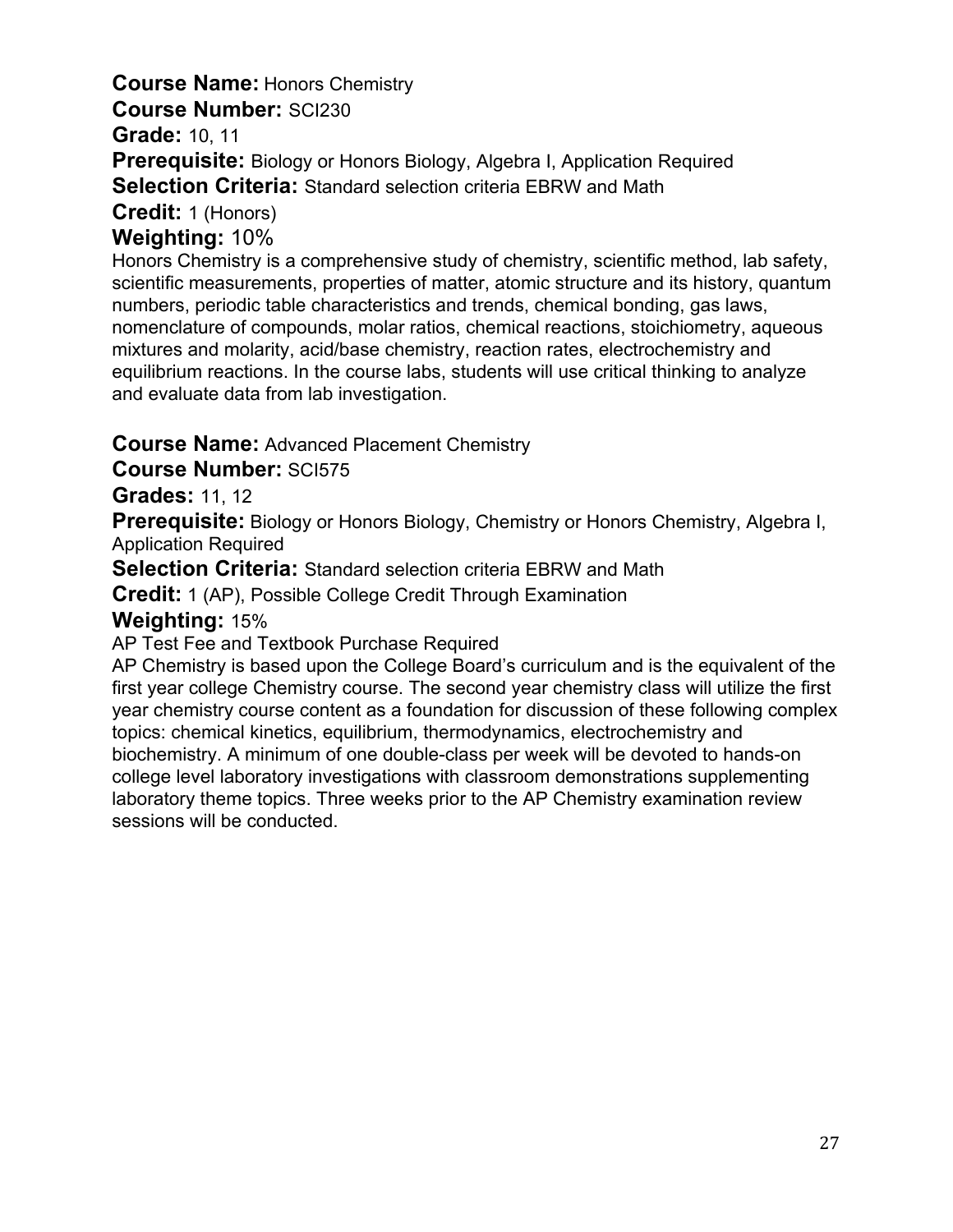# **Course Name:** Environmental Science **Course Number:** SCI700

## **Grades:** 11, 12

# **Prerequisite:** Biology or Honors Biology

### **Credit:** 1 (College Prep)

Students will conduct field and laboratory investigations and learn to make informed decisions regarding today's environmental issues. Timely topics in the news are discussed weekly and students are expected to follow environmental issues around the world. Several field trips will be taken each semester to environmental conservation facilities in the area. Students will study a variety of topics including the human population and its sustainability, environmental pollution, biodiversity and issues faced by our society in a rapidly changing global environment. The class will focus on different kinds of ecosystems around the world and learn how they function and what our relationship is to each one.

## **Course Name:** Honors Anatomy & Physiology

**Course Number:** SCI430

## **Grades:** 11, 12

**Prerequisite:** Biology or Honors Biology, Chemistry or Honors Chemistry, application required

**Selection Criteria:** Standard selection criteria EBRW and Math

# **Credit:** 1 (Honors)

Human anatomy and physiology will explore and discuss how the human body is organized and review necessary and functional processes common to all humans. This will be a comprehensive study of the structures and functions of the human body. Three essential concepts –the complementarity of structure and function, hierarchy of structural organization, and homeostasis-will unify and form the bedrock of the study of the human body. This course will include dissections and the study of organs and organ systems. Students will utilize critical thinking skills and scientific problem solving skills as they conduct laboratory investigations.

# **Course Name:** Physics

**Course Number:** SCI300

# **Grades:** 11, 12

**Prerequisite:** Chemistry or Honors Chemistry, completion or concurrent enrollment in Algebra II

#### **Credit:** 1 (College Prep)

Students will utilize scientific methods during lab and field investigations. They will use critical thinking skills in scientific problem solving. Areas of study will include laws of motion; changes within physical systems and conservation of energy and momentum, force, thermodynamics, characteristics of waves and quantum physics. This course provides the students with a mathematical framework, factual knowledge, along with analytical and scientific skills.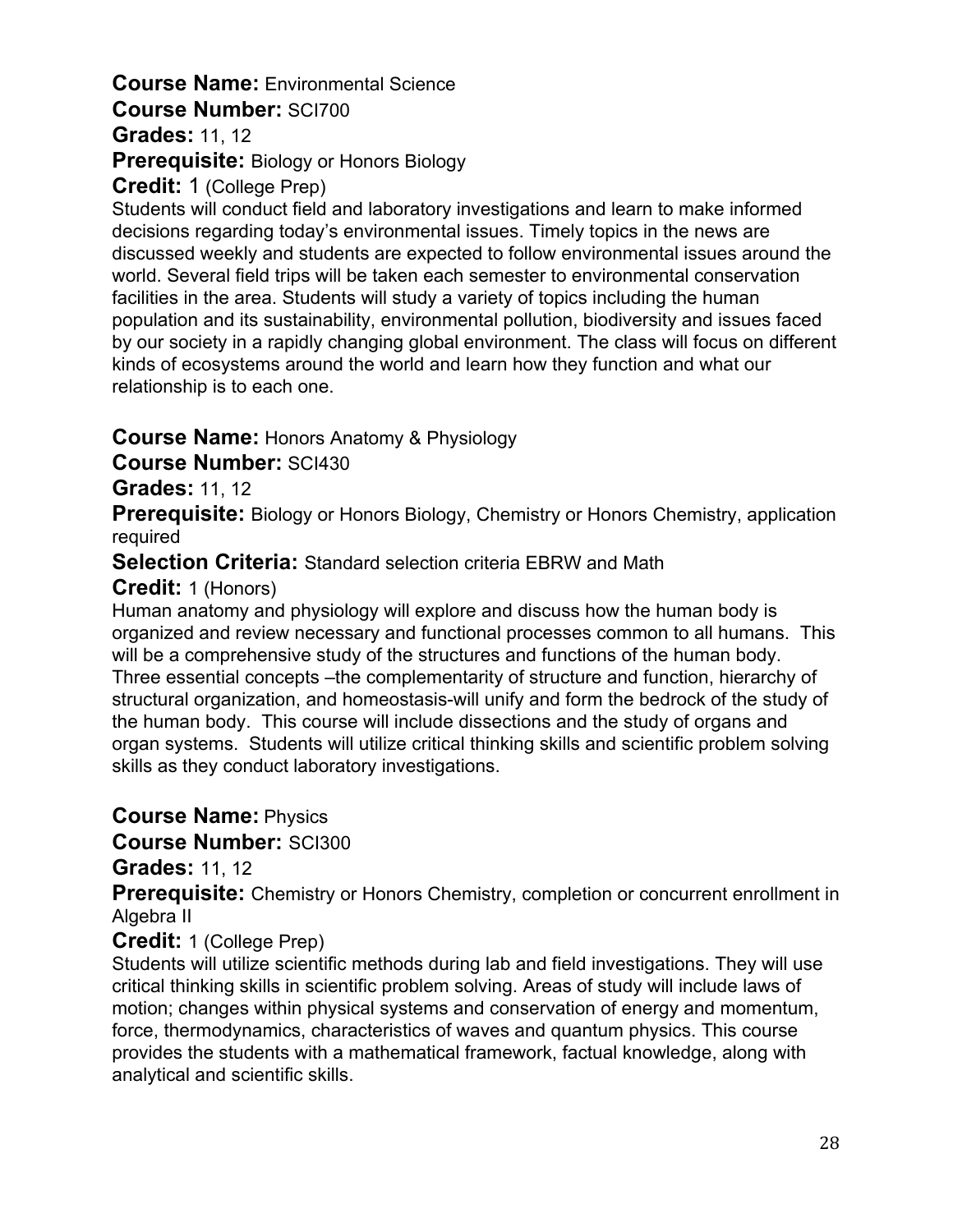## **Course Name:** Advanced Placement Physics 1

#### **Course Number:** SCI375

**Grades:** 11, 12

**Prerequisite:** Geometry, Biology, Chemistry, completion or concurrent enrollment in Algebra II, Application Required

**Selection Criteria:** Standard selection criteria EBRW and Math

**Credit:** 1 (AP), Possible College Credit Through Examination

#### **Weighting:** 15%

## **AP Test Fee and Textbook Purchase Required**

AP Physics 1 is equivalent to the first-semester of a college course in algebra-based physics, typically taken by students who will be majoring in the life sciences, pre-med, some applied sciences, as well as other fields not directly related to science (e.g., business or management). The course covers Newtonian mechanics (including rotational motion); work, energy, and power; mechanical waves and sound; and introductory, simple circuits. Students will take the Advanced Placement exam in May and one semester of college credit may be earned.

# **Course Name:** Advanced Placement Physics 2

# **Course Number:** SCI395

# **Grades:** 12

**Prerequisite:** AP Physics 1, Biology, Chemistry, completion or concurrent enrollment in Pre-Calculus, Application Required

**Selection Criteria:** Standard selection criteria EBRW and Math

**Credit:** 1 (AP), Possible College Credit Through Examination

#### **Weighting:** 15%

# **AP Test Fee and Textbook Purchase Required**

AP Physics 2 is equivalent to the second-semester of a college course in algebra-based physics, typically taken by students who will be majoring in the life sciences, pre-med, some applied sciences, as well as other fields not directly related to science (e.g., business or management). The course covers fluid mechanics, thermodynamics, electricity and magnetism, optics, and atomic and nuclear physics. Students will take the Advanced Placement exam in May and one semester of college credit may be earned.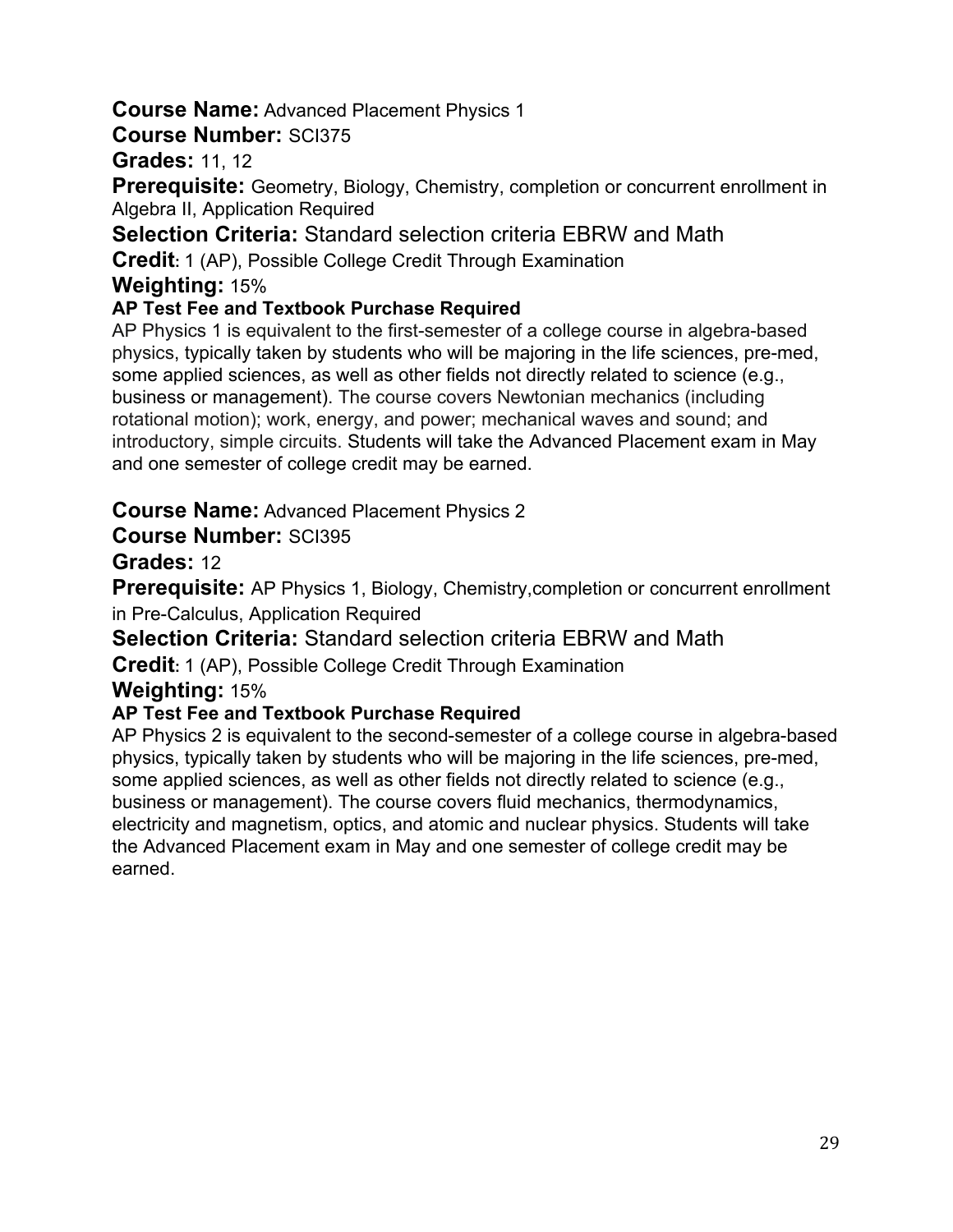## **Course Name:** Advanced Placement Physics C

### **Course Number:** SCI385

# **Grades:** 12

**Prerequisite:** Physics or AP Physics 1, Biology, Chemistry, completion or concurrent enrollment in Calculus, Application Required.

**Selection Criteria:** Standard selection criteria EBRW and Math

**Credit:** 1 (AP), Possible College Credit Through Examination

### **Weighting:** 15%

## **AP Test Fee and Textbook Purchase Required**

AP Physics C is equivalent to a college course in calculus-based physics, typically taken by students who will be majoring in the physical sciences, math, or engineering. Introductory differential and integral calculus is used throughout the course. The course focuses on a more in-depth study of mechanics and electromagnetism, exploring topics such as kinematics; Newton's laws of motion; work, energy and power; systems of particles and linear momentum; circular motion and rotation; oscillations and gravitation; electrostatics; conductors, capacitors, and dielectrics; electric circuits; magnetic fields; and electromagnetism. Students will take the Advanced Placement exam in May and up to two semesters of college credit may be earned.

# **Course Name:** Forensic Science

## **Course Number:** SCI410

**Grades:** 11, 12

**Prerequisite:** Biology, Chemistry

#### **Credit:** 1 (College Prep)

This course is designed to challenge students with topics such as fingerprinting, DNA analysis, blood typing and spattering, trajectories (for ballistics as well as blood spattering) comparative anatomy, and chemical analysis of drugs, poisons, and trace evidence and the dynamics of Physics. Students will learn about the careers involved with Forensic Science and will play mock roles as experts in the field to solve crimes. They will learn teamwork in solving the mock crimes and have a chance to change their roles as the year progresses. The students will all be given the tools to interpret data and techniques involved for both chemical and biological analysis of evidence.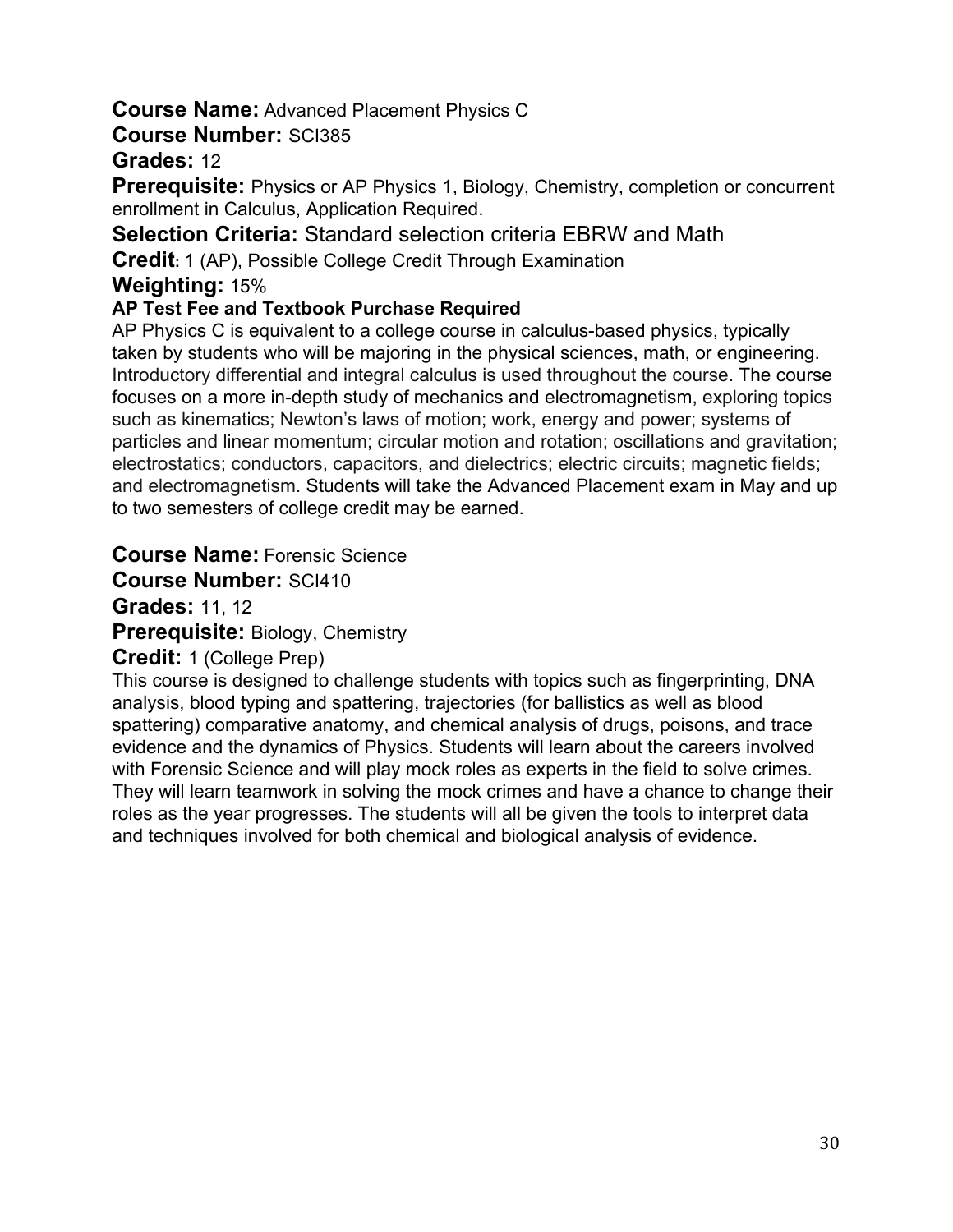**Course Name:** Honors Medical Microbiology

**Course Number:** SCI425

**Grades:** 11, 12

**Prerequisite:** Biology, Chemistry, application required

**Selection Criteria:** Standard selection criteria EBRW and Math

**Credit:** 1 (Honors)

**Weighting:** 10%

Students enrolled in Honors Medical Microbiology will explore the microbial world, studying topics such as pathogenic and non-pathogenic microorganisms, laboratory procedures, proper aseptic technique, identifying microorganisms, drug resistant organisms and emerging diseases. Units include parasitology, bacteriology, virology, mycology, infectious disease and others.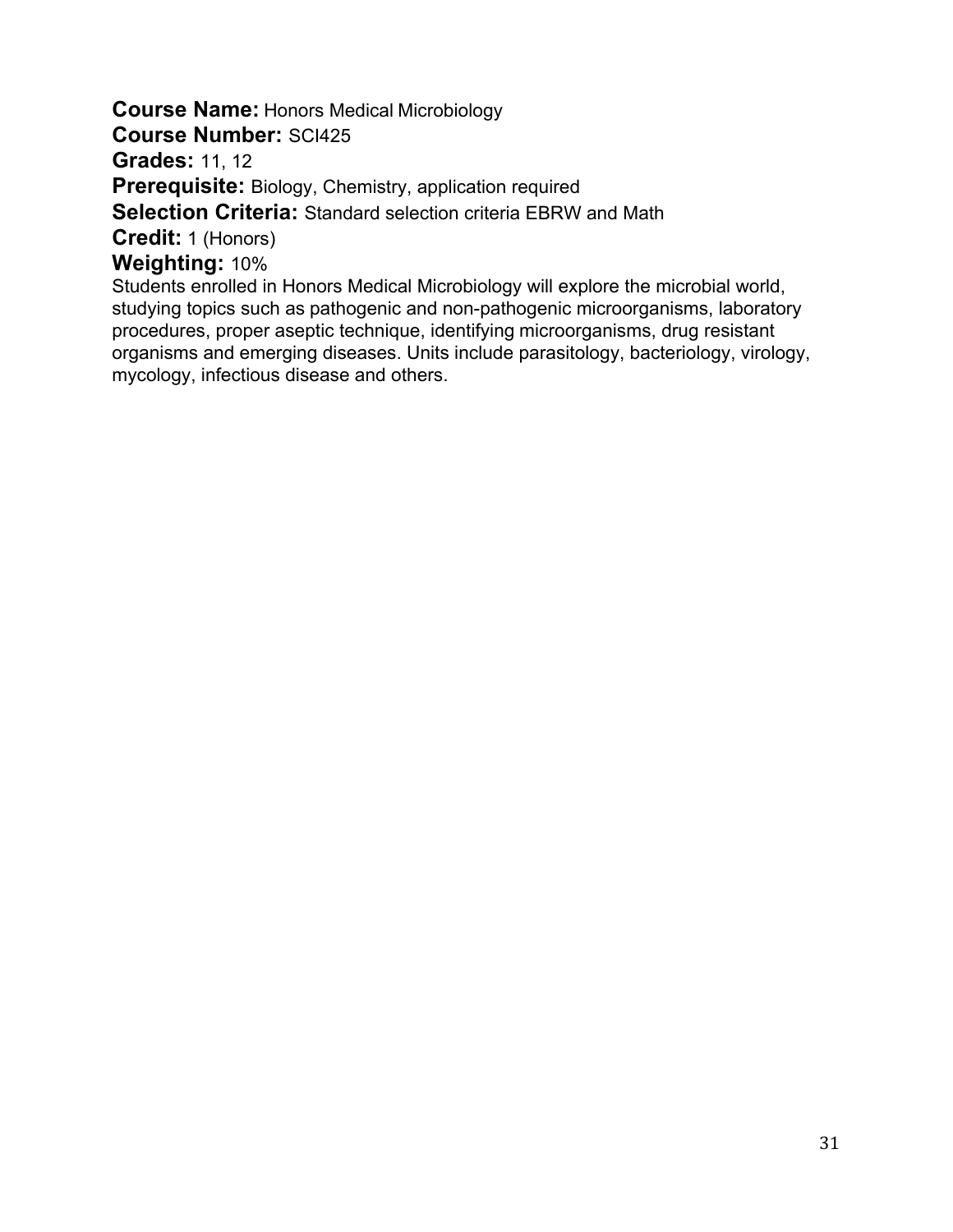# **Social Studies**

## **Course Name:** Cultural Geography

**Course Number:** HIST110

# **Grade:** 9

**Prerequisite:** None

#### **Credit:** 1 (College Prep)

Course studies ancient world cultures and their interrelationships with geography. Content includes a review of the five themes of geography, human origins and distribution; a study of the history and culture of the ancient and classical world up to 1450, as well as a comparative look at the origins of the major religious systems.

**Course Name:** Honors Cultural Geography

**Course Number:** HIST130

**Grade:** 9

**Prerequisite:** application required

**Selection Criteria:** Standard selection criteria EBRW + US entry writing sample for students new to FWC High School

**Credit:** 1 (Honors)

## **Weighting:** 10%

Course studies ancient world cultures and their interrelationships with geography to gain a global perspective on current world events with an emphasis on writing and AP skills as a foundation for future AP studies. Students will begin document analysis of primary source material, learning how to decode AP prompts, and work towards creating a DBQ essay. Content includes a review of the five themes of geography, a survey of both the ancient and classical world up to 1450, as well as a comparative look at the origins of the major religious systems.

**Course Name:** Modern World History

**Course Number:** HIST200

**Grade:** 10

**Prerequisite:** Cultural Geography or Honors Cultural Geography

**Credit:** 1 (College Prep)

This course provides students with the opportunity to explore important people, events and issues from 1450 to the present. Students analyze the process by which democratic governments formed as well as their impact on cultures and civilizations around the world. Students will evaluate political and economic imperialism and major revolutions. Students will examine the impact of religion and philosophy in the modern world. Students will trace and make connections between the developments made in science, technology, and industry as they use historical inquiry to research and interpret historical sources.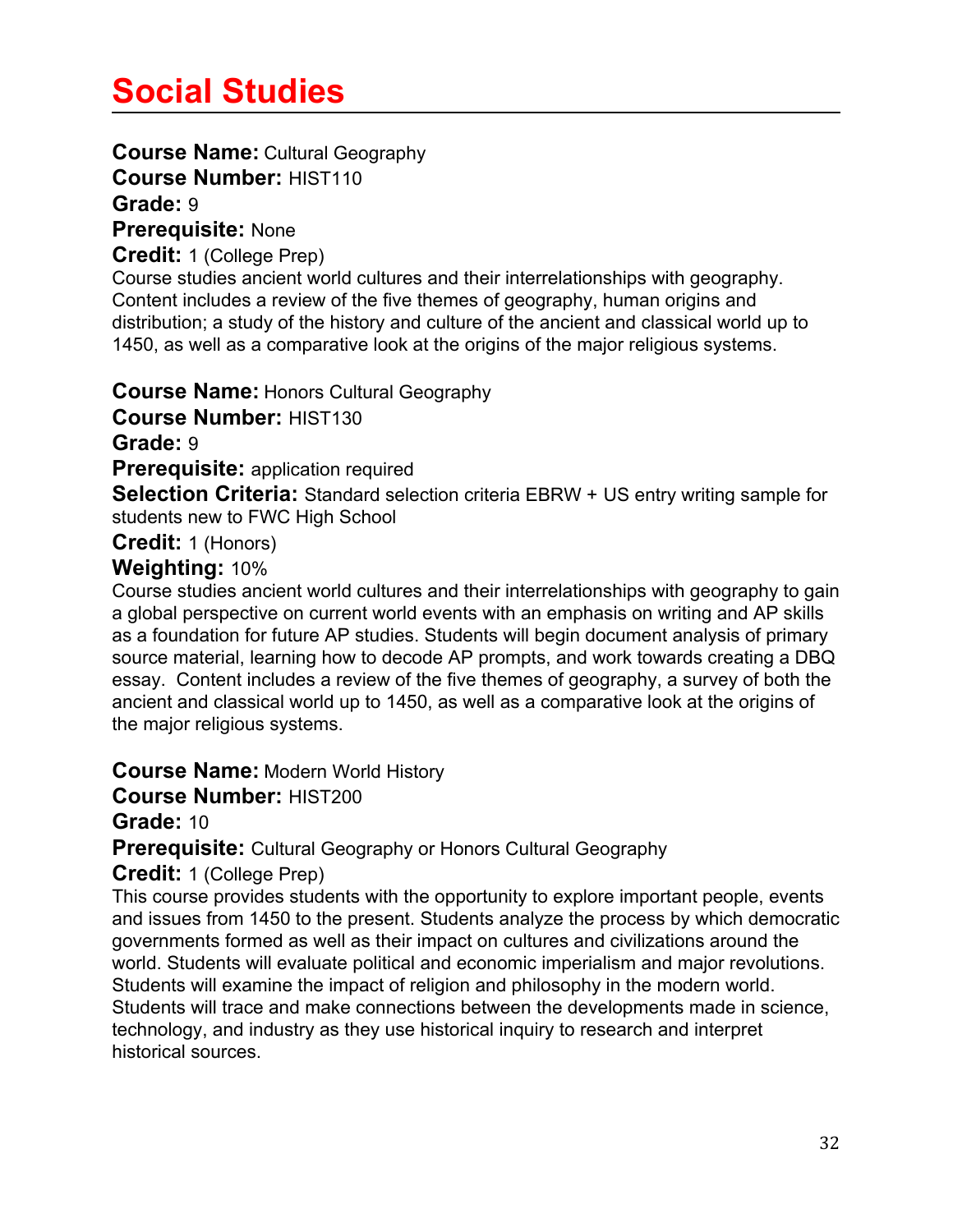## **Course Name:** Dual Credit World History

#### **Course Number:** HIST250

#### **Grade:** 10

**Prerequisite:** Honors Cultural Geography, Application Required

**Selection Criteria:** Standard selection criteria EBRW + US entry writing sample for students new to FWC

**Credit:** 1 High School (Dual Credit), 3 college credits at Colorado Christian University **Weighting:** 10%

Course Fee and Textbook Purchase Required

The Dual Credit World History course is equivalent to a college survey course in Western Civilization and is taught with a college-level text and curriculum. The spiritual values and intellectual achievements of ancient Israel, Greece, Rome, the Middle Ages, the Renaissance, and the Reformation that gave birth to the modern world will be explored. Emphasis will be placed on the assessment of historical materials and their relevance to given interpretive problems. Students will analyze primary source documents, read independently, and develop higher-order thinking skills including the presentation of evidence in a variety of essay formats. Summer reading will be required for this academic program.

Dual Credit students receive both high school credit and three hours of college history credit (HIS 185 - Western Civilization) upon completion of this course with a passing grade.

**Course Name:** United States History **Course Number:** HIST300

**Grade:** 11

**Prerequisite:** Modern World History

# **Credit:** 1 (College Prep)

United States History is a study of the political, social and economic events in the United States up to the present. Emphasis will be placed on significant individuals, issues, ideas and events that affect our country's history, present and future. In addition, students will learn how geography influences historical developments, economic development and growth, understand the nation's social, cultural and political development as the United States emerged as a world power and the relationship of the United States to other nations of the world. Course activities will include note taking, projects, use of media, research, and exams over the various units of study.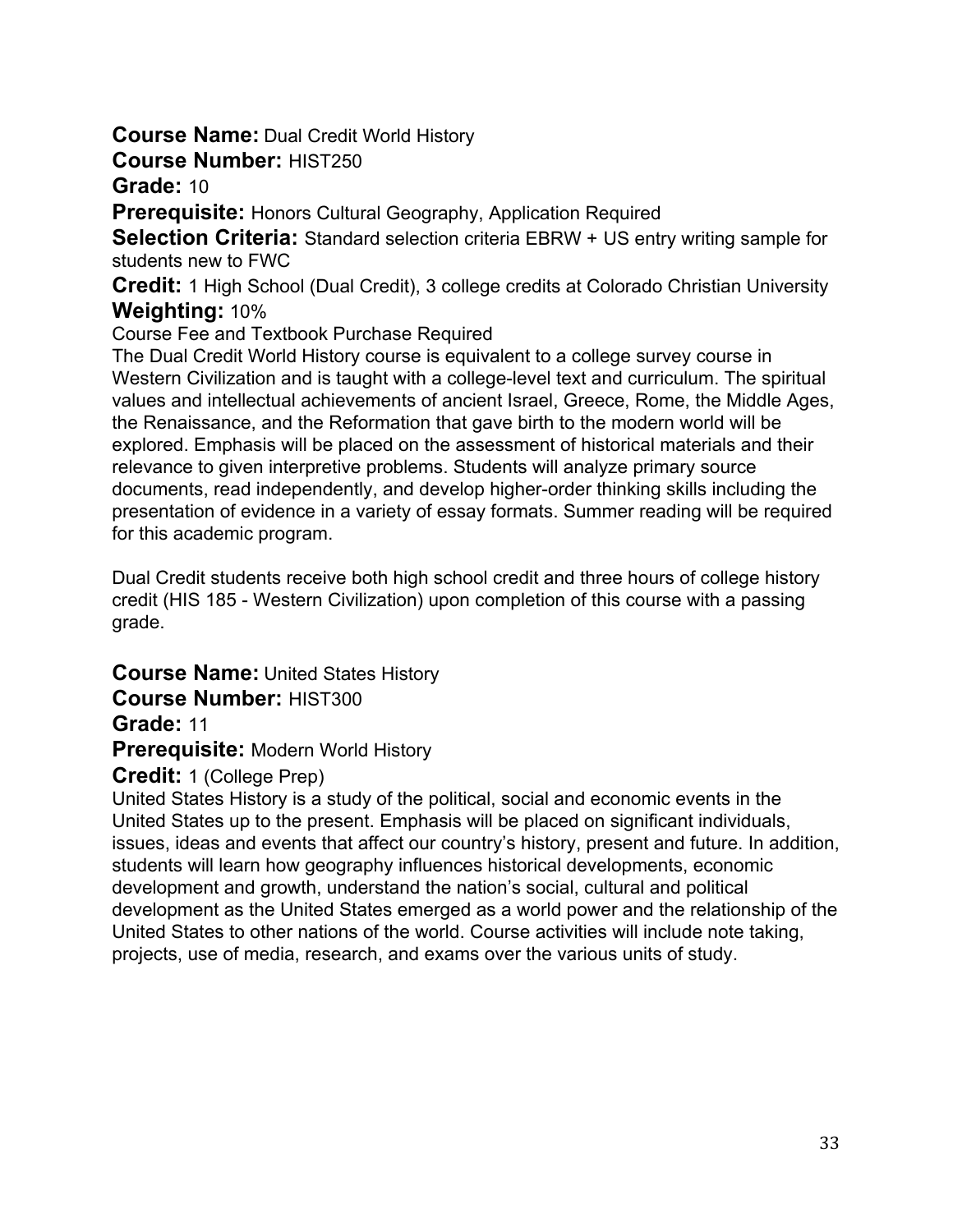# **Course Name:** Dual Credit United States History

## **Course Number:** HIST350

**Grade:** 11

**Prerequisite:** Modern World History, Application Required

**Selection Criteria:** Standard selection criteria EBRW + US entry writing sample for students new to FWC

**Credit:** 1 High School (Dual Credit), 6 college credits at Texas Wesleyan University **Weighting:** 10%

Course Fee and Textbook Purchase Required

The Dual Credit United States History is equivalent to a college survey course in United States History and is taught with a college level text. It is a study of the political, social and economic events from the origins of Native Americans to the present. The purpose of this course is to develop, within each student, a greater understanding of the development of the United States through analytical skills and factual knowledge of the time period. Emphasis will be placed on assessment of historical materials and its relevance to given interpretive problems. Summer reading is required for this academic course. The curriculum follows that of Texas Wesleyan University's survey level United States History classes. Dual Credit students receive both high school credit and six hours of college history credit upon completion of this course with a passing grade.

**Course Name:** Advanced Placement United States History

**Course Number:** HIST375

**Grade:** 11

**Prerequisite:** Modern World History, Application Required

**Selection Criteria:** Standard selection criteria EBRW + US entry writing sample for students new to FWC

**Credit:** 1 High School (AP), Possible College Credit through Examination

# **Weighting:** 15%

Test Fee and Textbook Purchase Required

Emphasis in this class is placed on interpreting documents, mastering a body of factual material, as well as thinking and writing critically. A few topics studied and discussed will include revolutionary ideology and constitutional development, Jeffersonian and Jacksonian democracy, nineteenth-century reform movements and Manifest Destiny, the Civil War and Reconstruction, immigration, industrialism, The Gilded Age, Progressivism, WWI and II, Roaring Twenties, the Great Depression, the New Deal, the Cold War as well as postwar and the twenty-first century. Assignments and discussions will be built around the themes of diversity and the development of an American identity, evolution of American culture, demographic changes, economic trends, environment issues, development of political institutions and components of citizenship, social reforms movements, the role of religion, history and impact of slavery and America's role in the global community. We will trace these themes while making critical connections and examining America. The curriculum is prescribed by the College Board for AP classes.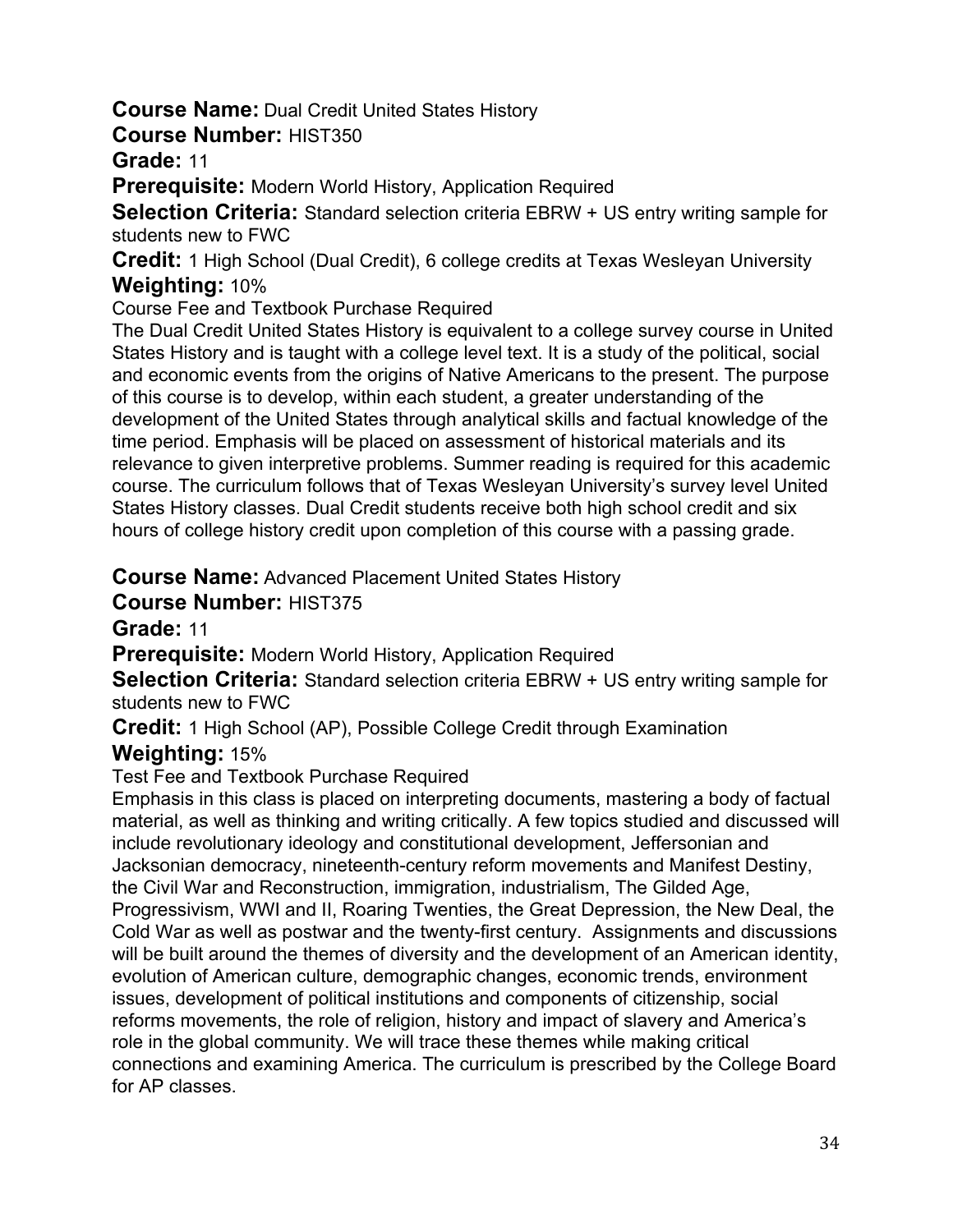# **Course Name:** US Government and Politics

**Course Number:** GOVT400

**Grade:** 12

**Prerequisite:** Standard, Dual Credit, or AP United States History

**Credit:** .5 (College Prep)

A general study of the federal, state, local governments and the American political system. Government institutions, political trends and the effect of the media will be studied in depth. A strong emphasis is placed on civic participation and responsibilities and Democratic beliefs as citizens. This course provides the opportunity to study the foundations of the government on its various levels: local, state and federal. In the process, major government documents will be examined: Declaration of Independence, Constitution in addition to various Supreme Court decisions.

**Course Name:** Dual Credit American Government and Politics

**Course Number:** GOVT450

**Grade:** 12

**Prerequisite:** College Prep, Dual Credit or AP US History, application required **Selection Criteria:** Standard selection criteria EBRW + US entry writing sample for students new to FWC

**Credit:** .5 High School (Dual Credit), 3 college credits at Colorado Christian University **Weighting:** 10%

Course Fee and Textbook Purchase Required

The Dual Credit American Government and Politics course is equivalent to an introductory college course in American Politics. Emphasis is placed on knowledge of important facts, concepts, and theories involving the United States government and politics, comprehension of political processes and patterns and their behavior and consequences, and analysis and interpretation of governmental and political data. Major areas of study include formulation and adoption of the Constitution, separation of powers, checks and balances, federalism, theories of democracy, beliefs of citizens, informing citizens, public opinion, political participation, public influence, political parties - functions, organization, and development, interest groups, function and impact of news media, formal and informal arrangements of power in government institutions, relationships between government institutions, policymaking, formulation of political agendas, implementation and interpretation of policy, development and judicial interpretation of civil rights and liberties, knowledge of rights and liberties, the impact of the fourteenth amendment on civil rights and liberties and several Supreme Court decisions. Summer reading will be required for this academic program.

Dual Credit students receive both high school credit and three hours of college history credit (POL 207 - Introduction to American Politics) upon completion of this course with a passing grade.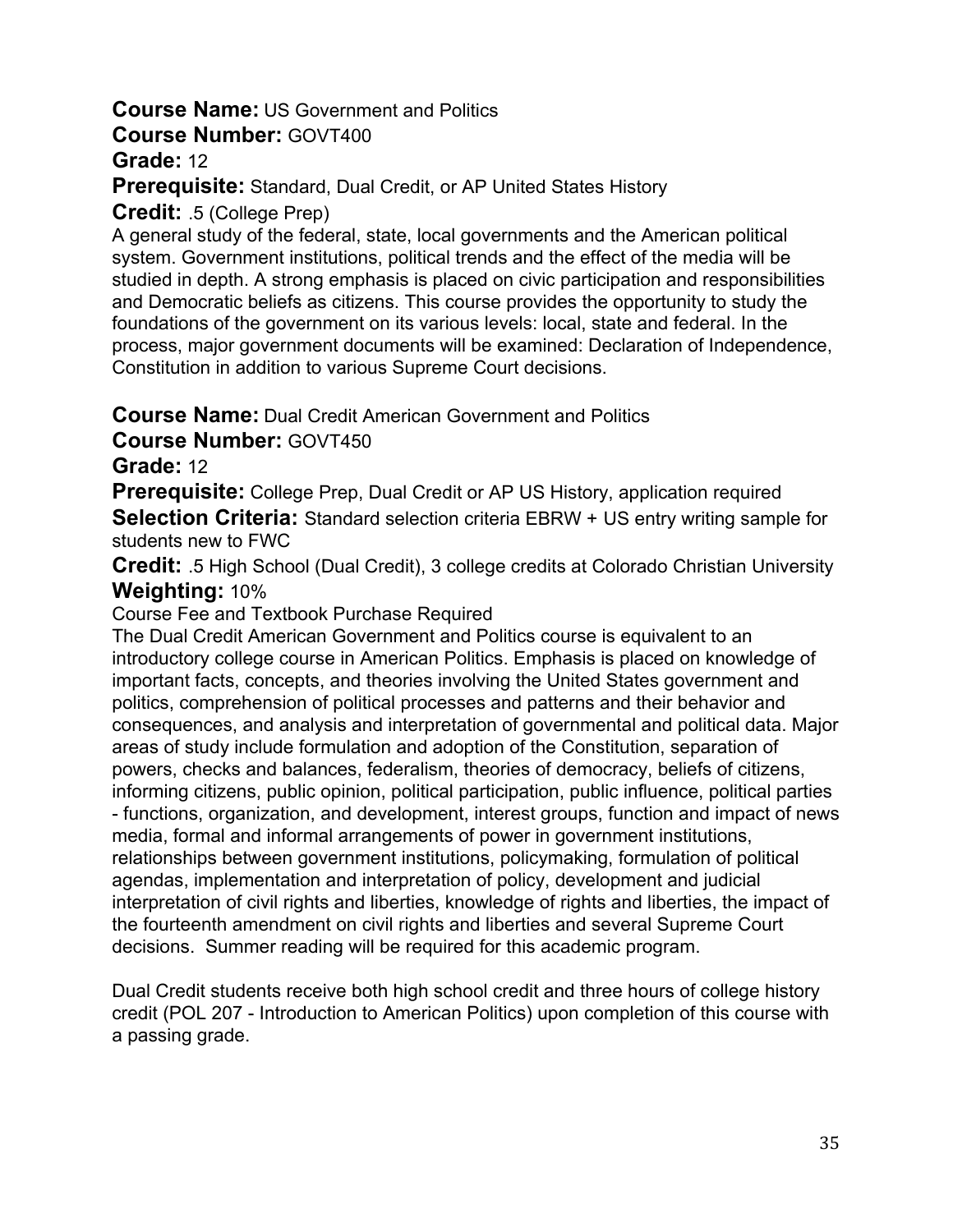# **Course Name:** Advanced Placement US Government

## **Course Number:** GOVT475

## **Grade:** 12

**Prerequisite:** College Prep, Dual Credit or AP US History, application required **Selection Criteria:** Standard selection criteria EBRW + US entry writing sample for students new to FWC

**Credit:** .5 High School (AP), Possible College Credit through Examination **Weighting:** 15%

AP Test Fee and Textbook Purchase Required

The AP Government and Politics is equivalent to an introductory college course in government. Emphasis is placed on knowledge of important facts, concepts and theories involving United States government and politics, comprehension of political processes and patterns an their behavior and consequences and analysis and interpretation of governmental and political data. Major areas of study include formulation and adoption of the Constitution, separation of powers, checks and balances, federalism, theories of democracy, beliefs of citizens, informing citizens, public opinion, political participation, public influence, political parties - functions, organization and development, interest groups, function and impact of news media, formal and informal arrangements of power in government institutions, relationships between government institutions, policy making, formulation of political agendas, implementation and interpretation of policy, development and judicial interpretation of civil rights and liberties, knowledge of rights and liberties, the impact of the fourteenth amendment on civil rights and liberties and several Supreme Court decisions. Summer reading will be required for this academic program. The curriculum is prescribed by the College Board for AP Classes.

# **Course Name:** Principles of Economics

**Course Number:** ECON400

# **Grade:** 12

**Prerequisite:** US Government and politics or AP US Government

# **Credit:** .5 (College Prep)

This course will prepare students to master fundamental economic concepts, applying the tools (graphs, statistics, equations) from other subject areas to the understanding of operations and institutions of economic systems. Students will study the basic economic principles of micro and macroeconomics, international economics, comparative economics systems, measurement and methods.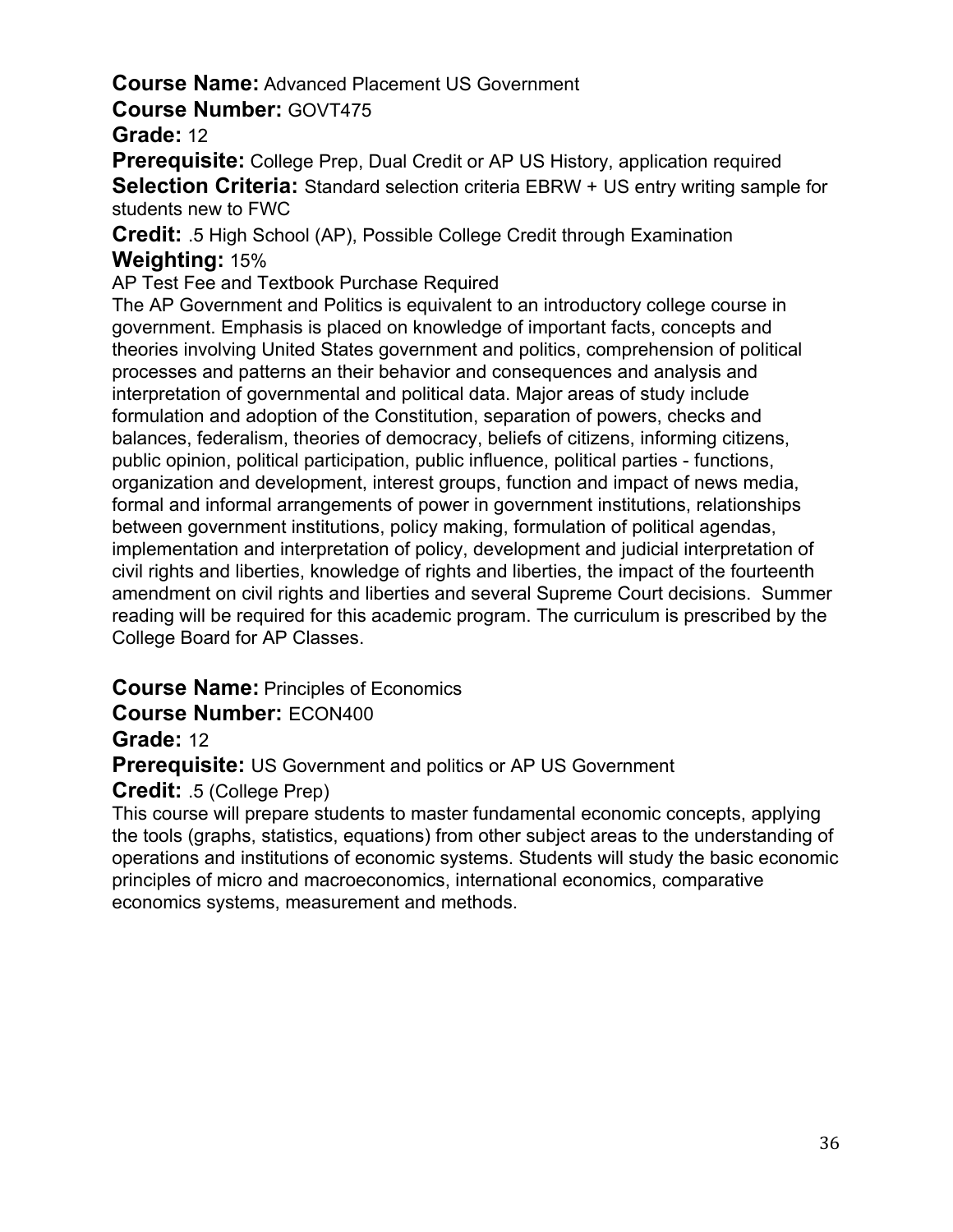# **Course Name:** Dual Credit Macroeconomics

#### **Course Number:** ECON450

### **Grade:** 12

**Prerequisite:** College Prep, Dual Credit or AP US History, Application Required **Selection Criteria:** Standard selection criteria EBRW + US entry writing sample for students new to FWC

**Credit:** .5 High School (Dual Credit), 3 college credits at Colorado Christian University **Weighting:** 10%

Course Fee and Textbook Purchase Required

The Dual Credit in Macroeconomics is designed to give students a thorough understanding of the principles that apply to a nation's economic system as a whole. Such a course places particular emphasis on the study of national income and price determination, and also develops familiarity with economic performance measures, economic growth, and international economics. This course is equivalent to an introductory college course in Macroeconomics.

Dual Credit students receive both high school credit and three hours of college history credit (ECO 215 - Economics) upon completion of this course with a passing grade.

**Course Name:** Advanced Placement Macroeconomics

#### **Course Number:** ECON475

**Grade:** 12

**Prerequisite:** Application Required

**Selection Criteria:** Standard selection criteria EBRW + US entry writing sample for students new to FWC

**Credit:** .5 High School (AP), Possible College Credit through Examination

#### **Weighting:** 15%

AP Test Fee and Textbook Purchase Required

An AP course in macroeconomics is designed to give students a thorough understanding of the principles that apply to a nation's economic system as a whole. Such a course places particular emphasis on the study of national income and price determination, and also develops familiarity with economic performance measures, economic growth, and international economics. The curriculum is prescribed by the College Board for AP Classes. AP students prepare to take the AP examination in May for possible college credit.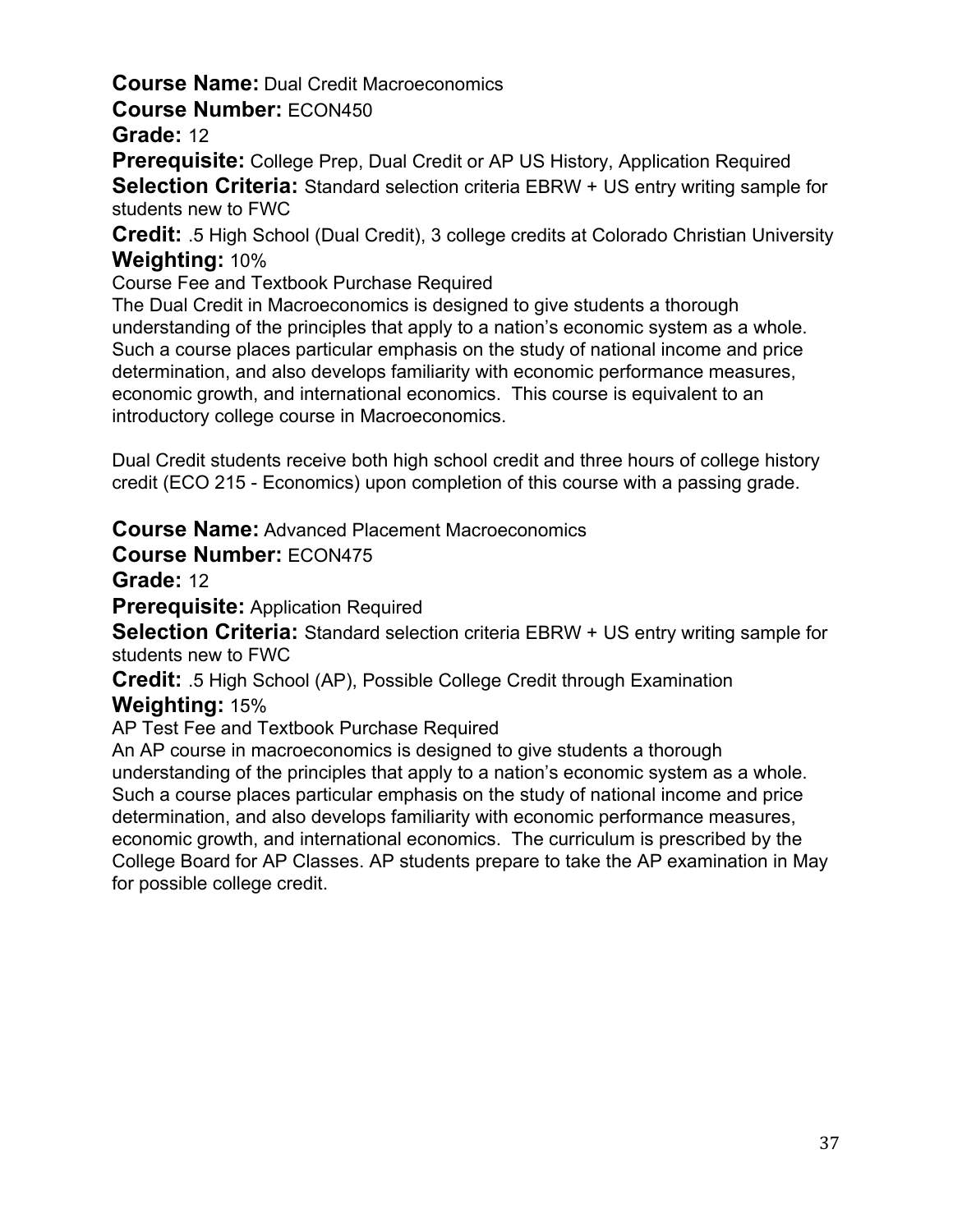# **Modern and Classical Languages**

**Course Name:** Latin I **Course Number:** LAT100 **Grades:** All grades

**Prerequisite:** None

**Credit:** 1 (College Prep)

This course introduces the basic structure and vocabulary of the Latin language. Students begin to develop skills in reading, writing, speaking, and listening. Emphasis is placed on the development of basic vocabulary and English derivatives. Classical culture and history during the period of the kings will also be introduced.

**Course Name:** Latin II **Course Number:** LAT200 **Grades:** All grades **Prerequisite:** Latin I

**Credit:** 1 (College Prep)

This course builds on the skills acquired in Latin 1. Students review structure and vocabulary from the first courses extensively and continue to develop skills in reading, writing, speaking and listening as their knowledge increases. Roman history will be taught beginning with the Republic and ending with the fall of the Empire.

**Course Name:** Honors Latin III **Course Number:** LAT330 **Grades:** 10, 11, 12 **Prerequisite:** Latin II, Application Required **Selection Criteria:** Standard selection criteria **Grades Only Credit:** 1 (Honors) **Weighting:** 10%

This course builds on the skills acquired in Latin 1 and 2. Students will review structure and vocabulary from the first courses and will develop more advanced skills in reading, writing, speaking, and listening. An introduction to classical literature will be presented, emphasizing translation of this literature. Students will do four additional projects to receive pre-AP credit.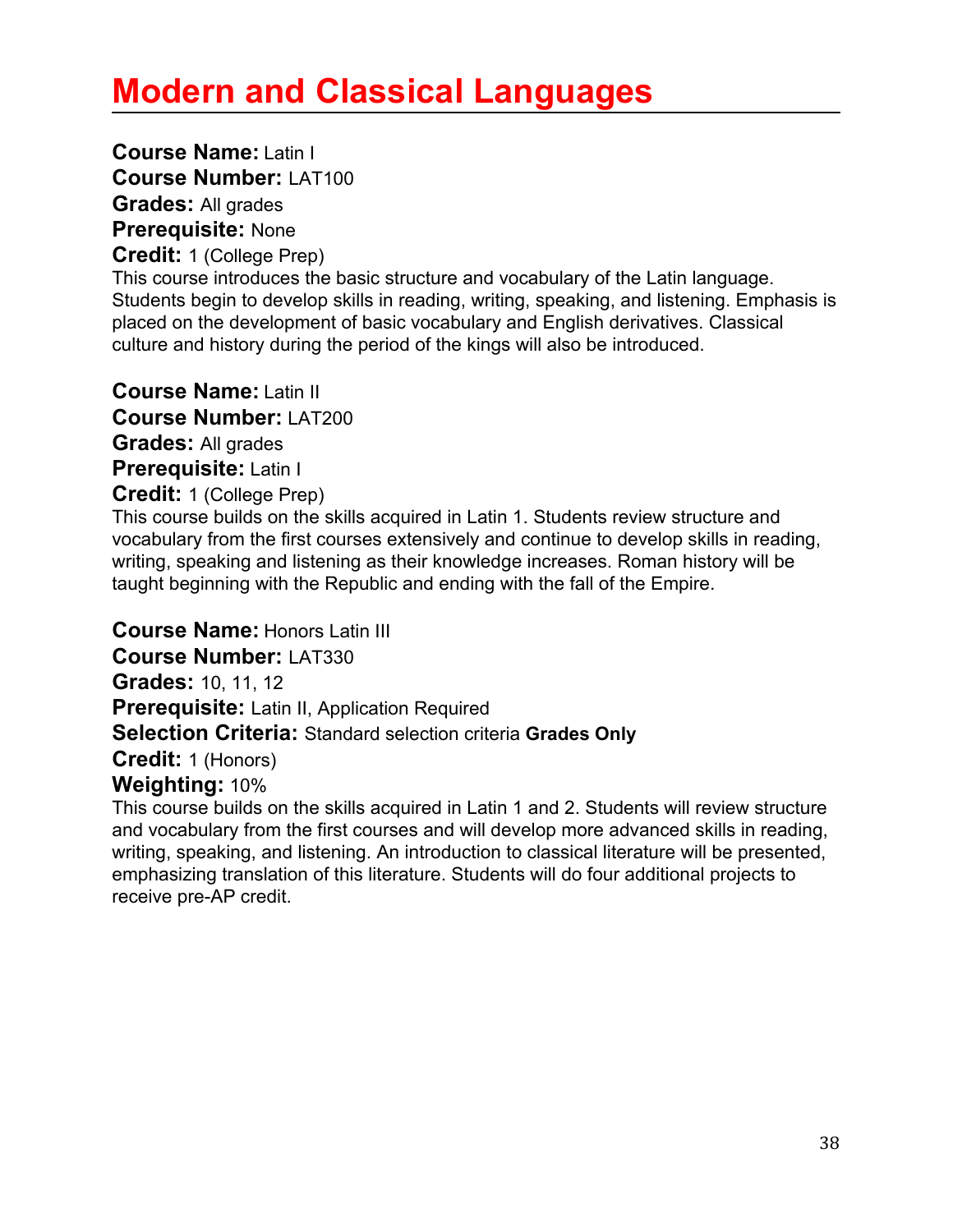# **Course Name:** Spanish I **Course Number:** SPAN100 **Grades:** all grades **Prerequisite:** None

**Credit:** 1 (College Prep)

This course is designed as an introduction to the basic structure and vocabulary of the Spanish language. Students begin to develop skills in speaking, listening, reading and writing. Emphasis is placed on the development of basic vocabulary and beginning linguistic practice. Students will be reading an on-level short novel. Culture will also be introduced.

**Course Name:** Spanish II

**Course Number:** SPAN200

**Grades:** All grades

**Prerequisite:** Spanish I

#### **Credit:** 1 (College Prep)

This course builds on the skills acquired in Spanish 1. Basic structure and vocabulary from the first level will be reviewed. Students will continue to develop skills in speaking, listening, reading and writing as their knowledge of the language increases. Students will perform oral presentations both individually and in groups, write paragraphs, and read a more advanced short novel. Linguistic practice is conducted in a cultural context in an effort to teach students to communicate real messages to a real audience for a real purpose.

**Course Name:** Honors Spanish III

**Course Number:** SPAN330

**Grades:** 10, 11, 12

**Prerequisite:** Spanish I, Spanish II, application required

#### **Selection Criteria:** Standard selection criteria **Grades Only**

**Credit:** 1 (Honors)

#### **Weighting:** 10%

Honors Spanish III builds on the skills acquired in Spanish I and II. The structure and vocabulary from the first two courses are reviewed at the beginning of the year. Students in Honors Spanish III will be expected to produce at a more advanced level of listening, speaking, reading and writing than the on-level Spanish III. All verb tenses, both indicative and subjunctive, are tools students will have to fulfill their tasks. Students will perform oral presentations both individually and in groups, write paragraphs and short essays on specific topics related to the chapter themes, and participate orally in class with higher expectations of correct pronunciation and amplified vocabulary. Students will learn about the diversity of cultures, focusing on specific celebration representative of those cultures.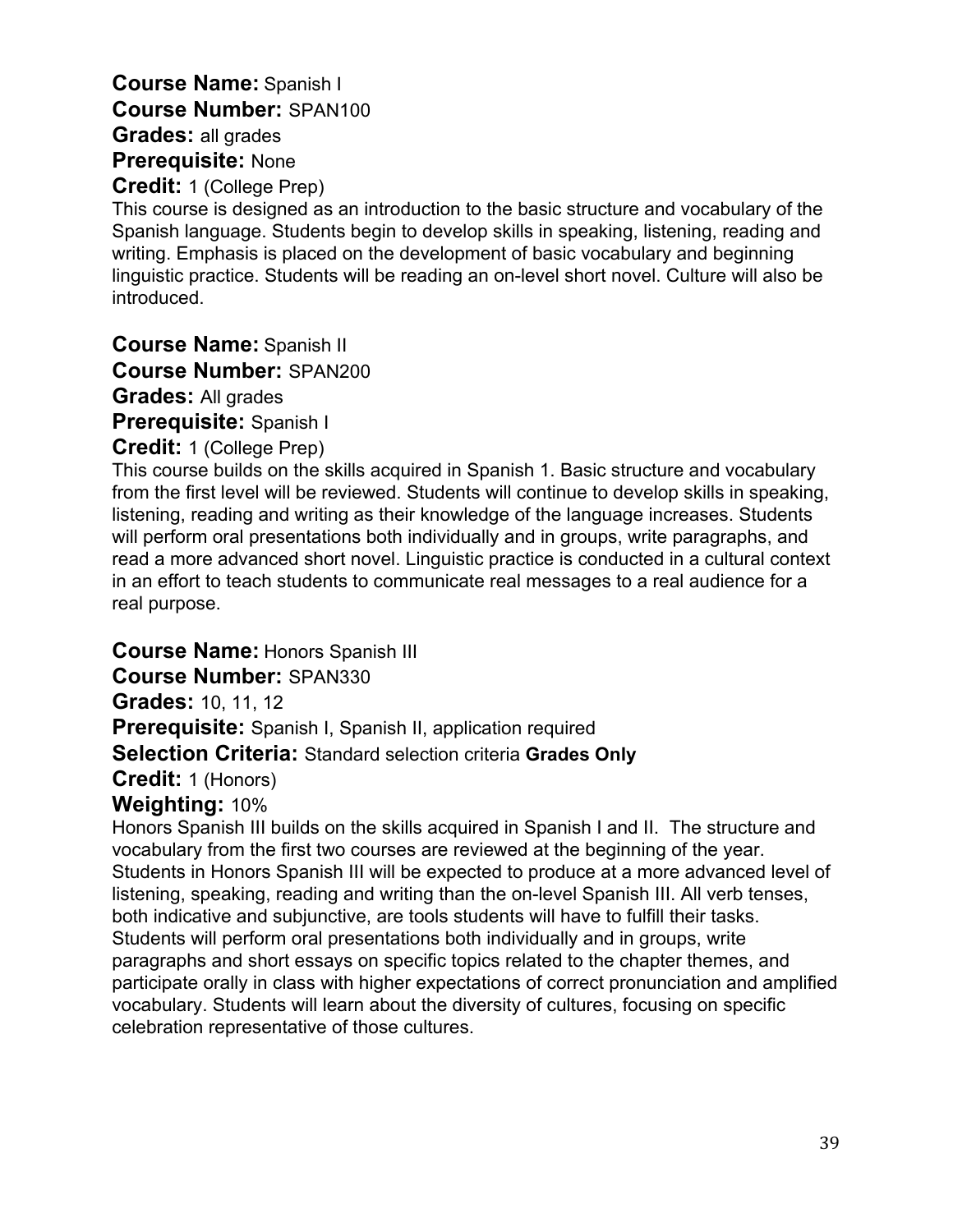# **Course Name:** Dual Credit Spanish I & II (1<sup>st</sup> Year College)

**Course Number:** SPAN450

**Grade:** 11, 12

**Prerequisite:** Spanish II or III

**Selection Criteria:** Standard selection criteria **Grades Only**

**Credit:** 1 High School (Dual Credit), 6 college credits at Texas Wesleyan University **Weighting:** 10%

### **Course Fee and Textbook Purchase Required**

This course builds on the skills acquired in Spanish 1, 2, and 3. Structure and vocabulary from the first courses will be reviewed. Students are exposed to a broader spectrum of Hispanic literature and culture. Spanish is spoken extensively in the classroom and emphasis is placed on writing.

Course Name: Dual Credit Spanish III & IV (2<sup>nd</sup> Year College)

**Course Number:** SPAN460

**Grades:** 12

**Prerequisite:** DC Spanish I & II

**Selection Criteria:** Standard selection criteria **Grades Only**

**Credit:** 1 High School (Dual Credit), 6 college credits at Texas Wesleyan University **Weighting:** 10%

#### **Course Fee and Textbook Purchase Required**

This course builds on the skills acquired in Dual Credit Spanish I and II (1<sup>st</sup> Year College). The structure and vocabulary from the first courses will be extensively reviewed. Students will develop more advanced skills in speaking, listening, reading and writing through the use of Spanish in the classroom. An emphasis will be placed on cultural awareness through the use of Hispanic literature and history.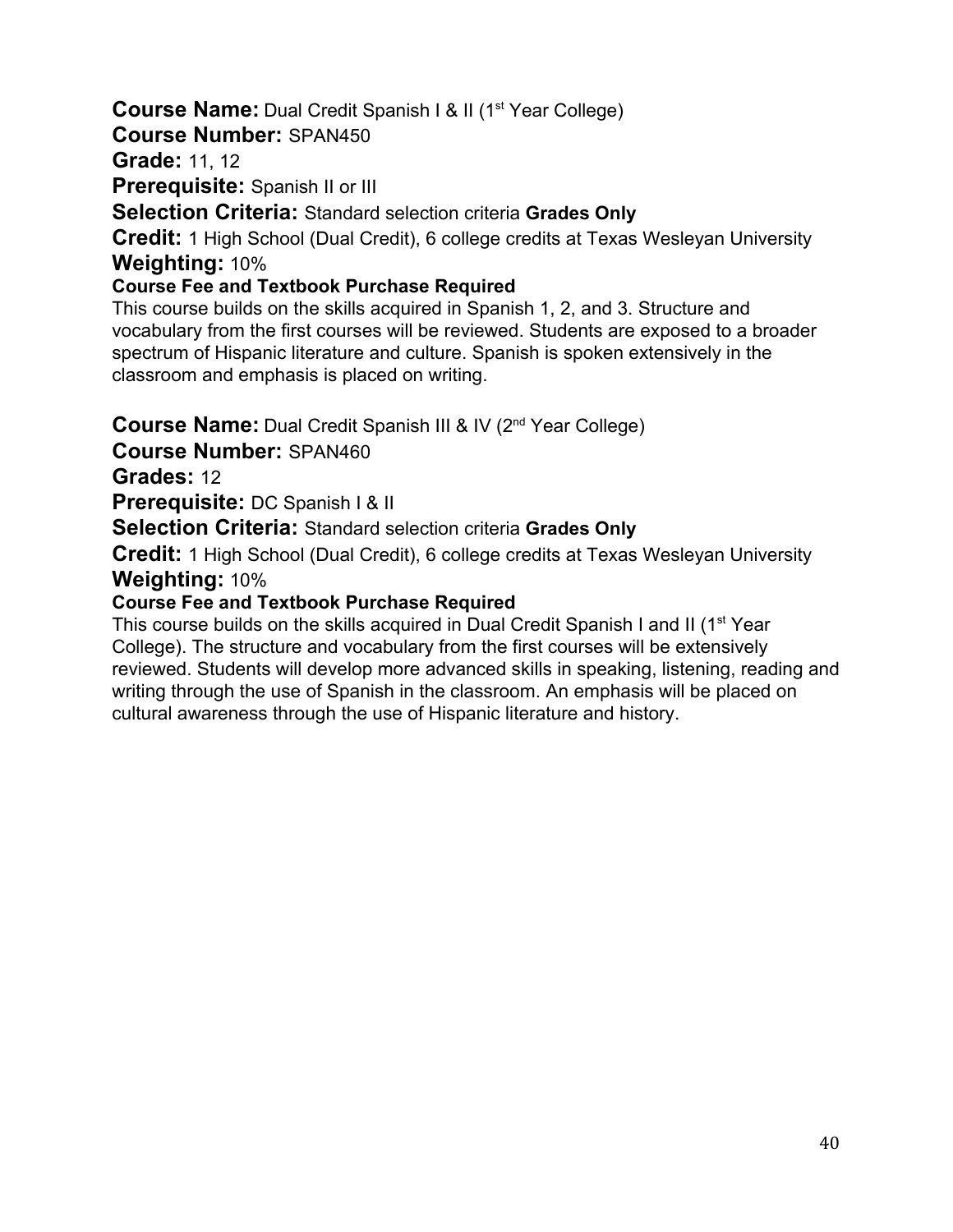#### **Course Name:** Advanced Placement Spanish - Language and Culture **Course Number:** SPAN500

**Grades:** 12

**Prerequisite:** Honors Spanish 3

**Selection Criteria:** Standard selection criteria **Grades Only**

**Credit:** 1 High School (AP), Possible College Credit Through Examination **Weighting:** 15%

The AP Spanish Language and Culture curriculum presents the three modes of communication as set by the Standards for Foreign Language Learning in the 21st Century: Interpersonal (two-way written conversations and interactions), Interpretive (interpretation of written, audio, and audiovisual materials), and Presentational (oral and written presentation of information, opinions, and ideas). Using material and sources authentic to the cultures being studied, these three modes are interwoven throughout the course as six major themes are explored: Families and Communities; Science and Technology, Beauty and Aesthetics, Contemporary Life, World Challenges, and Personal and Public Identities. Within each topic there is ongoing vocabulary building, review of structures and continued growth in proficiency. This class is presented in Spanish and is comparable to an advanced intermediate college-level course.

**Course Name:** American Sign Language I

**Course Number:** ASL100

**Grades:** All grades

**Prerequisite:** None

**Credit:** 1 (College Prep)

This course is designed as an introduction to the structure of American Sign Language. Instructional emphasis will be on sentence and word structure and establishing a basic beginning vocabulary.

**Course Name:** American Sign Language II

**Course Number:** ASL200

**Grade:** All grades

**Prerequisite:** ASL I

**Credit:** 1 (College Prep)

This course builds on the skills acquired in ASL 1. Basic structure and vocabulary from the first level will be reviewed. Students will continue to develop skills focusing on conversation. Vocabulary will be expanded and interactive language skills will be learned.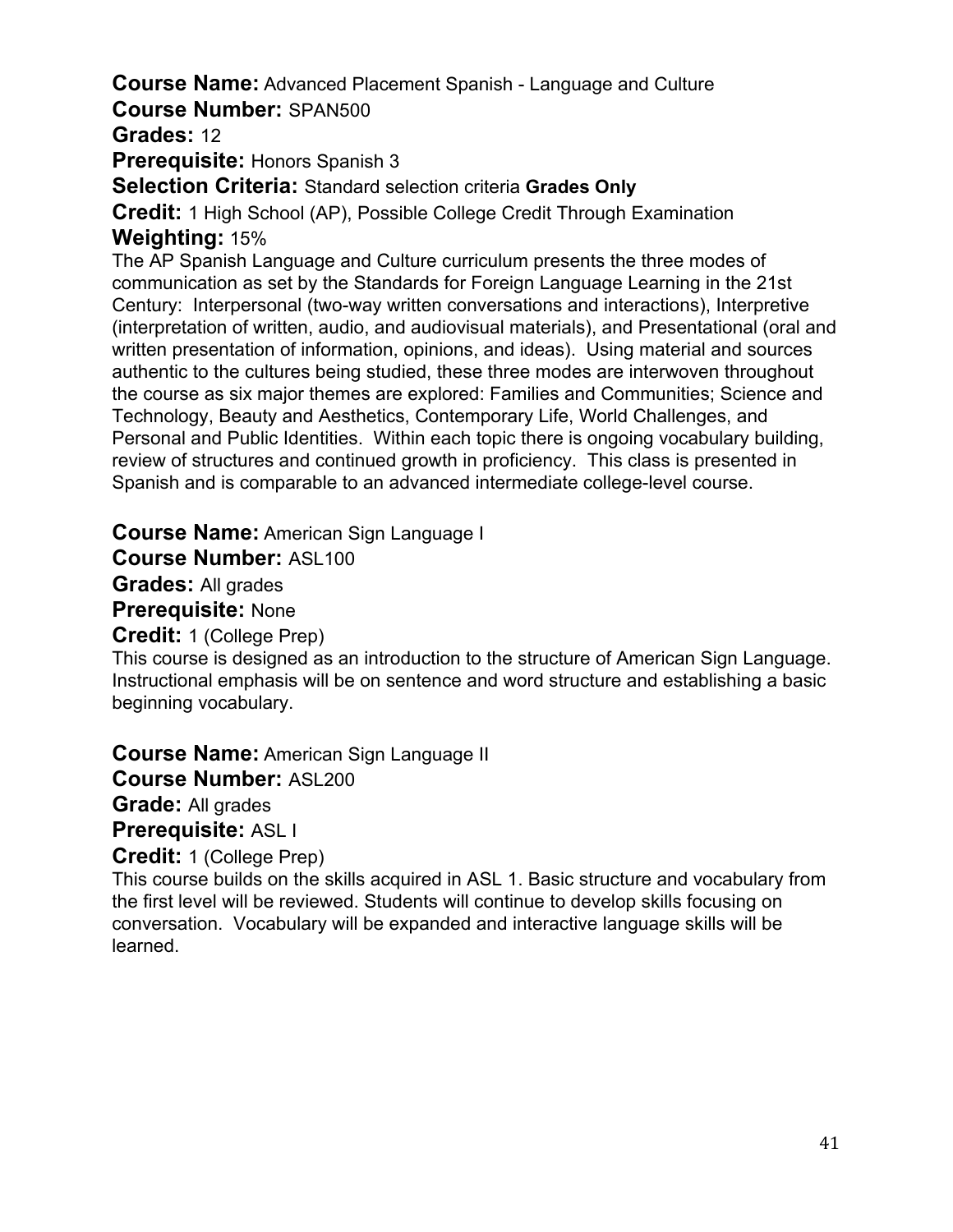# **Course Name:** American Sign Language III **Course Number:** ASL300 **Grades:** 11, 12 **Prerequisite:** ASL II

**Credit:** 1 (College Prep)

Students will build on the skills learned in ASL I and II. Students will continue to develop skills as their knowledge of the language increases. Vocabulary will build to more specific purpose. Storytelling will be emphasized as a method of exploring the language more deeply. Colloquialisms and common phrasing will be learned. Intent of message is emphasized.

**Course Name:** American Sign Language IV

**Course Number:** ASL400

**Grades:** 12

**Prerequisite:** ASL III

**Credit:** 1 (College Prep)

Students will build on the skills learned in ASL I, II and III. Students will continue to develop skills as their knowledge of the language increases. Deaf culture is the focus of the first semester and interpreting is emphasized in the second semester. Vocabulary is developed per the student's knowledge base. Fluency is practiced with emphasis.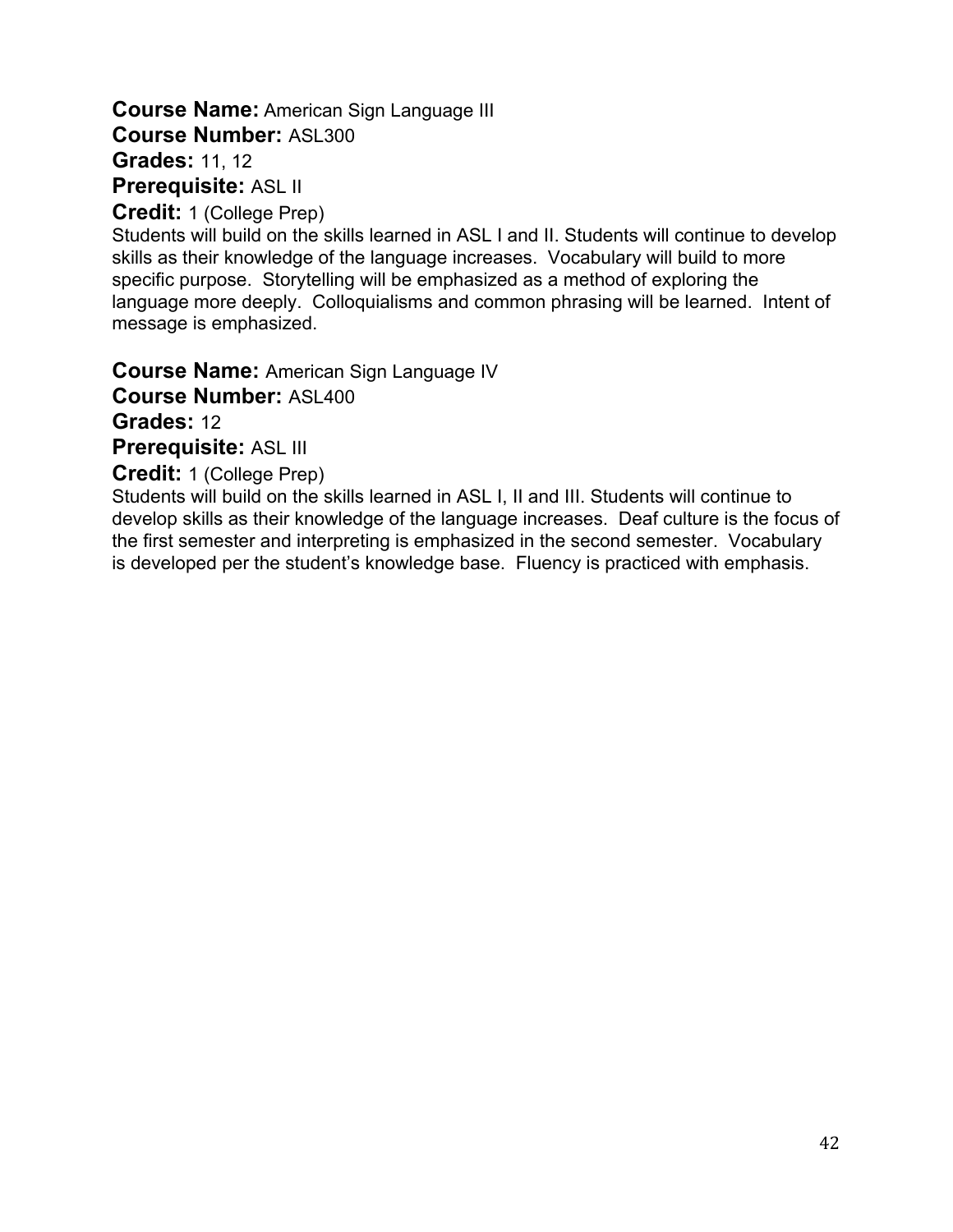# **Fine Arts**

**Course Name:** Art I **Course Number:** ART100

**Grade:** All Grades

**Prerequisite:** none

**Credit:** 1 (College Prep)

Art 1 is designed to expose students to a variety of 2D and 3D mediums with an emphasis on the elements of art and principles of design. Students will explore a variety of mediums including, but not limited to drawing, pastel, painting, printmaking, ceramics, sculpture, glass fusion, and digitally generated art.

**Course Name:** Honors Art

**Course Number:** ART330

**Grade:** All Grades

**Prerequisite:** Art I

**Selection Criteria:** Standard selection criteria Grades + Portfolio Review

**Credit:** 1 (Honors)

#### **Weighting:** 10%

Honors Art is a course designed for the serious art student who wishes to further explore art elements, design principles, art mediums, and advanced techniques. The students will be creating approximately 12 pieces to represent the breadth portion of their AP portfolio. A variety of mediums may be explored including, but not limited to, ceramics, mosaic, paper mache, warm glass, polymer clay, graphite, colored pencil, pastel, watercolor, acrylic painting, and digitally-generated art.

**Course Name:** Honors Art 2

**Course Number:** ART430

**Grade: All Grades**

**Prerequisite:** Honors Art 1

**Selection Criteria:** Standard selection criteria Grades + Portfolio Review

**Credit:** 1 (Honors)

**Weighting:** 10%

Honors Art is a course designed for the serious art student who wishes to further explore art elements, design principles, art mediums, and advanced techniques. The students will be creating approximately 12 pieces to represent the breadth portion of their AP portfolio. A variety of mediums may be explored including, but not limited to, ceramics, mosaic, paper mache, warm glass, polymer clay, graphite, colored pencil, pastel, watercolor, acrylic painting, and digitally-generated art.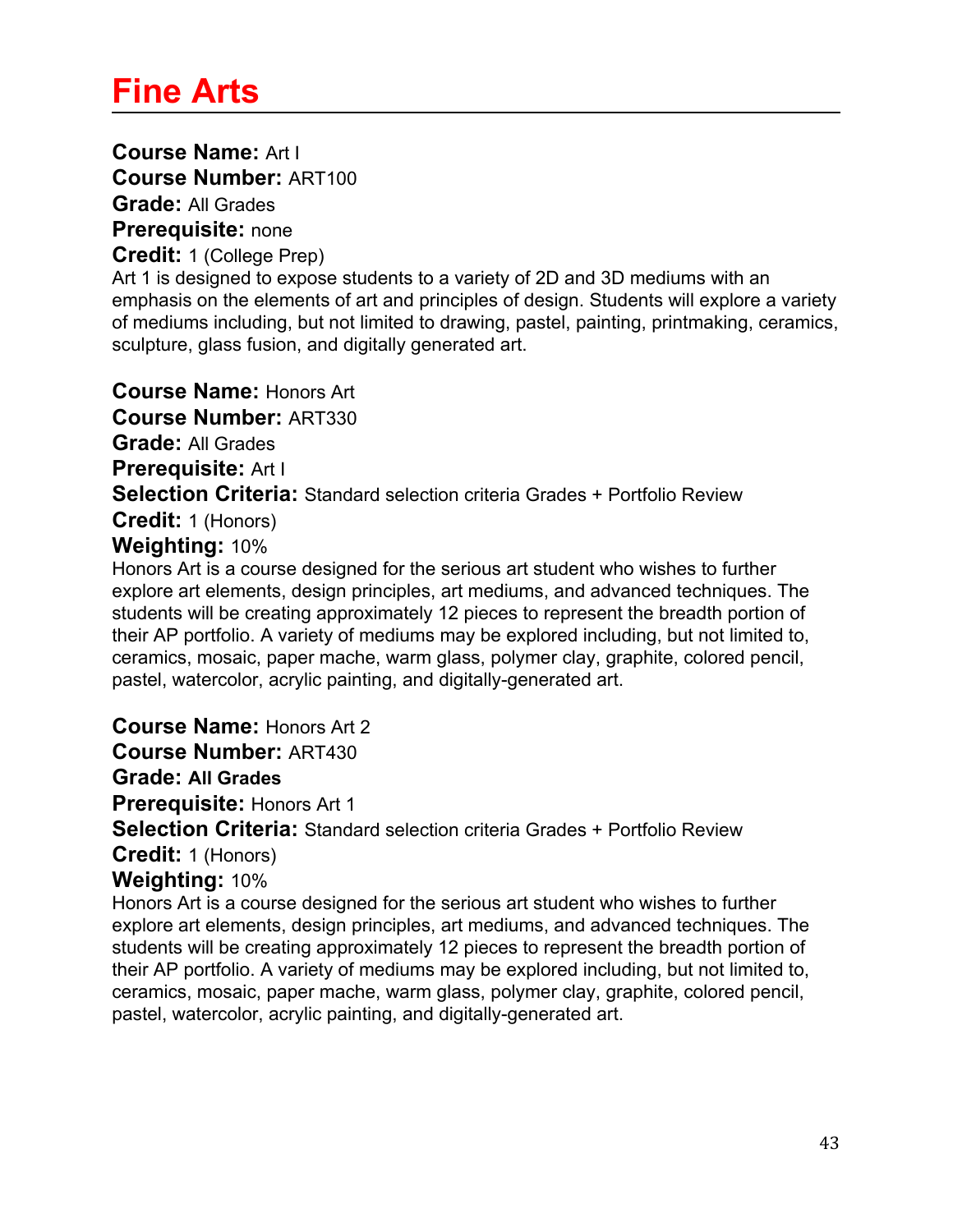**Course Name:** AP Studio Art **Course Number:** ART475 **Grade:** 10, 11, 12 **Prerequisite:** PAP Art **Selection Criteria:** Standard selection criteria Grades + Portfolio Review **Weighting:** 15% **Credit:** 1 High School (AP), Possible College Credit by examination AP Test Fee Required AP Studio Art students are expected to perform at the college freshman level. Students must commit to a vigorous program in the creation of their portfolio. The 24-piece portfolio must demonstrate the exploration and investigation of all three critical aspects of an AP Drawing Portfolio – quality, breadth, and concentration, using the AP Studio Art poster for reference. The AP Studio Art Drawing Portfolio requires significantly more commitment and accomplishment. Work outside the classroom is necessary and expected (approx. 6-10 hours per week).

**Course Name:** Concert Band

**Course Number:** MUSB100

**Grade:** All Grades

**Prerequisite:** None

**Credit:** 1 (College Prep)

This class meets before school.

Concert Band incorporates a new, more in-depth level of difficulty in concert music. Band members participate in the FWC Cardinal Marching Band, ATSSB and TPSMEA All-State Auditions, and TAPPS Instrumental Contest as part of a large group ensemble. They may also participate in a solo or small ensemble and in music festivals statewide and nationwide.

**Course Name:** Jazz Band **Course Number:** MUSB200

**Grade:** All Grades

**Prerequisite:** Audition Only

**Credit:** 1 (College Prep)

Jazz Band incorporates an in-depth study in the styles and techniques of jazz music with the use of guitars, basses, percussion, brass, and woodwinds. Band members participate in the FWC Jazz Band, ATSSB and TPSMEA All-State Auditions, and TAPPS Instrumental Contest as part of a large group ensemble. They may also participate in a solo or small ensemble and in music festivals throughout Texas and other states.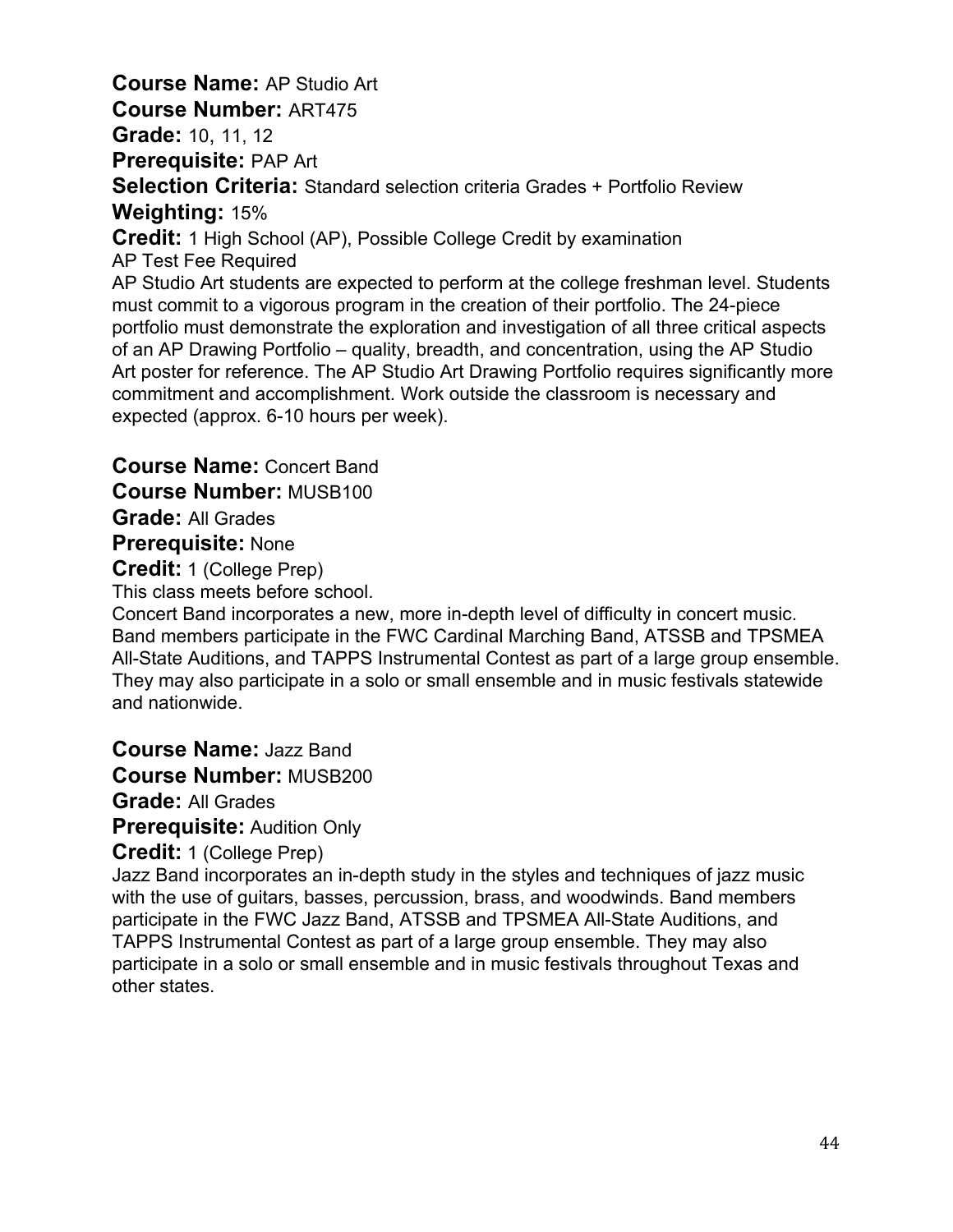# **Course Name:** Strings/Orchestra **Course Number:** MUSS100

**Grade:** All Grades

**Prerequisite:** Experience Recommended/Acceptance by Instructor Approval

**Credit:** 1 (College Prep)

Students receive instruction on instrument technique, music theory, music literature and ear training through preparing for performances in an ensemble setting. Skills learned will culminate into several ensemble, solo and competition performances throughout the year. We will explore music from different time periods and styles for string and possibly full orchestra.

**Course Name:** Mixed Choir

**Course Number:** MUSC100

**Grade:** All Grades

**Prerequisite:** Audition (Director Approval)

**Credit:** 1 (College Prep) (Non-Calculating / E,S,N,U Grading)

The purpose of this class is to provide musical direction for the student gifted in vocal music. This is an entry level course and no previous choral experience is necessary. Students are prepared for performances and opportunities to use what they have mastered in this class . Some time is spent working on increasing the ability of the student to learn to sight-read. Both Classical and Modern music is reviewed and performed. An introduction to Music History is also presented.

**Course Name:** Worship Team

**Course Number:** MUSW100

**Grade:** Grades 10, 11, 12

# **Prerequisite:** Audition

**Credit:** 1 (College Prep) (Non-Calculating / E,S,N,U Grading)

The FWC High School Worship Team is a performance group composed of several student vocalists and instrumentalists who have a passion to lead their peers in worship. It is a Music Elective in which the students are encouraged to use their gift of music to glorify and honor God. There are countless opportunities for spiritual enrichment and cooperative learning throughout the school year as each student learns to minister and serve their peers. The worship team leads praise and worship weekly on Wednesdays during the combined High School Chapel. This group is also given several opportunities during the school year to lead worship and perform at campus wide events. This class participates with the Mixed Choir as well, for competitions and other special events.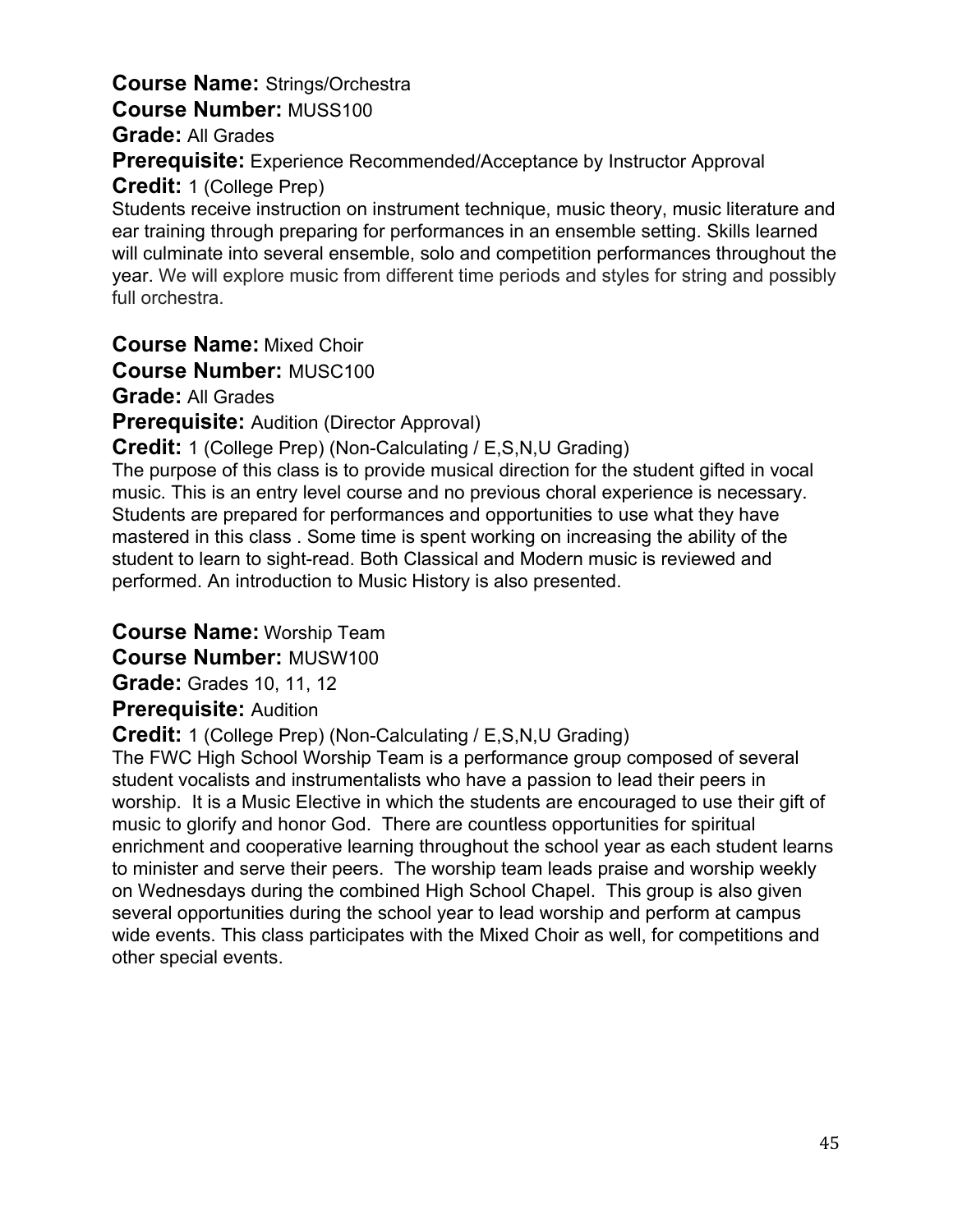# **Course Name:** Theater Appreciation & Performance Studies

**Course Number:** TART110

**Grade:** All Grades

**Prerequisite:** None

**Credit:** 1 (College Prep) (Non-Calculating / E,S,N,U Grading)

This course provides for the study and appreciation of the art, craft, and business of theatre. Students will learn about the arts of playwriting, directing, acting, stage design, and what it means to produce a play, as well as the purpose of a theatre critic. Upon completion, students should be able to demonstrate a vocabulary of theatre terms and recognize the important contributions to the art form over the centuries. This course has been approved to satisfy the fine arts credit needed for graduation. Students will be graded based on effort and participation rather than on specific technique. Students will be required to attend or participate in FWC Theatrical productions.

#### **Course Name:** Theatrical Design & Tech Support

**Course Number:** TART210

#### **Grade:** All Grades

**Credit:** 1 (College Prep) (Non-Calculating / E,S,N,U Grading)

This course is targeted toward students interested in audio visual technology, fashion design, make up, interior design and architecture. Emphasis is placed on designing technical aspects of lighting, sound, costumes and staging for all FWC theatre productions. Upon completion, students will be familiar with techniques and hands-on experience putting that knowledge into practice.

#### **Course Name:** The Art of Film

#### **Course Number:** FILM200

**Grade:** 11, 12

**Credit:** 1 (College Prep)

In "The Art of Film," students will consider the tools that filmmakers use to create their art. They will learn about the techniques used by filmmakers and analyze a variety of films in light of these techniques. During the class, students will watch and discuss films from various genres, time periods, and cultures. Students will produce several short films or scripts that highlight elements of particular genres of film. One of the requirements of this class is the production of a short film that will be submitted for competition in TAPPS academic meet. This class can be taken either as an on-level credit or an honors credit. Both levels will meet in the same class period. Application is required for honors credit.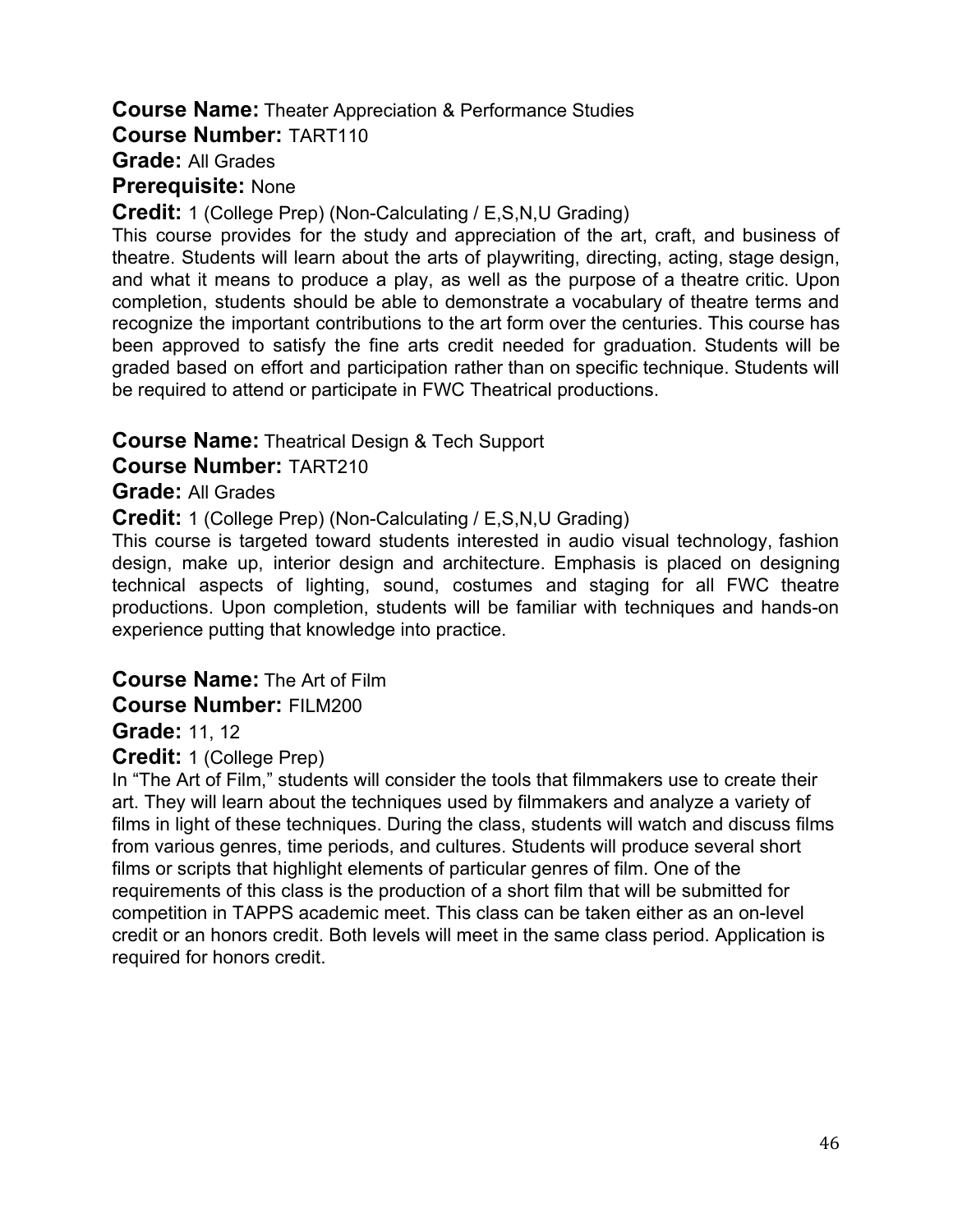## **Course Name:** Honors The Art of Film **Selection Criteria:** Standard selection criteria EBRW **Course Number:** FILM230 **Grade:** 11, 12

**Weighting:** 10%

**Credit:** 1 (Honors)

In "The Art of Film," students will consider the tools that filmmakers use to create their art. They will learn about the techniques used by filmmakers and analyze a variety of films in light of these techniques. During the class, students will watch and discuss films from various genres, time periods, and cultures. Students will produce several short films or scripts that highlight elements of particular genres of film. One of the requirements of this class is the production of a short film that will be submitted for competition in the TAPPS academic meet. This class can be taken either as an on-level credit or an honors credit. Both levels will meet in the same class period. Application is required for honors credit. This class is offered as an honors level and will be in the same class period with on level Art of Film students receiving adaptations for their additional weighted credit.

**Course Name:** Drill Team **Course Number:** DTeam

**Grade:** All Grades

**Prerequisite:** Tryout

**Credit:** 1 (College Prep) (Non-Calculating / E,S,N,U Grading)

The FWC Cardinal Belles Drill Team is a performance and spirit group composed of girls selected by qualified judges. They work together as a team to create dances for audiences throughout the school and outside of school. The team supports school athletic groups such as football and basketball and performs at games but can also be found supporting other school functions. They are given opportunities to compete in area and state competitions. The Drill Team provides a sense of community and family, not only as dancers but also sisters in Christ. They use their gifts and talents to glorify God on and off the dance floor.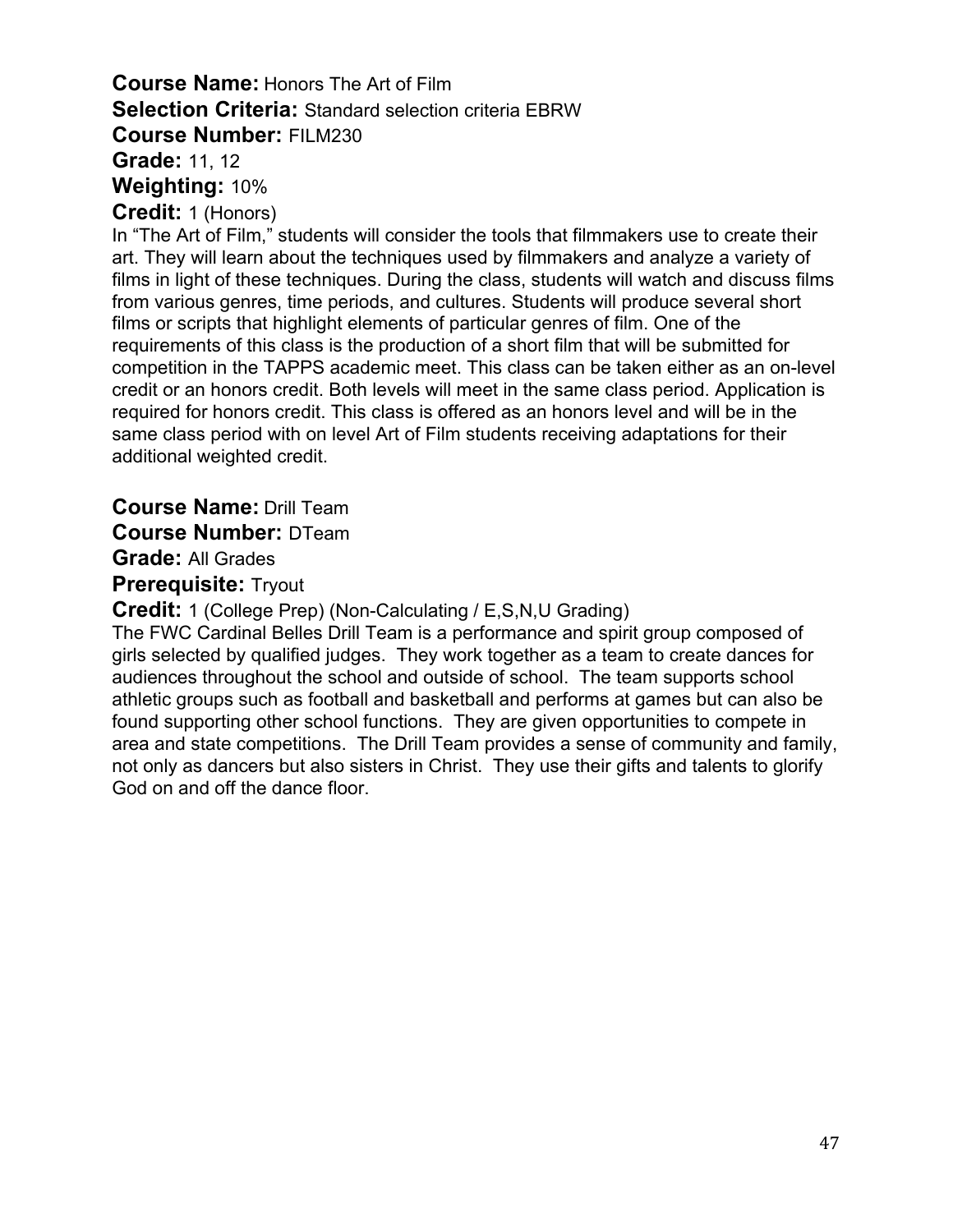# **Technology**

**Course Name:** Introduction to Engineering and Technology **Course Number:** COMP100

**Grade:** All Grades

**Prerequisite:** None

**Credit:** 1 (College Prep)

Introduction to Technology and Engineering is a course that will expose the student to technology/engineering and its application in our society today. Discussions will surround the specific application of technology as a tool in various fields such as information technology and programming, material science and manufacturing, transportation and energy, and biomedical technology. Students will learn the basics of these topics through class discussion and lecture, and then will apply them through computer and STEM projects. This course is a truly interactive hands-on project based curriculum designed to stimulate interest in the fields of information technology, design, and engineering while leaving every student with a very strong foundation of knowledge that is fundamental to more advanced exploration and education.

**Course Name:** Advanced Placement Computer Science Principles **Course Number:** COMP375B

**Grade:** 10, 11, 12

**Credit:** 1 High School (AP), Possible College Credit Through Examination **Weighting:** 15%

This course provides an introduction to basic principles of computer science (CS), including programming in App Inventor, a graphical programming language for Android mobile devices. Students will learn CS principles by building socially useful mobile apps and reflecting on the impacts of their work.

**Course Name:** Multimedia

**Course Number:** COMP200

**Grade:** 10, 11, 12

**Prerequisite:** Application Required

**Credit:** 1 (College Prep)

This course will hone your technical and computer skills. We will be creating and producing school announcements, where you will have to participate in developing, filming and editing each week. Along with other assignments throughout the year, you will be able to use iMovie proficiently and create other professional videos and marketing presentations.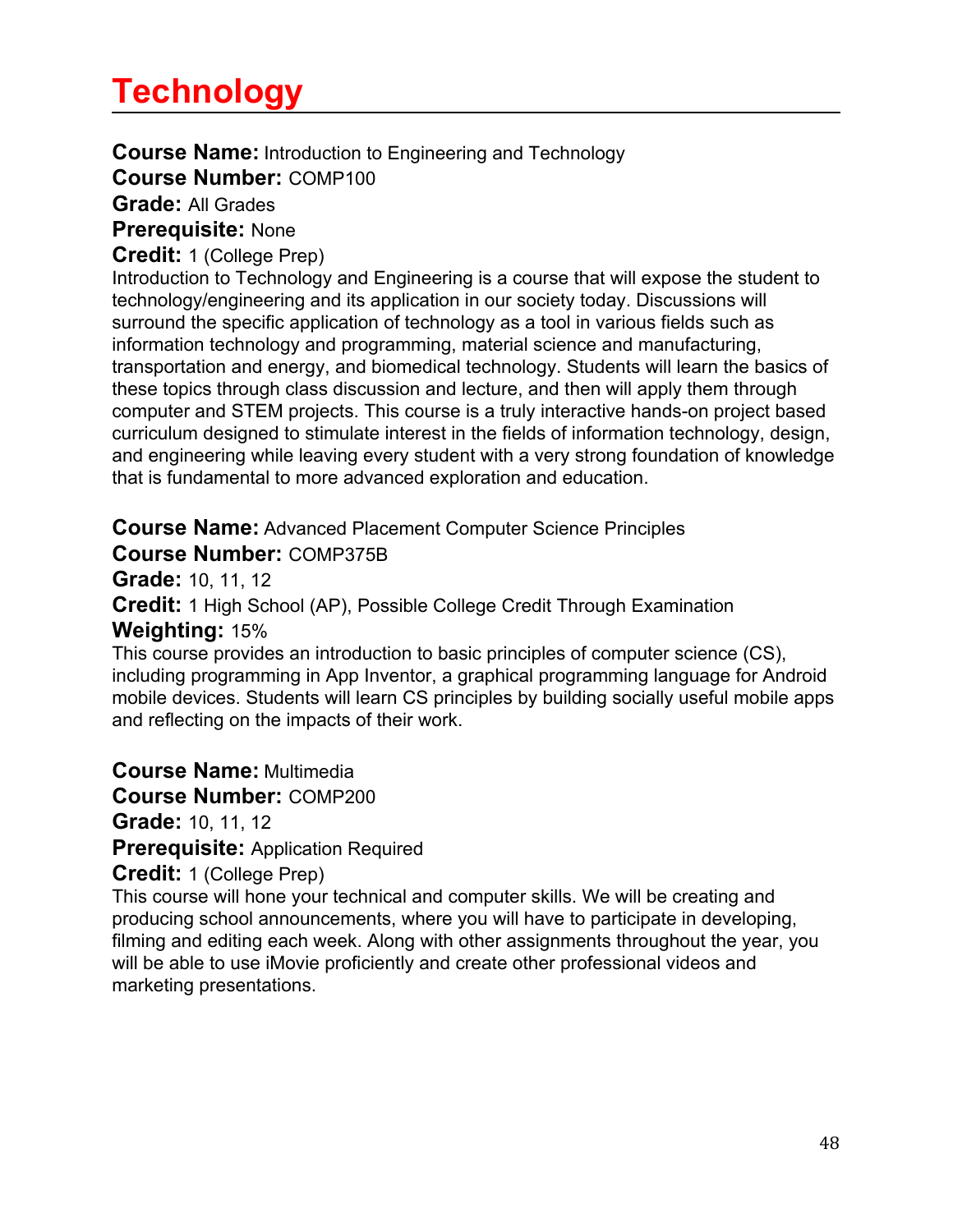# **Course Name:** Advanced Placement Computer Science

**Course Number:** COMP575

**Grade:** 10, 11, 12

**Prerequisite:** AP Computer Science Principles, Application Required

**Selection Criteria:** Standard selection criteria Math

**Credit:** 1 High School (AP), Possible College Credit Through Examination **Weighting:** 15%

### **Ap Test Fee and Textbook purchase Required**

AP Computer Science is a course that introduces the student to Object Oriented Programming. Students will become proficient in the Java programming language as well as software design. Students will also learn to analyze, debug, and extend code through the College Board Computer Science AP case study.

**Course Name:** Introduction to Engineering and Robotics I

**Course Number:** COMP300

**Grade:** 9, 10**,** 11, 12

**Prerequisite:** Application Required

#### **Credit:** 1 (College Prep)

Introduction to Engineering and Robotics I is an intro-level engineering course with an emphasis in the areas of software engineering, electrical engineering, and mechanical engineering. Students will also be introduced to marketing strategies, fund raising, and business presentations and proposals that take place in a business environment that allows for the development of many of the advances in engineering that we have today. Students will participate in several robotics competitions throughout the year, which will introduce them to these concepts in a hands-on environment and expose them to these many different areas of engineering.

**Course Name:** Engineering and Robotics II **Course Number:** COMP530 **Grade:** 10, 11, 12 **Prerequisite:** Comp300 **Credit:** 1 (Honors) **Weighting:** 10%

Engineering and Robotics II is a course that builds off course Introduction to Engineering and Robotics I. This course occurs at the same time as the first course but with students taking mentorship and leadership roles in the engineering, programming, marketing, and design areas. They will be involved in several robotics competitions throughout the year, as well as researching and developing their own product.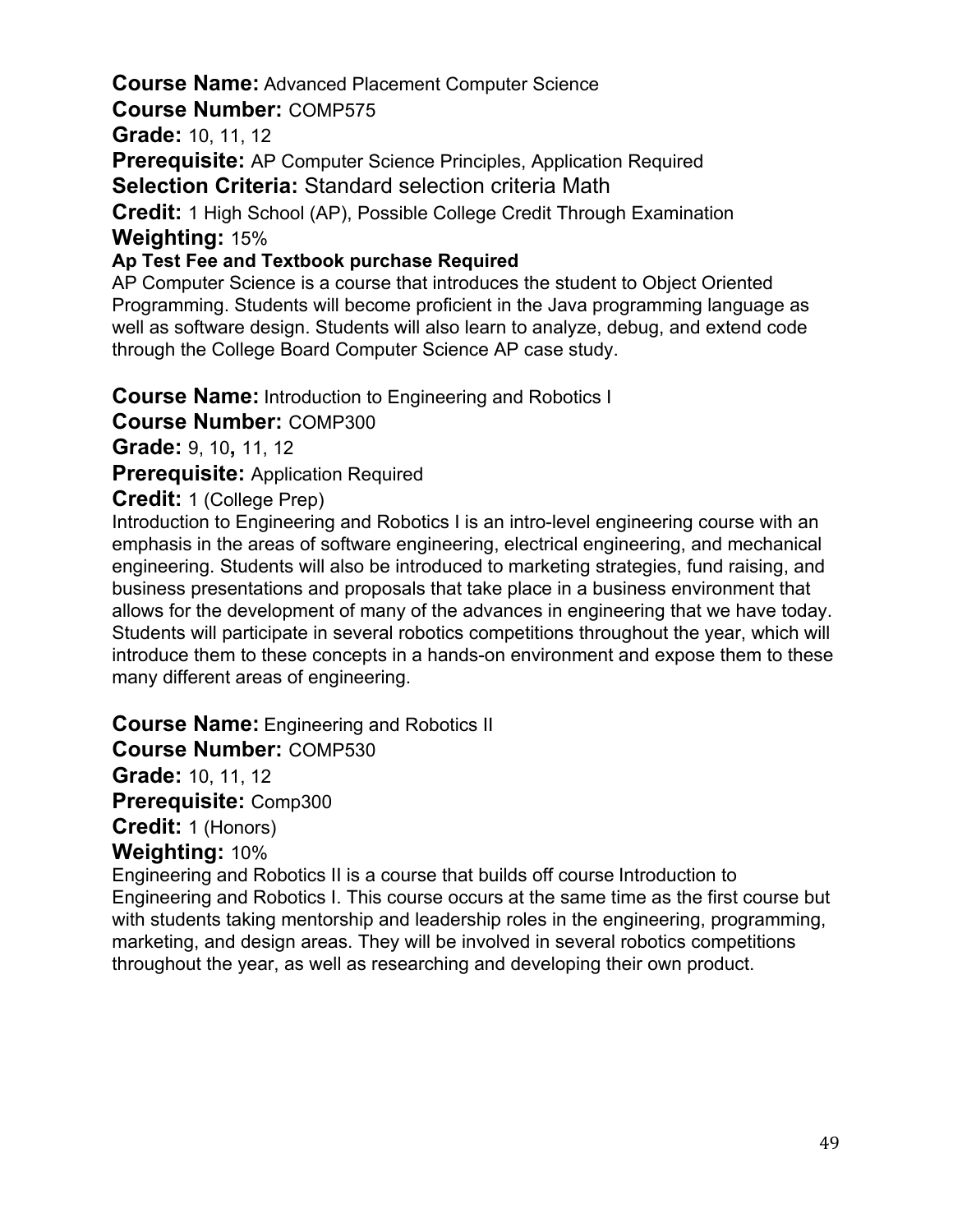# **Course Name:** Yearbook **Course Number:** YRBK100 **Grades:** 11, 12 **Prerequisite:** Application Required

**Credit:** 1 (College Prep)

This course teaches students the use of Adobe InDesign and Adobe Photoshop. Members of the class work together to publish the Cardinal yearbook, which is distributed to the entire student body in May. The yearbook covers Pre-Kindergarten through 12th grade. Students are expected to work independently on their individual assignments, cooperate with other members of the class, and think creatively to design and produce the yearbook. The yearbook advisor will seek teacher recommendation for the yearbook staff applicants. This course satisfies the Technology credit.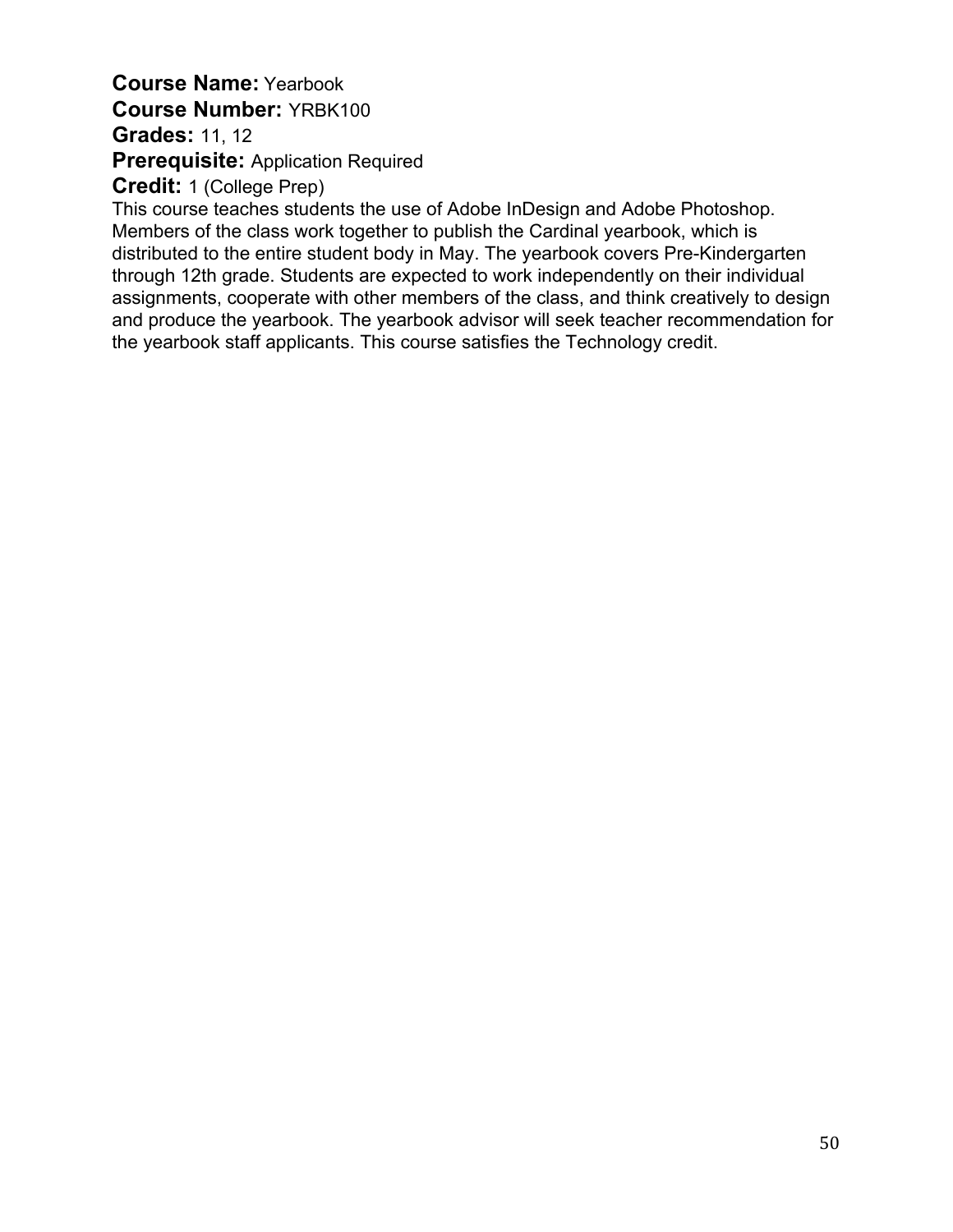# **Electives**

**Course Name:** Christian Service Learning (Community Service Elective) **Course Number:** SERV100

**Grades:** ALL GRADES

### **Prerequisite:** None

**Credit:** 1 credit earned after student completes 100 hours of service (Non-Calculating beginning with class of 2024)

Students are encouraged to participate in Service Learning by obtaining 100 service hours during their four years in high school. Students who complete the 100 hours receive an elective credit. Colleges and universities consider this type of community service when making admission decisions. This elective is not part of the student's daily course schedule; all hours are scheduled by the student in their spare time.

#### **Course Name:** Introduction to Business

**Course Number:** BUS100

**Grades:** 10, 11, 12

#### **Credit:** 1 (College Prep)

An overview of the various disciplines in modern business, this course will give students interested in a career or degree in business a basic understanding of the principles and terminology of business. Some of the disciplines covered include Marketing, Finance, Accounting, Business Law, Human Resources, Information Systems and Technology, Entrepreneurship, Business Management, Economic Theory, Personal Financial Management and Insurance (Risk Management). Students will also be taught basic time value of money principles and spreadsheet applications related to business topics.

**Course Name:** Introduction to Sports Medicine

#### **Course Number:** HPE100SM

**Grades:** 10th-12th

**Prerequisite:** None

**Credit:** 1 (College Prep)

This course is designed for any student who may be interested in a future career in the medical field. This course provides the student with an opportunity for the study and application of the basic sports medicine concepts as well as an introduction to general medical terminology. Along with classroom instruction, certain components of this class will require all students to physically participate in labs involving injury treatment applications and low intensity exercise demonstrations.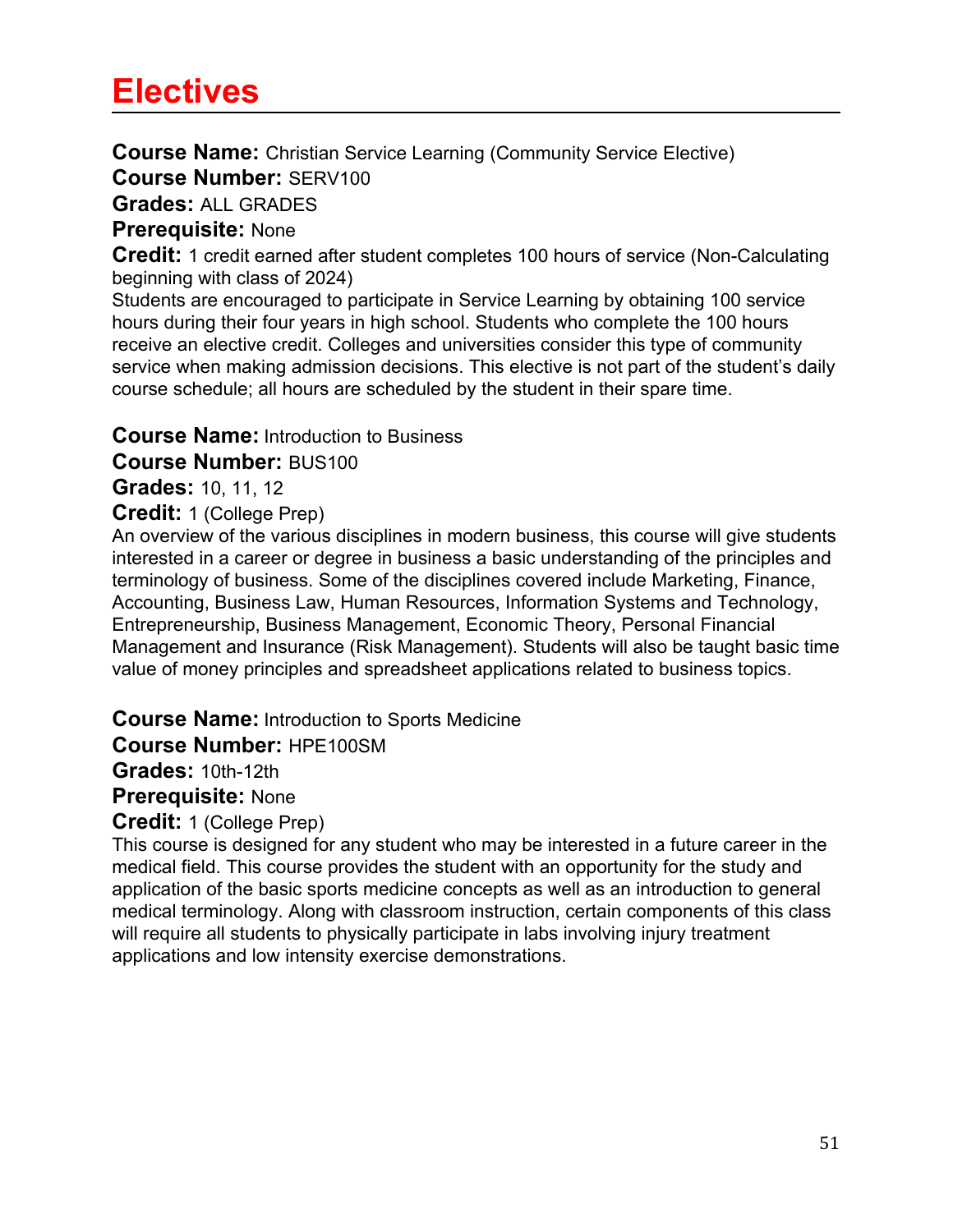# **Physical Education/Athletics**

**Course Name:** Men's Athletics/Women's Athletics

**Course Number:** HPE100M/HPE100W

**Grades:** All Grades

**Prerequisite:** None

**Credit:** .5 credits per semester (College Prep) (Non-Calculating / E,S,N,U Grading) These classes meet everyday during the school year and during the school day. Students are either in-season or off-season depending on the sport(s) in which they participate. Though a student may participate in more than one sport, he/she is to choose an initial sport in which to participate in during the Athletics period if it is available. Students must stay in and participate in their chosen athletic area until that season is completed before moving into another sport. **The following men's athletic teams will meet during the athletic period: cross-country, football, basketball, soccer, track, and baseball. The following women's athletic teams will meet during the athletic period: cross-country, volleyball, basketball, soccer, track, and softball.**

Athletes are required to have an annual physical examination in order to participate.

**Course Name:** Cheerleading

**Course Number:** CHEER

**Grades:** All Grades

**Prerequisite:** Must Tryout in front of judges, have positive teacher recommendation, and be selected to join the cheer squad.

**Credit:** .5 credits per semester (College Prep) (Non-Calculating / E,S,N,U Grading) This class meets 4 days a week during the fall semester and approximately 3 days a week during the spring. Most practices will be held before the school day, with the exception of one afternoon practice a week. Cheerleaders will cheer at every home football game and every away district and playoff game as well. If one chooses to participate in another sport as well as cheer, he/she will have to speak with the cheer coach to make certain it will work with the cheer schedule first. Cheerleaders will be in this activity for the entire year as they will also cheer at many basketball games as well.

**Course Name:** Off-Campus Athletics

**Course Number:** HPE500

**Grades:** All Grades

**Prerequisite:** None

**Credit:** 1 (College Prep) (Non-Calculating / E,S,N,U Grading)

This course is designed for students to be able to earn physical education credits through activities that typically do not take place on the campus of Fort Worth Christian School. Students may choose sports in which to participate but must be able to document attendance at all off-site practices and events to receive credit. Examples of sports include the following **tennis**, **golf**, **swimming, diving, equestrian, archery,**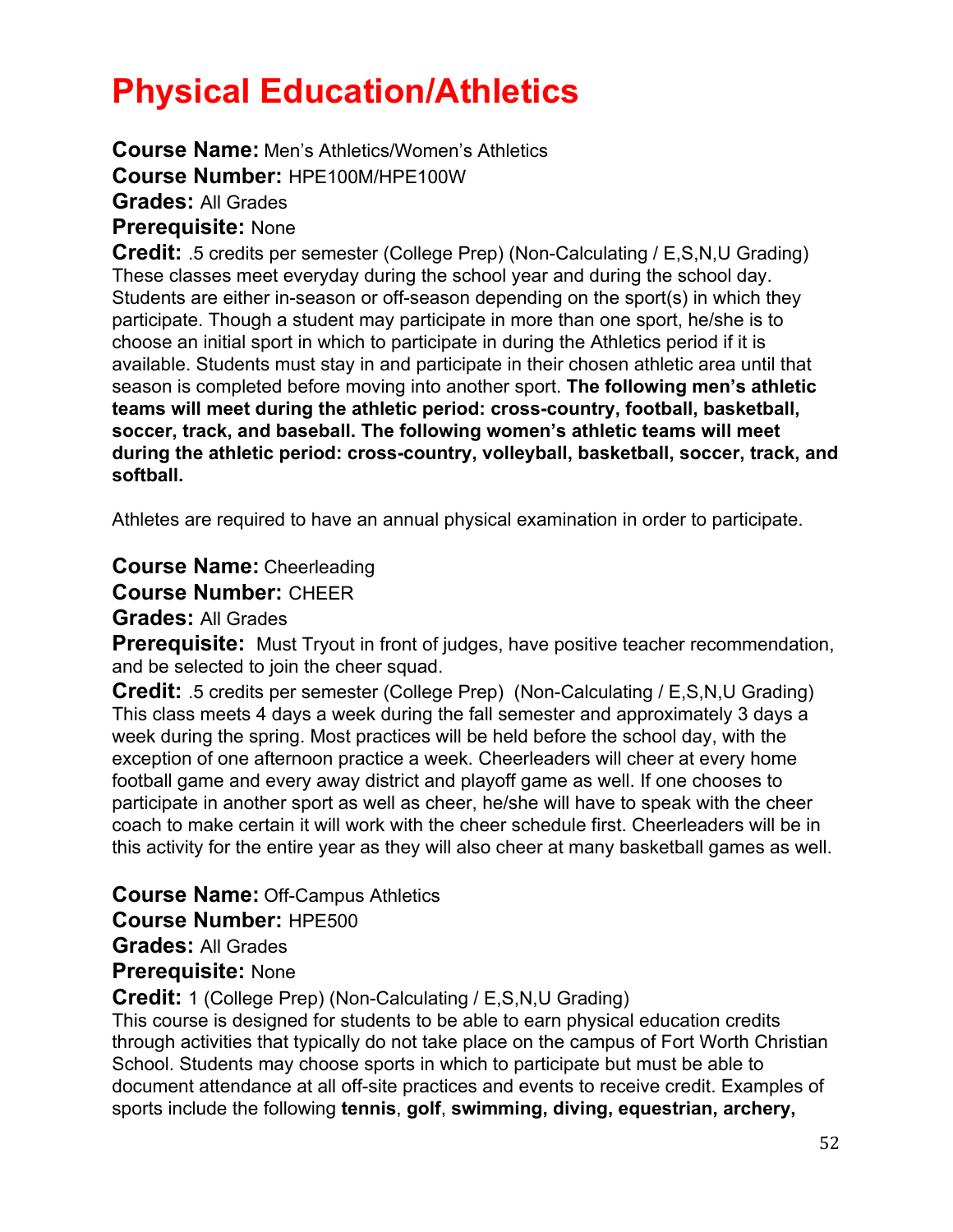**hockey, etc.** In order to receive credit for these activities, a student must be under the direct supervision of an appropriately trained coach or supervisor and document the completion of a minimum of 60 clock hours per semester. Documentation must be submitted before the end of each reporting period in order to receive credit. See Athletic Director for specific details and information about this class.

**Note:** A student is eligible to earn up to 40 clock hours per semester by participating in the FWC Marching Band for Off-Campus Athletics. Additional clock hours outside of Marching Band (a different activity) will need to be submitted during the same semester in order to satisfy the 60 hour requirement and earn a full 1/2 credit for Off-Campus Athletics.

**Course Name:** Student Athletic Trainer **Course Number:** HPE110SAT **Grades:** All Grades

**Prerequisite:** See Below

**Credit:** 1 (College Prep) (Non-Calculating)

This course provides an opportunity for upper school students to earn ½ credit of PE per semester as required for graduation from Fort Worth Christian School. Student athletic trainers will work closely with the FWC Head Athletic Trainer and have the opportunity to learn basic hands-on skills for sports medicine.

Class meets in the athletic training room during the Athletic period Monday-Friday to receive daily assignments from the FWC Head Athletic Trainer. Daily & game assignments for student athletic trainers include, but not limited to: assistance with athlete treatments, taping applications, practice/game setup, hydration needs, medical record keeping, and office/equipment inventory. Some heavy lifting may be required to complete certain tasks. (water jugs & ice coolers).

Friday Night Varsity Football Games (August-December): Student athletic trainers will be required to assist FWC Head Athletic Trainer during all varsity football games home & away including playoffs. Once the varsity football season is over, students will meet during the Athletic period only.

Assistance during games for all other sports is optional, but encouraged. All students enrolled in this class must complete a yearly athletic physical with a physician prior to the first day of school. They also must attend a Student Athletic Trainer preseason orientation camp on campus just before the start of school. Students will be graded on attendance, their ability to follow FWC sports medicine policies and procedures, competency with first aid & CPR skills, and their overall effort with daily tasks.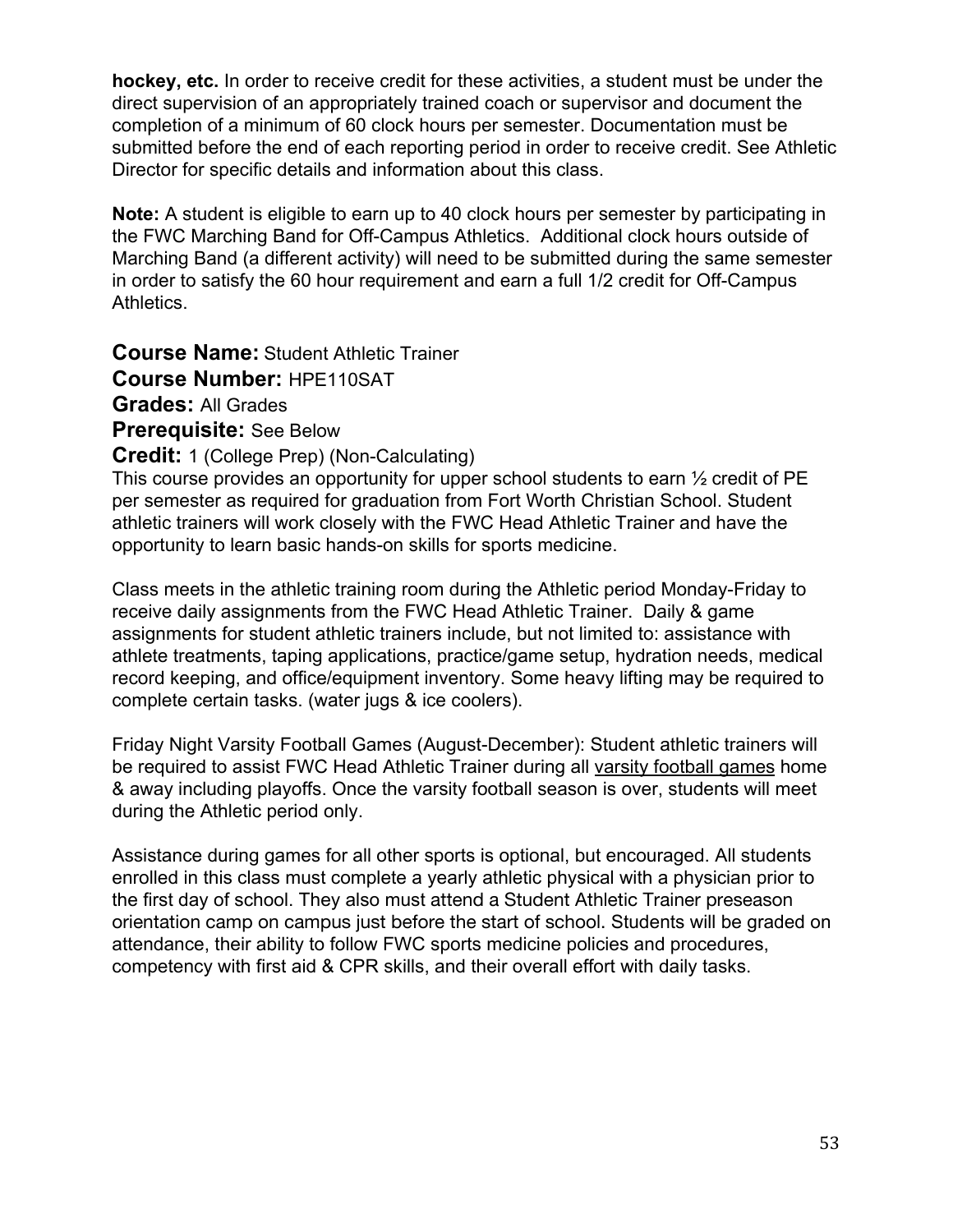# **Sample of Ethos Course Offerings**

**Course Name:** AP PHYSICS C MECHANICS AND AP PHYSICS ELECTRICITY AND MAGNETISM (Science Credit)

**Grades:** 11, 12

**Credit:** 2 Semesters, 1 Credit

**Prerequisite**: Honors Chemistry and Honors Pre-calculus or Honors Analysis, and have taken, or be concurrently taking an AP Calculus class are prerequisites and approval of the instructor. A PSAT content test score in Math of 32, a PSAT content test score in Reading Comprehension of 32, and a PSAT content test score in Writing of 32 are required. To remain in the class for the second semester, a student must earn a minimum of B- (80%) for the first semester and/or have a satisfactory evaluation from the instructor.

algebra

AP Physics C is a fast-paced, rigorous, college-level course covering 2 semesters of a calculus-based physics class. First Semester is Mechanics, which provides instruction in each of the following content areas: kinematics; Newton's laws of motion; work, energy and power; systems of particles and linear momentum; circular motion and rotation; and oscillations and gravitation. Second Semester is Electricity and Magnetism, which provides instruction in each of the following content areas: electrostatics; conductors, capacitors and dielectrics; electric circuits; magnetic fields; and electromagnetism. There are two separate AP Exams at the end of the second semester. The first is over Mechanics and the second covers Electricity and Magnetism.

**Course Name:** AP STATISTICS (Math Credit)

**Grades:** 11, 12

**Credit**: 2 semesters, 1 credit

**Prerequisite**: Completion of Algebra 3/Trig, Honors Precalculus, or Algebra 2. Students should have a B average in their latest math course. A PSAT/SAT content test score in Math of at least 28.5, a PSAT/SAT content test score in Critical Reading of at least 27, and a PSAT/SAT content test score in Writing of at least 30 are recommended. A TI 83 or TI 84 calculator is required.

This course is designed to introduce students to the major concepts and tools for collecting, analyzing, and drawing conclusions from data. Students are exposed to four broad conceptual themes: exploring data, planning a study, anticipating patterns, and statistical influence. All students who complete this course will take the AP Examination. Those who score well usually receive college credit, based on the AP policy of the student's chosen college.